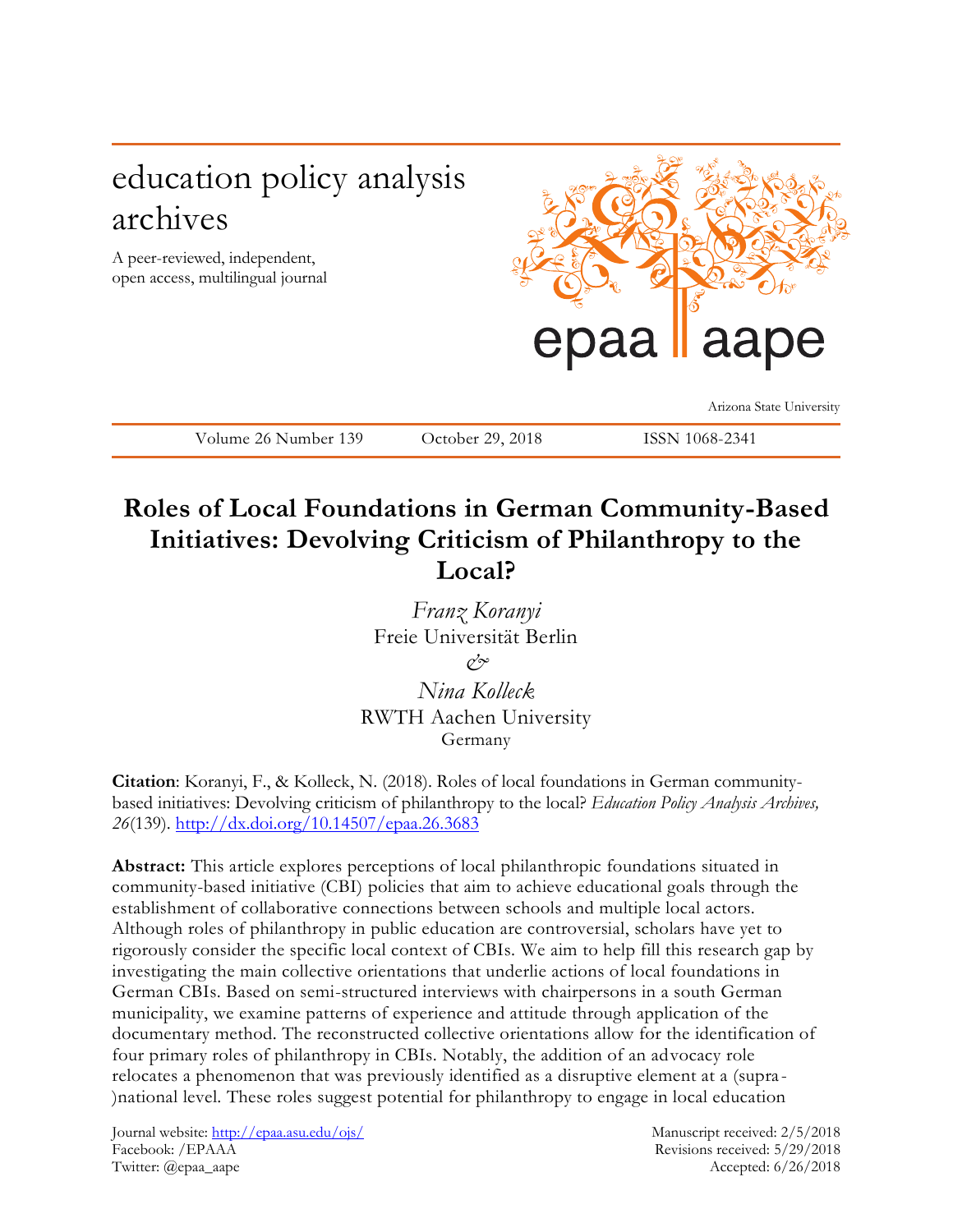policy-making. As such, they pose pressing questions that need to be addressed by public authorities and regulators.

**Keywords**: philanthropic foundations; institutional roles; community education; community development; administrative policy

# **Las fundaciones locales en iniciativas comunitarias basadas en Alemania: ¿Devolviendo críticas a la filantropía para el lugar?**

**Resumen:** Este artículo explora las percepciones de fundaciones filantrópicas locales situadas en políticas de iniciativa comunitaria (CBI) que buscan alcanzar objetivos educativos a través del establecimiento de conexiones colaborativas entre escuelas y múltiples actores locales. Aunque los papeles de filantropía en la educación pública son controvertidos, los estudiosos todavía necesitan considerar rigurosamente el contexto local específico de los CBI. Nuestro objetivo es ayudar a llenar esa brecha de investigación, investigando las principales orientaciones colectivas que fundamentan las acciones de las fundaciones locales en los CBIs alemanes. Con base en entrevistas semiestructuradas con presidentes de un municipio del sur de Alemania, examinamos patrones de experiencia y actitud a través de la aplicación del método documental. Las orientaciones colectivas reconstruidas permiten la identificación de cuatro papeles principales de la filantropía en los CBI. Por supuesto, el aumento de un papel de abogacía se refiere a un fenómeno que fue anteriormente identificado como un elemento disruptivo en un nivel (supra) nacional. Estas funciones sugieren potencial para que la filantropía se involucra en la formulación de políticas educativas locales. Como tal, plantean cuestiones urgentes que necesitan ser abordadas por las autoridades públicas y reguladores. **Palabras-clave:** fundaciones filantrópicas; funciones institucionales; educación comunitaria; desarrollo comunitario; política administrativa

# **Das fundações locais em iniciativas comunitárias baseadas na Alemanha: Devolvendo críticas à filantropia para o local?**

**Resumo:** Este artigo explora as percepções de fundações filantrópicas locais situadas em políticas de iniciativa comunitária (CBI) que visam alcançar objetivos educacionais através do estabelecimento de conexões colaborativas entre escolas e múltiplos atores locais. Embora os papéis da filantropia na educação pública sejam controversos, os estudiosos ainda precisam considerar rigorosamente o contexto local específico dos CBIs. Nosso objetivo é ajudar a preencher essa lacuna de pesquisa, investigando as principais orientações coletivas que fundamentam as ações das fundações locais nos CBIs alemães. Com base em entrevistas semiestruturadas com presidentes de um município do sul da Alemanha, examinamos padrões de experiência e atitude por meio da aplicação do método documental. As orientações coletivas reconstruídas permitem a identificação de quatro papéis principais da filantropia nos CBIs. Notavelmente, o acréscimo de um papel de advocacia se refere a um fenômeno que foi anteriormente identificado como um elemento disruptivo em um nível (supra) nacional. Essas funções sugerem potencial para a filantropia se engajar na formulação de políticas educacionais locais. Como tal, eles colocam questões prementes que precisam ser abordadas pelas autoridades públicas e reguladores.

**Palavras-chave:** fundações filantrópicas; funções institucionais; educação comunitária; desenvolvimento comunitário; política administrativa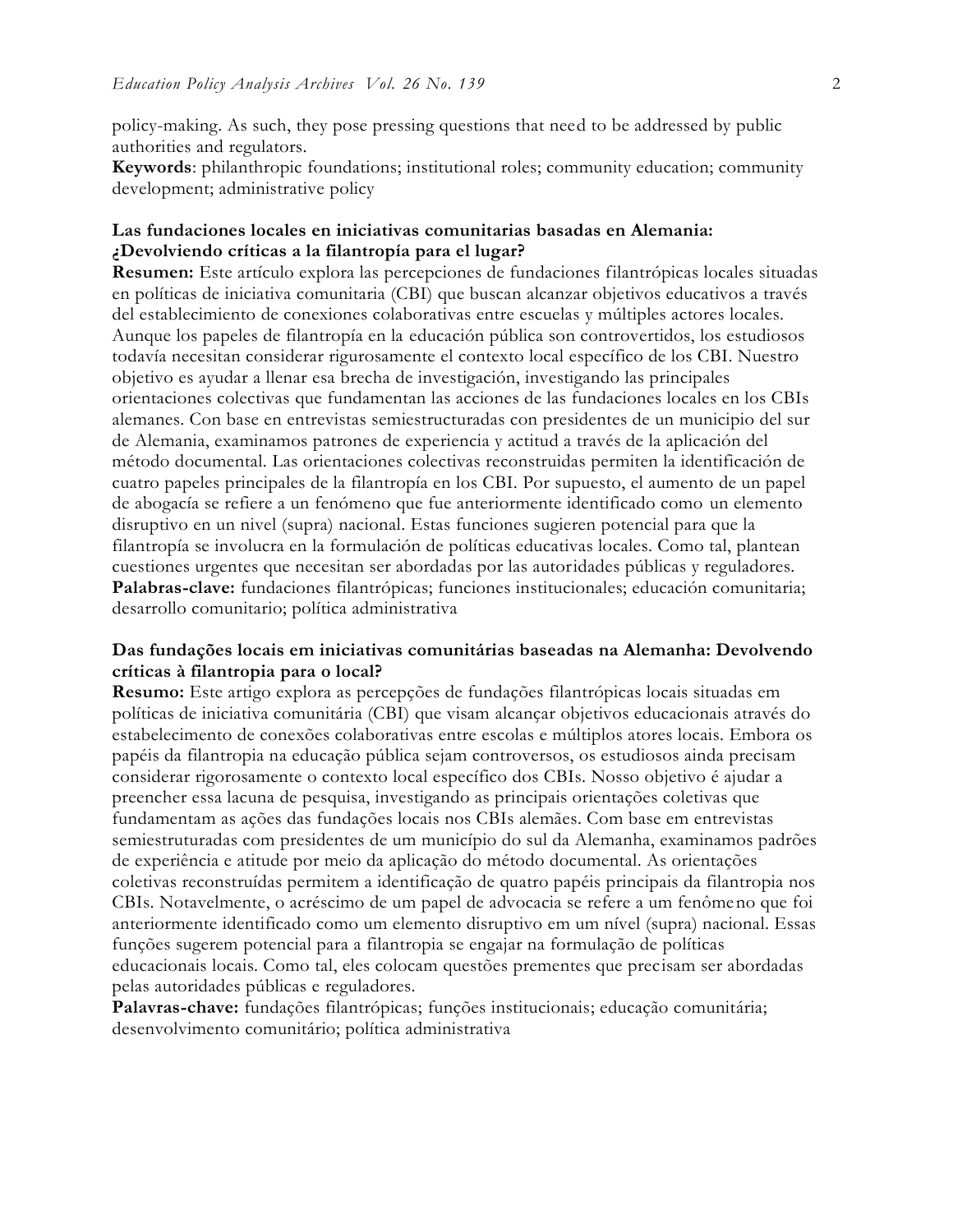# **Introduction**

Educational reforms constantly affect the roles played not only by principals, teachers, administrators, and parents, but also by chairpersons of community organizations. Internationally, an observed shift in policy focus towards increased autonomy of schools through decentralization (simultaneously with introductions of national curricula and assessments) (Edwards Jr. & DeMatthews, 2014; Keddie, 2014; Lubienski, 2014) has drawn particular attention to school personnel and their roles in education. However, following the argumentation of Díaz-Gibson, Zaragoza, Daly, Mayayo, and Romaní (2017, p. 1040) such a reductionist approach "does not consider the interdependencies that exist between schools, districts, and the larger communities in which they reside." A community perspective that considers the roles of all educational actors on a local level is needed since an extended educational approach has the potential to foster academic success (Lieberman et al., 2010) and broader child and family well-being (Casto, McGrath, Sipple, & Todd, 2016). It is therefore valuable to examine the modification and development of stakeholders' roles in the context of community-focused policies such as those existing in various countries, including England (Cummings, Dyson, & Todd, 2011), Germany (Koranyi & Kolleck, 2017), Spain (Díaz-Gibson et al., 2017), the Netherlands (Bakker, 2010), and the USA (Casto et al., 2016; Horsford & Sampson, 2014).

In this paper, the term *community-based initiatives* (CBIs) describes efforts to achieve educational goals through the establishment of local collaboration between schools and multiple agents, such as families, neighborhoods, municipalities, clubs, associations, libraries, and local foundations (Díaz-Gibson et al., 2017; Matarrita-Cascante & Brennan, 2012). The organization, facilitation, and implementation of developmental efforts to combat educational challenges (including dropout rates, academic underperformance, youth neglect, childhood obesity, and youth crime) are often initiated by public administrations or private institutions. CBIs represent a comprehensive approach to societal challenges and are a global phenomenon; in the United States policy-makers have followed such an approach based on local networks of social, educational, and financial support for decades (e.g., Promise Neighborhoods policy; Horsford & Sampson, 2014), and their European counterparts have since caught on (e.g., Networked Learning Communities in the UK [Jackson & Temperley, 2007] or Community Educational Plans in Spain [Díaz-Gibson et al., 2017]).

CBIs are premised to have a major impact on who-is-who operations within a local context. Within the academic discourse, the rise of non-state actors is particularly emphasized. Alongside forprofit firms and businesses, "primacy and legitimacy" are given to non-governmental, voluntary, and philanthropic organizations (Ball, 2016, p. 560). More specifically, the involvement of philanthropists and their foundations is emphasized in the current international literature (Ball & Junemann, 2012; Ferris, Hentschke, & Harmssen, 2007; Kolleck, 2017; Lubienski, 2014; Lubienski, Brewer, & La Londe, 2016; Olmedo, 2013; Reckhow & Snyder, 2014; Scott, 2009; Thümler, 2011). These analyses critically study philanthropic strategies and tactics to influence education policy, prominently engaging in (supra-)national networks. Such action—also described as disruptive philanthropy (Horvath & Powell, 2016)—has provoked profound criticism regarding the establishment of parallel structures for public goods. Relating to policy, advocacy efforts are particularly controversial since such activities aim at a "diffusion of economic mindsets and mechanisms reshap[ing] the relations between the existing actors in the field, changing their respective roles, authority, and autonomy" (Yemini, 2017, p. 2). Despite increasing attention given to and critical assessments of philanthropic endeavors, in the context of past and current CBI policies a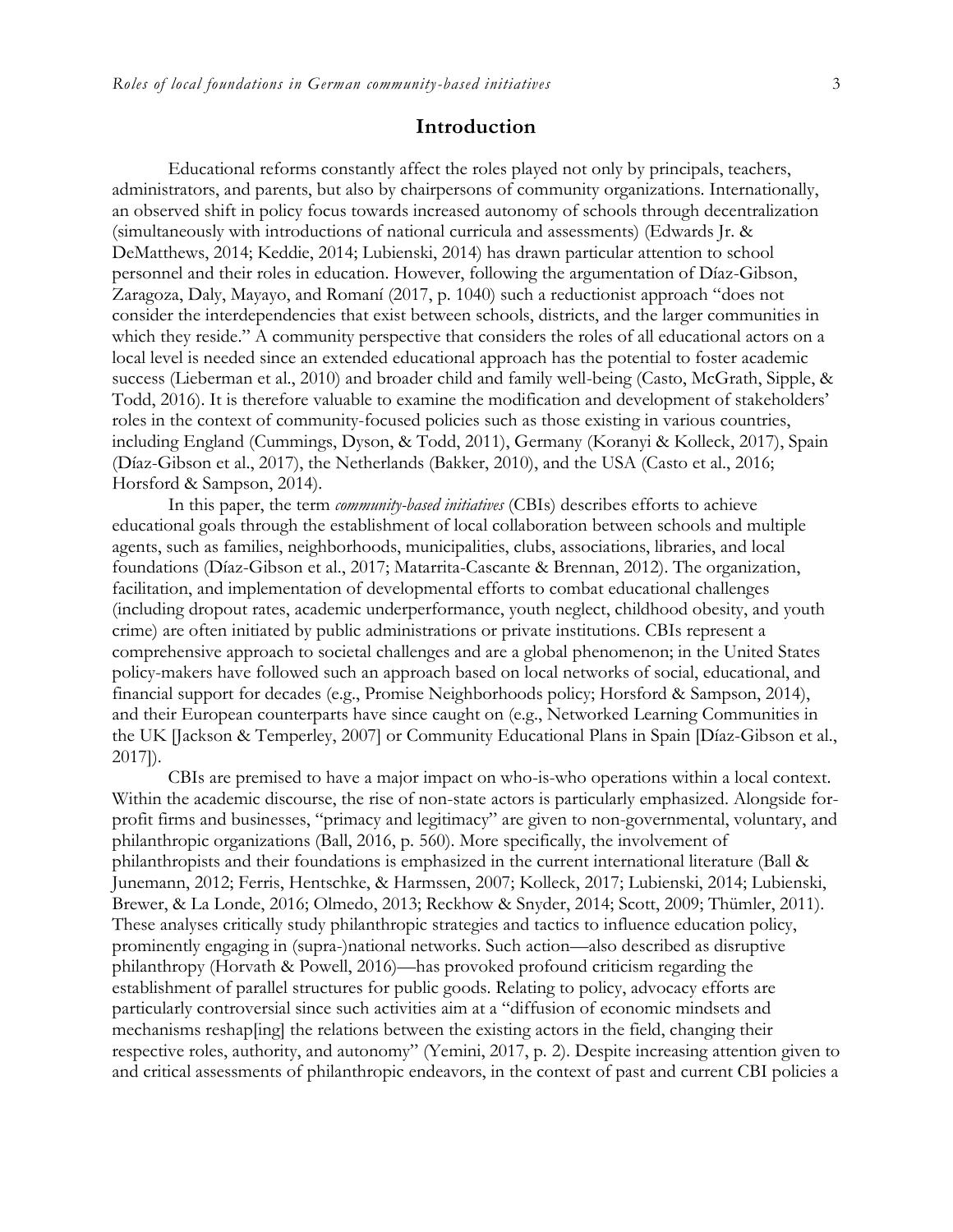detailed analysis of the role of foundations to assess a potential devolution of criticism to the local has been lacking.

This article therefore sheds light on role allocation within the German case of CBI policies by introducing local foundations' perceptions to the research as qualitative data derived from interviews in a south German municipality. More specifically, we draw on the notion of collective orientations that we define as sets of guiding principles that emerge from actors' cumulative experiences and attitudes over time and space (Bohnsack, 2010). Theoretically drawing on sociological role theory, we concentrate on the process of role allocation within CBI social structures that are understood as formulated rules and available resources (King, 2017; Turner, 2001). Those social structures create the context in the form of expectations in which actors can choose and achieve potential roles. Focusing specifically on the process of allocation, the notion of collective orientations allows us to identify roles that foundations deliberately or subliminally aim to achieve. To better understand foundations' motives and rationales we address the following question: what main collective orientations of local foundations underlie their actions in CBIs?

From a philanthropic perspective, the additional involvement is of high relevance since education is the second most common service, engaging about 24% of German foundations (Priemer, Krimmer, & Labigne, 2017). We suggest that the increased engagement in CBIs potentially modifies existing and creates new sets of guiding principles for foundations. Given the multiple international cases of CBIs, this is also relevant for other national contexts. By referring to empirical and theoretical discourses on philanthropic endeavors in education, we seek to gauge the appropriateness of criticism of foundations taking part in CBIs. Particularly, our theoretical focus on the nature of role allocation by foundations in CBIs contributes to the international research on philanthropy in education. In our empirical account, we add to the body of research by providing qualitative accounts of motives and rationales that underlie foundations' orientations in CBIs. The gravity of potential (critical) implications for education makes this exploration highly relevant to the evaluation and adaption of existing policies.

In the next section, we describe the phenomenon of (German) community-focused policies in education and how these policies provide a scope of opportunity for private actors. Furthermore, we review the critical discourse on philanthropic involvement in education that potentially relocates to the local in light of our findings. Moreover, we introduce our theoretical perspective on role allocation, thereby referencing our main concepts: collective orientations and social roles. Methodologically, we present a distinctive approach to the data analysis based on the documentary method that emphasizes patterns of experience and attitude in communication. Next, we present results of our interview research in a south German municipality and identify main collective orientations. In our discussion, we interpret our results concerning foundations' roles in CBIs and finish by outlining implications for: (1) scholarly discourse on philanthropy in education, and (2) practical coordination in community-based education.

# **Literature Review**

#### **CBI Policies in (German) Public Education**

Not only schools but also other actors including philanthropic foundations are affected by public policies and governance structures. Educational research on the influences of decentralization and (re-)centralization policies has "a particular interest in the balance between the national, regional and local level of decision-making and the role of communities and civil society organizations, both public and private, in the delivery of public services" (Hodgson & Spours, 2012, pp. 193–194). In the case of CBIs, at the local level policies magnify relationships built between organizations and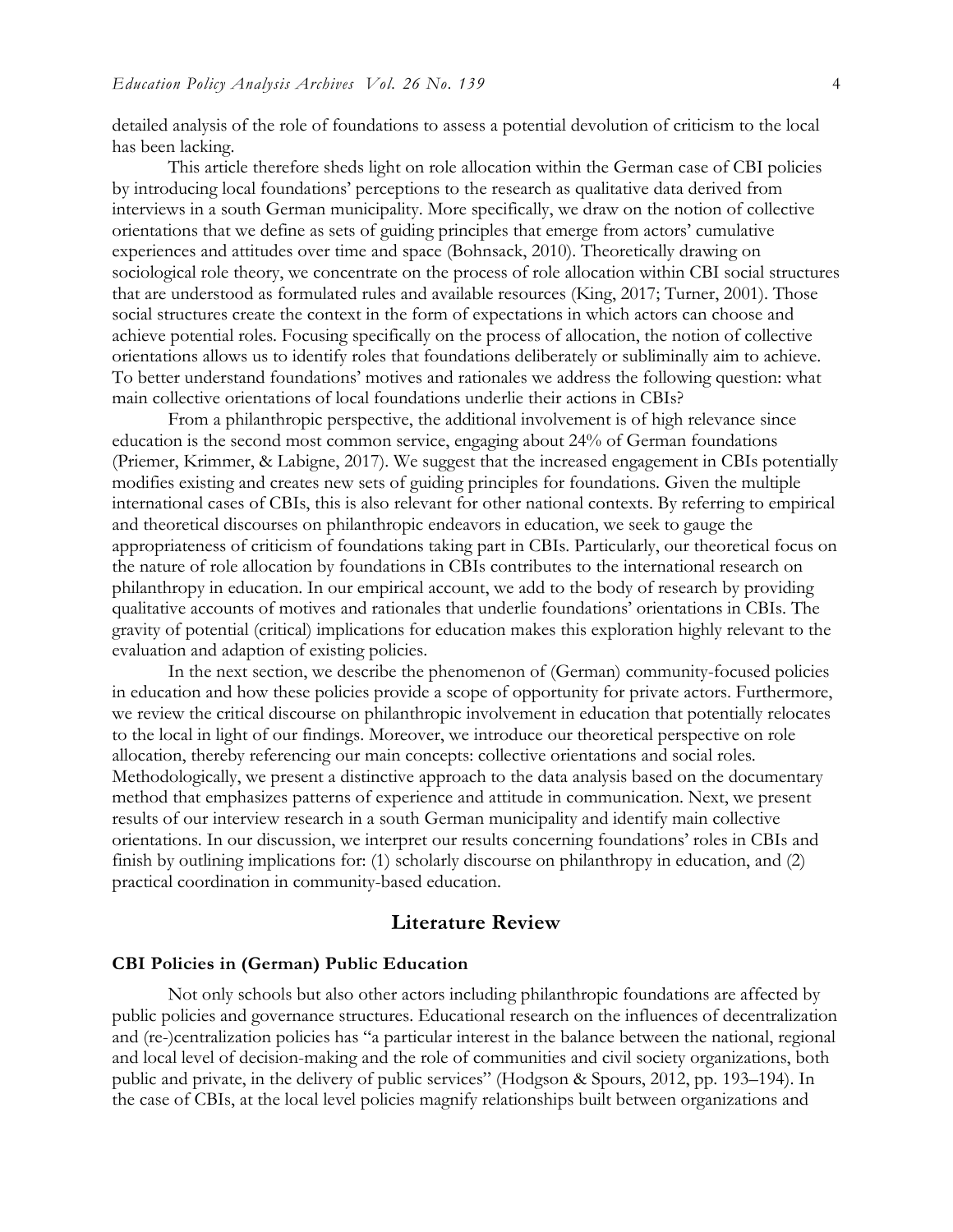individuals, and involve families, neighborhoods, municipalities, health services, clubs, associations, libraries, and local foundations (Díaz-Gibson et al., 2017). This approach is often described as *full*, *extended*, or *comprehensive* since it addresses not only educational, but also complex social needs through the engagement of multiple entities on the basis of trustful relations (Casto et al., 2016; Provan & Kenis, 2008; Shirley, 2009). CBIs restructure power relations by presenting opportunities for new participation at the local level.

**The German context for CBI policies.** The high relevance of CBI policies for the German context originates from jurisdictional divisions of authority in (school) education. More precisely, the sixteen federal states hold the primary authority for education, including responsibilities such as organization of school structures and curricula, recruitment of personnel and supervision; the so-called inner school issues (Million, Heinrich, & Coelen, 2015). In contrast, German local authorities (cities and counties) account for educational infrastructures such as school buildings, sport facilities, and their maintenance; the so-called outer school issues. While local authorities formulate and implement child and youth welfare policies, policymaking in (school) education privileges federal state levels (Duveneck, 2016). Against the backdrop of this separation of formal (i.e., school) and informal (i.e., youth welfare, sports, cultural, artistic or social activities) education (Tulowitzki, Duveneck, & Krüger, 2017), CBIs change (at least to some extent) rules of the game: they enable local authorities to cross the jurisdictional gap between inner and outer school issues, for example by deciding on the thematic focus of local, school-integrating networks.

**The policy of Regional Educational Landscapes.** As a national case of CBIs, we investigate the widespread emergence of Regional Educational Landscapes (German: regionale, kommunale or lokale Bildungslandschaften). In 2001 in the Program for International Student Assessment (PISA), German students achieved alarmingly below average scores in math, science, and reading that shook German education policy to its core. Whereas many responses aimed to reform both school structures and curricula, some approaches investigated learning environments outside school with extracurricular contents (Million et al., 2015). In 2005, the federal government published a guiding document on an extended concept of education (BMBF, 2005). This concept vastly broadened the definition of learning environments to include a wide array of community organizations that offer and fund non-formal learning including clubs, associations, and philanthropic foundations. The policy thereby aimed to optimize educational quality for children, adolescents, adults, families, and other groups in the country (Kolleck, De Haan, & Fischbach, 2012). The resulting policies of Regional Educational Landscapes were particularly supported by local authorities since they profit from an additional scope of action in school education (Association of German Cities, 2007; Million et al., 2015). More recently, federal (Federal Ministry of Education and Research), state, and some local governments along with large non-profits (German Children and Youth Foundation, German Youth Institute) funded various programs initiating CBIs. Such landscapes have thereby become a widespread phenomenon in German education policy (Koranyi & Kolleck, 2017).

Policies of Regional Educational Landscapes introduce long-term and formal structures and apply a collaborative approach that connects local educational actors and the community within a geographically defined area (Kolleck et al., 2012). The key idea consists of the establishment of networks that involve local community actors within education on the basis of trustful relations (Kappauf & Kolleck, 2018). While the German education system still separates schools and out-of-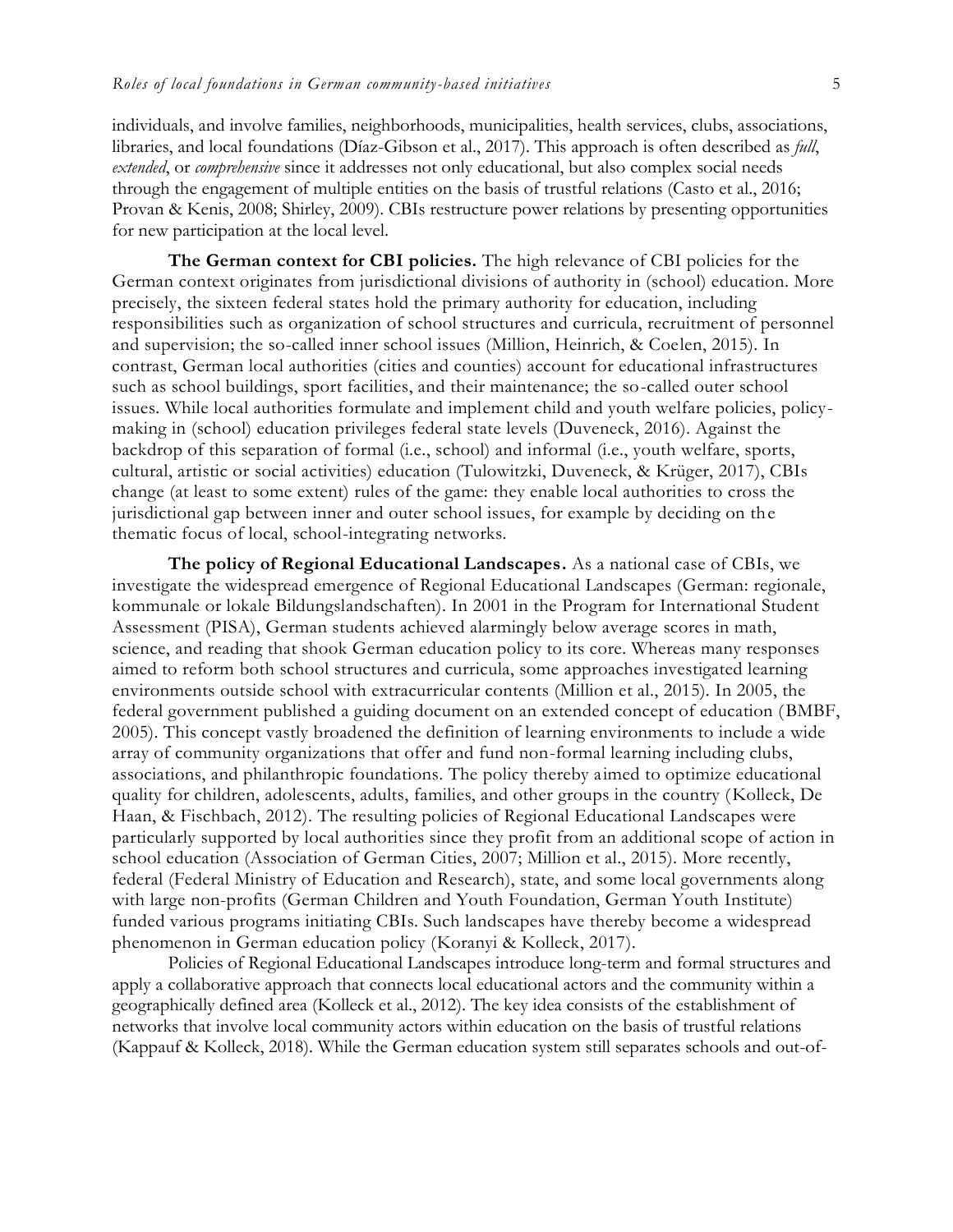school programs,<sup>1</sup> these networks aim to include all learning opportunities and to promote networkbased collaborations between them (Duveneck, 2016). Structurally, the introduction of additional rules and committees supports such network-building activities. For example, a common structural element consists of steering committees that as a rule can make decisions on the emphasis of education within the geographic area (Koranyi & Kolleck, 2017). Finally, Regional Educational Landscapes span a regionally defined area that may vary in size, ranging from a region (e.g., including several cities and municipalities) to a local area within a single city. Most commonly, they correspond to local authority areas (e.g., city or municipality area; Tulowitzki et al., 2017).

Table 1

| Country            | Policy                                                | Description                                                                                                                                                                                                                                                                                                                    |
|--------------------|-------------------------------------------------------|--------------------------------------------------------------------------------------------------------------------------------------------------------------------------------------------------------------------------------------------------------------------------------------------------------------------------------|
| England            | Extended / Full-<br>Service Schools                   | Interrelations between schools and out-of-school<br>organizations provide before-and-after school childcare,<br>support for parents, activities for children outside of school<br>hours, educational classes for parents, and emotional and<br>educational support for students (Casto et al., 2016;<br>Cummings et al., 2011) |
| England            | Networked Learning<br>Communities                     | Collaborations between schools to strengthen capacity for<br>continuous improvement through learning among school<br>leaders, teachers, pupils, and their parents (Jackson &<br>Temperley, 2007; Katz & Earl, 2010)                                                                                                            |
| Germany            | Regional Educational<br>Landscapes                    | Interrelations between regional actors in education, including<br>formal settings (e.g., schools), but also non-formal and<br>informal ones, such as out-of-school organizations and<br>neighborhoods (Kolleck, 2015, 2016; Koranyi & Kolleck,<br>2017)                                                                        |
| Spain              | Community<br><b>Educational Plans</b>                 | Collaborations between schools and multiple local agents to<br>provide full and extended educational and social services<br>(Díaz-Gibson et al., 2017)                                                                                                                                                                         |
| The<br>Netherlands | <b>Brede School</b>                                   | Educational interrelations between various important child<br>and parent services like parenting support, child day care,<br>health centers etc. (Bakker, 2010)                                                                                                                                                                |
| <b>USA</b>         | Harlem Children's<br>Zones / Promise<br>Neighborhoods | Interrelations between local social, educational, and financial<br>support networks through early childhood and family<br>support centers, as well as after-school and college readiness<br>programs (Horsford & Sampson, 2014)                                                                                                |

<sup>&</sup>lt;sup>1</sup> This separation results from daily structure; in the morning, children are in school whereas the afternoon is open for non-formal activities. However, this is changing due to the ongoing introduction of full-time/all-day schools (Tulowitzki et al., 2017).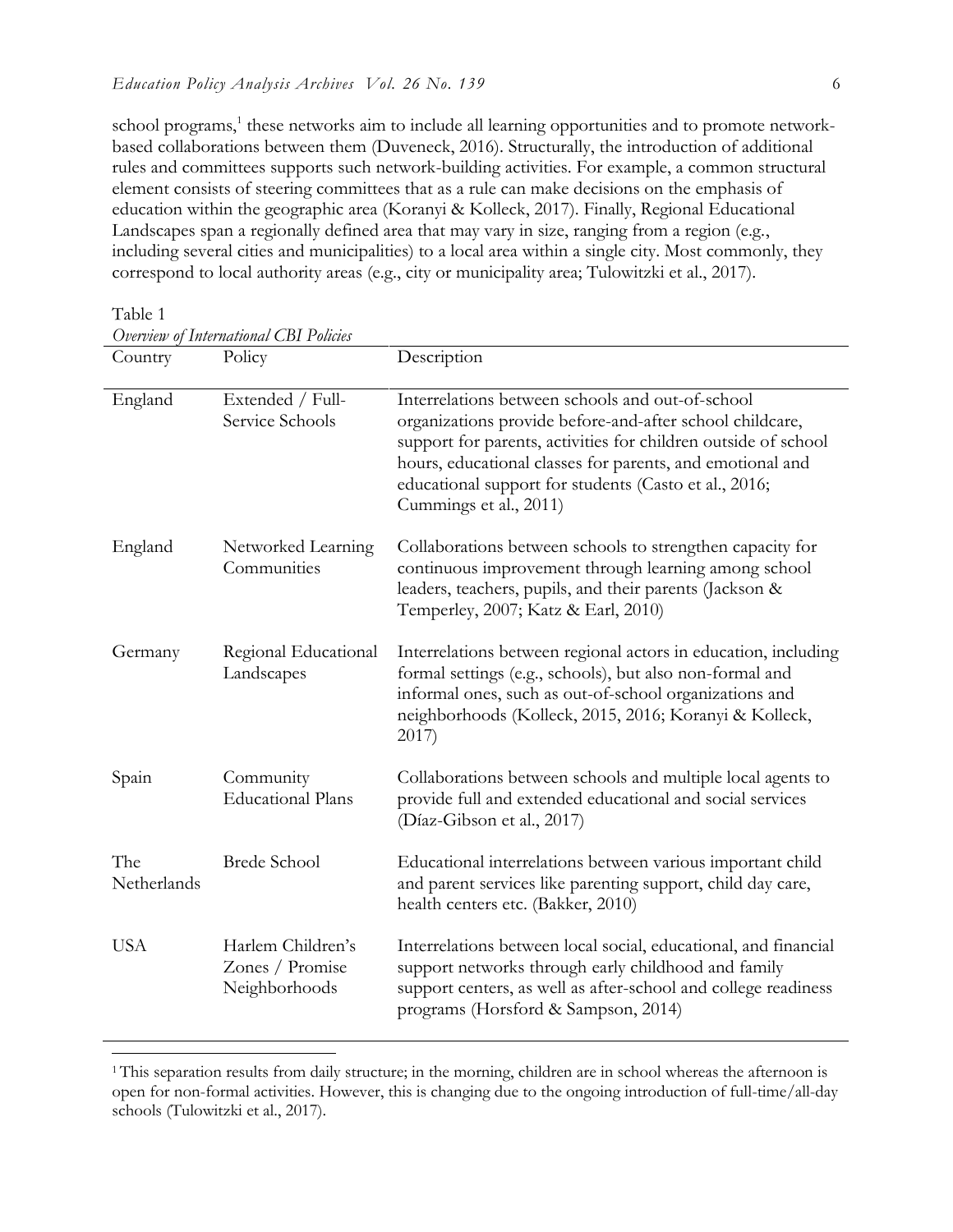**International comparison between Regional Educational Landscapes and other CBI policies.** From an international perspective, Regional Educational Landscapes are comparable with empirical examples of CBIs in other countries (see Table 1). Conceptual variations exist regarding the orientation to specific educational actors, particularly schools. While policies in the UK, such as Networked Learning Communities, focus mainly on schools and their school leaders, teachers, pupils, and their parents working together (Jackson & Temperley, 2007; Katz & Earl, 2010), Regional Educational Landscapes have a wider scope and "encompass the idea of a comprehensive cooperation between schools, non-formal learning organizations and political actors" (Tulowitzki et al., 2017, p. 117). The English policy of Extended Schools as well as Brede School in the Netherlands emphasize schools but are also open to before-and-after school childcare and activities, educational classes for parents, and emotional and educational support for families (Bakker, 2010; Cummings et al., 2011). The Spanish policy of Community Educational Plans aiming at establishing interrelations between schools and multiple local agents to provide full and extended educational and social services as well as Promise Neighborhoods based on the success of Harlem Children's Zones are most similar to the policy of Regional Educational Landscapes in terms of their emphasis on community relations (Díaz-Gibson et al., 2017; Horsford & Sampson, 2014). In summary, German policies of Regional Educational Landscapes are comparable to other international examples of CBI policies in relation to their emphasis on the local community level and their collaborative, network-based approach. CBIs thereby intend to foster local level resources and competencies for quality education and to involve a variety of educational actors (Emmerich, 2017).

#### **Involvement of Private Actors in (German) Public Education**

Within the discourse on changing policies in education, the involvement of private actors has been emphasized as "one of the most significant international trends" (Thümler, Bögelein, & Beller, 2014, p. 3). For Germany, Kolleck (2009, 2012) also recognizes an introduction of private actors into education, notably in the context of educational networks. In terms of non-profit organizations in Germany, education is the second largest activity area (Priemer et al., 2017). In comparison to other countries (such as the private school movement in the US; Mungal, 2016; Scott, 2009), historically non-governmental and non-profit actors in German education are less active in formal education, but extensively present in non-formal settings (Tulowitzki et al., 2017). While schools are state-dominated settings, non-profit organizations engage in out-of-school activities in areas such as arts, sports, or social experiences. Most recently, in the context of full-day/all-day schools, non-profit and welfare organizations are engaged in child care aspects during the day and organize additional activities. Continuing this path, CBIs potentially offer additional opportunities for the participation of non-governmental organizations, such as philanthropy.

Philanthropy in Germany has experienced rapid growth within the recent decades: seven out of ten German foundations (total 19,000) have existed since 1990. In an international comparison, German philanthropy developed historically in a close relation to the state (Adloff, Schwertmann, Sprengel, & Strachwitz, 2007). Furthermore, in comparison to the US for example, German philanthropy is strongly connected to the world of business, resulting in multiple corporate foundations that are still controlled by corporations (Thümler et al., 2014). Recent findings on philanthropy in Germany noted that education is a major activity area (24% of all foundations engage in education; Priemer et al., 2017). This is also due to the development of a state-dominated education system to a more open system: the *old* system restricted education to formal learning in schools and, thus, philanthropy focused on the delivery of additional financial support (such as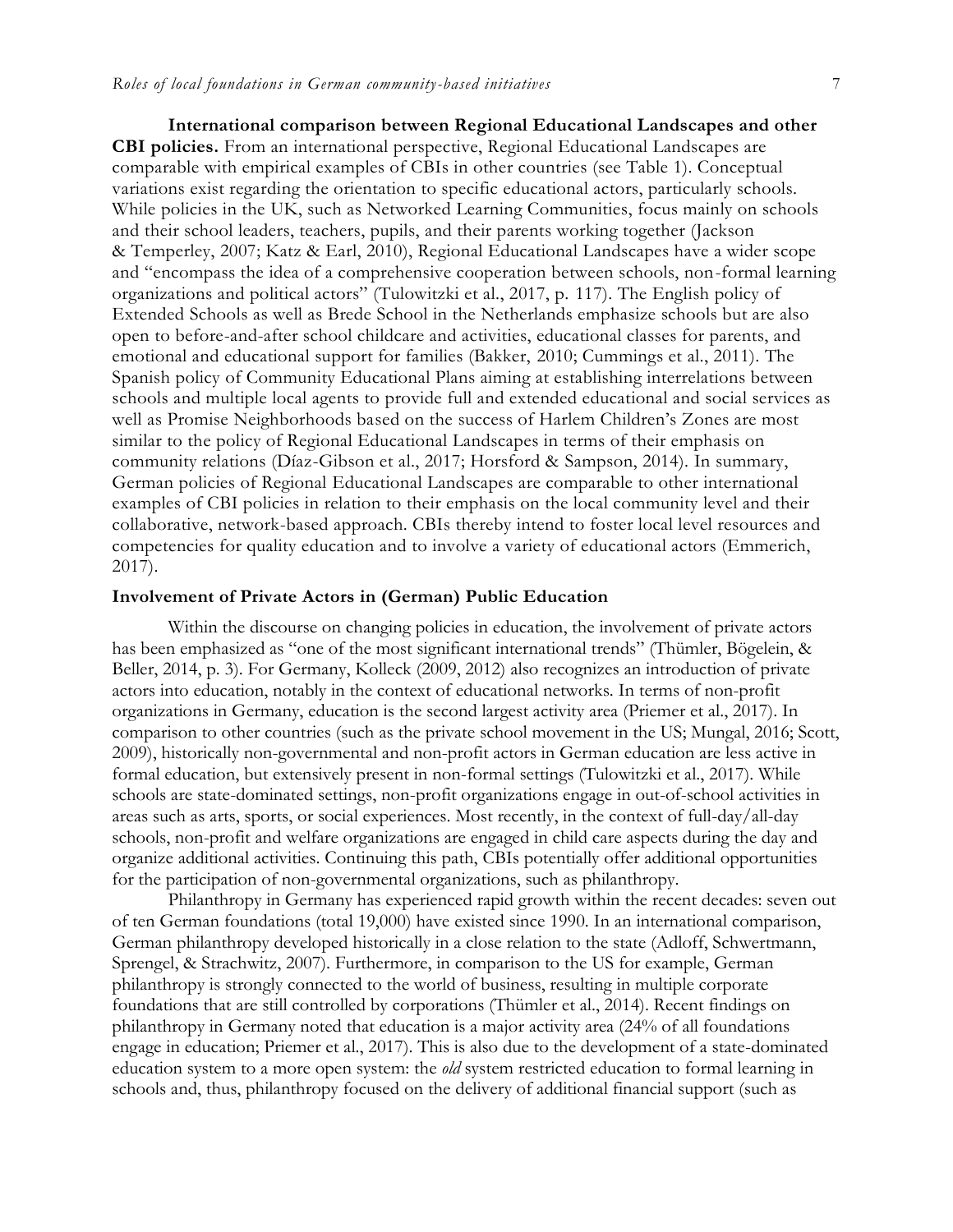scholarships), thereby enabling alternative education for specific target groups not catered to by state education (Striebing, 2017). In the *new* system, however, a full-day approach involves a wider spectrum and creates room for non-governmental initiatives. In particular, Striebing (2017) points towards Regional Educational Landscapes as a symbol of this change in education philanthropy that follows a decentralized and collaborative logic.

### **Critical Theoretical and Empirical Perspectives on Philanthropy in Education**

While we can state that recent developments support the involvement of non-governmental and philanthropic actors, such activities are controversial. In particular, philanthropy engaging in the delivery of public goods and services is often regarded critically. In contrast, descriptions of charities emphasize enriching effects on society. Horvath and Powell (2016) take a theoretical stand on this perceptional divergence by outlining two distinctive types of philanthropy. Firstly, contributory forms are dedicated to either unmet public needs or minority interest through "experimenting with social programs that are later taken up by the state, providing funding for public missions, and building initiatives and institutions that serve a wide public" (Horvath & Powell, 2016, p. 89). These forms focus on increasing public goods and services; something that might be described as supplementary in nature. In contrast, disruptive forms "seek to claim control over a slice of the pie by offering an alternative" to already existing public goods (Horvath & Powell, 2016, p. 90). This is done through advocacy and agenda-setting that aim at both substantively shaping the discourse on social matters and at determining how and by whom these should be addressed. Values of disruptive philanthropy relate to competition and the belief that an economic logic of flexibility, scale, and scope is a key mechanism to address their aims:

For example, the state provides public schools, but forms of disruptive philanthropy aim to provide alternative schools and generate competition that challenge and undermine public schools. (Horvath & Powell, 2016, p. 90)

**Disruptive elements of philanthropy in education.** Although a dichotomous perspective runs the risk of black and white differentiations, previous research has notably pointed towards disruptive elements such as engagements in policy-making. Ferris et al. (2007) investigate foundations' motivations for advocacy in education policy and find correlations with their goals and missions, a large scale and scope, as well as a willingness to engage in policy debate. Accordingly, research on foundations' advocacy has so far primarily focused on large investors that are able to pursue their policy-making goals (Kornhaber, Barkauskas, & Griffith, 2016). Scholars have identified that such engagements lead to the promotion of particular policies such as school reforms like charter school expansion (Boyask, 2016; Edwards Jr. & DeMatthews, 2014; Scott, 2009; Woods, Woods, & Gunter, 2007) and teacher training such as Teach for All / Teach for America (Gautreaux & Delgado, 2016; LaLonde, Brewer, & Lubienski, 2015; Scott, Trujillo, & Rivera, 2016).

Research has furthermore emphasized networks and relations that foundations use to enter into education policy-making (Ball & Junemann, 2012; Lubienski et al., 2016; Olmedo, 2013; Reckhow & Snyder, 2014). For example, Lubienski et al. (2016, p. 70) report that for the US, "networks funded largely by a relatively small set of venture philanthropists [highlight] the emergence of concerted efforts to shape not just policy but policymaking processes". Similar tendencies are presented by Olmedo (2013, p. 583) in his analysis of UK philanthropic governance, stating that involvement includes "the conception, advocacy and negotiation of policy processes in all areas and domains of human activity". Furthermore, Kolleck (2017, p. 10) states that German foundations engage in the education discourse to "gain or increase social influence, to be accepted as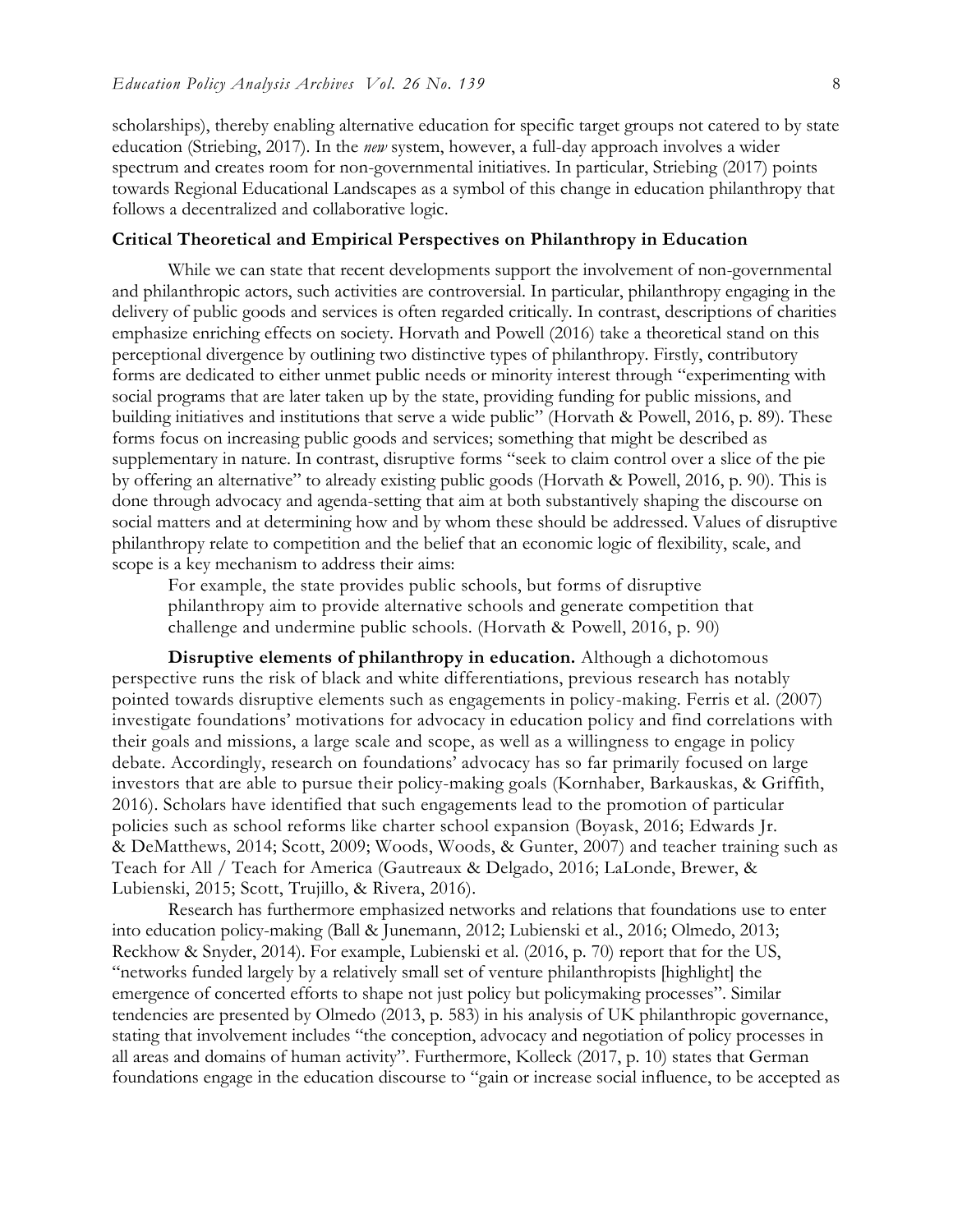legitimate actors in education, and to be perceived as competent and indispensable players in defining educational goals".

**Criticism of philanthropic involvement in policy-making.** In light of these empirical findings, disruptive involvement in policy-making is highly controversial, at least regarding (1) promoted ideologies, (2) education structures, and (3) power relations. First of all, research suggests that engagements are oriented towards a market-based ideology, which is related to individual choice, privatization, and competition. Foundations are described as "elitist institutions, uninformed and unresponsive in communities" that promote consent to capitalist democracy (Harrow, 2011, p. 12). Secondly, reports suggest that recent developments have fostered parallel education structures in competition with established state delivery (Mungal, 2016; Reckhow & Snyder, 2014). In other words, philanthropy operates education services for which the state holds a legal responsibility for delivery to its citizens (Yemini, 2017). Establishing a different mix of coordination and governance, governments seem to have lost their monopoly (Ball, 2016). Thirdly, as noted by Reckhow and Snyder (2014, p. 186), "criticism about ineffectiveness has been replaced by criticism that foundations are too powerful". Since boundaries between responsibilities have become blurred, education philanthropy has been able to extend its influence on policy formulation and implementation (Harrow, 2011; Yemini, 2017). Gautreaux and Delgado (2016) observe such developments on a global scale and see philanthropists at the forefront—influencing and steering educational policies.

This criticism is directed primarily at foundations that have a specific degree of wealth, that operate on a (trans-)national scale, and that are rooted within specific ideologies (most of them stemming from an economic realm). To date, research has only marginally investigated the nature of local level foundations—which is particularly important when it comes to their roles in CBI policy. Empirical evidence on nonprofit organizations in CBIs is provided by Harris, Cairns, and Hutchinson (2004). Within this study, the authors highlight non-profits' uncertainty about newly implemented local structures and point out that these organizations have "some degree of confusion about the nature of regionalism, about who the key players are and what their role comprises" (Harris et al., 2004, p. 529). These findings introduce organizational collective orientations as an analytical focus within the public policy context. Consequently, we suggest that the investigation of patterns of experience and attitude is highly relevant to an improved understanding of foundations' roles in CBIs. Still, we do not know—due to a lack of research—whether criticism of disruptive patterns directed against their big siblings is also applicable to for smaller local foundations.

#### **Role Allocation of Philanthropic Foundations**

Our theoretical perspective on role constitution—contributory or disruptive—is anchored in sociological theory. It understands roles as "cluster[s] of behavior and attitudes that are thought to belong together, so that an individual is viewed as acting consistently when performing the various components of a single role" (Turner, 2001, p. 233). Role theory is broadly divided into two strands: a structuralist focus on relations between context and role behavior, and an interactionist focus on relations between interactions of individuals and role behavior. From a structuralist position, "role players are guided by a set of expectations that are either internalized or experienced from external sources, or both, and are judged and judge themselves according to how well they conform to the expectations" (Turner, 2001, p. 234). In contrast, interactional theory assumes that "roles are continuously being remade in relation to relevant other roles" (Turner, 2001, p. 236).

As we seek to explore role allocations or "the attachment of individuals and categories of individuals to particular roles" within social structures of CBIs (Turner, 2001, p. 242), we refer mainly to the structuralist interpretation of role allocation. Accordingly, role allocation is guided by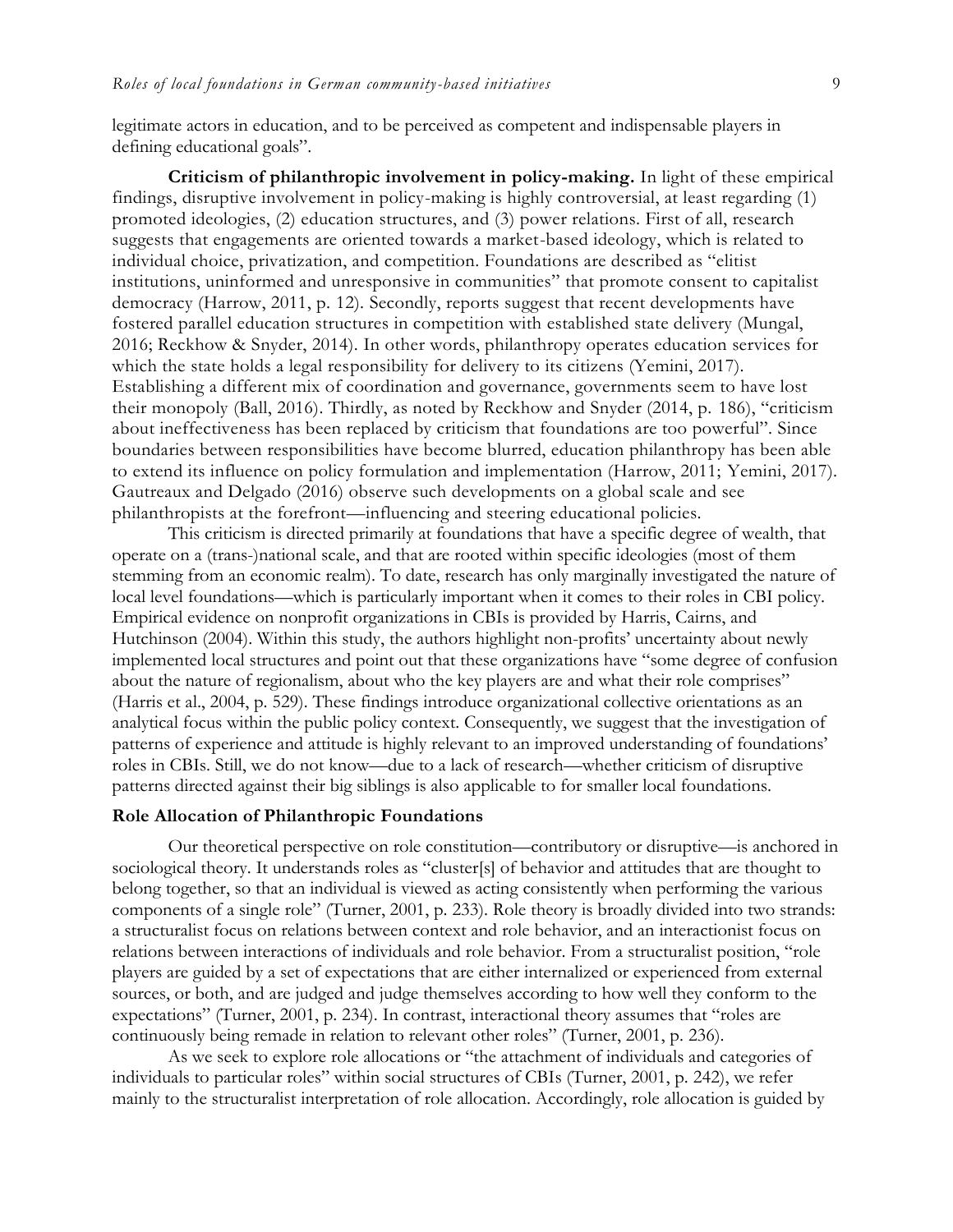sets of expectations inherent in CBI policy formulations. For example, foundations are expected to contribute to CBIs in the form of expertise or resources. However, there is potential room to maneuver within such expectations to choose and earn potential roles (i.e., actors can aim to achieve specific roles; King, 2017). We conceptualize this motivation to achieve a role through collective orientations, which are seen as guiding action of social groups (see Methods). To better understand motives and rationales of the social group of local foundations, it is important to explore their experiences and attitudes in CBIs.

Empirical international research on the theoretical construct in the field of non-profit, voluntary, and philanthropic organizations dates to the beginnings of academia's interest in the third sector (Gordon & Babchuk, 1959). Researchers have constructed different typologies aimed to represent the functional multiplicity of non-profits (Kendall & Knapp, 2000; Salamon, Hems, & Chinnock, 2000). Most comprehensively, Moulton and Eckerd (2012, p. 658) conducted a literature review that differentiates an "inventory of six unique roles". However, because their heuristic is mainly focused on service providing non-profit organizations, we seek to consolidate their typology with recent findings on foundations in education (Kolleck & Brix, 2016, 2017). Our comparison results in seven overarching terms that aim to assure the best fit to our research subject. Amongst others, these include: finance and operations, innovation, advocacy, relation-building, expertise, individual expression, and citizen engagement (see Table 2).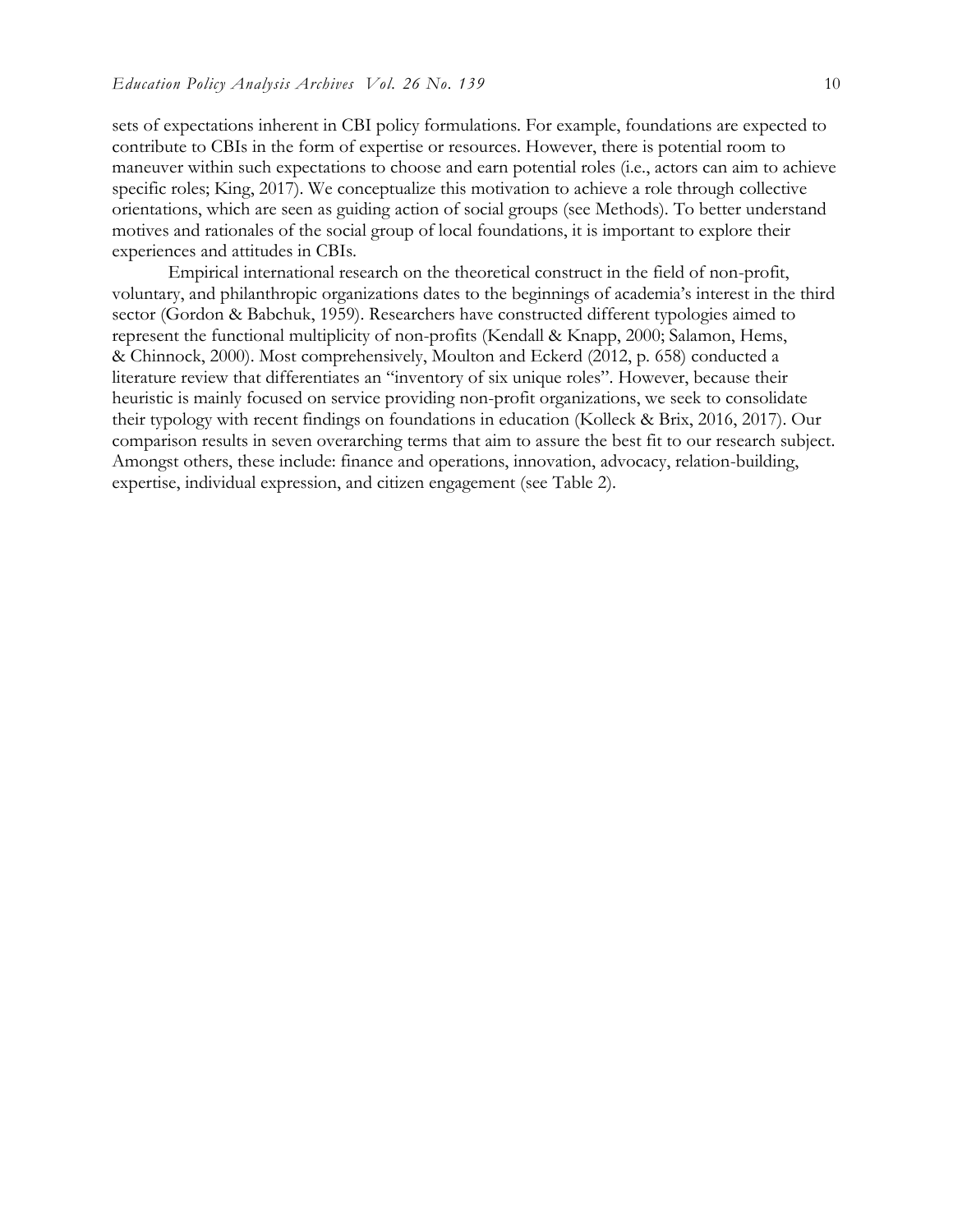Table 2

| Roles      | Comparing Tson Typologus of I von-1 roja Organizations and I omnations<br>Non-profit organizations |                       | Philanthropic foundations |                                    |  |
|------------|----------------------------------------------------------------------------------------------------|-----------------------|---------------------------|------------------------------------|--|
|            | Moulton and Eckerd (2012)                                                                          |                       | Kolleck and Brix (2017)   |                                    |  |
| Finance    | Service                                                                                            | Providing needed      | Financial                 | Providing financial resources      |  |
| and        | delivery                                                                                           | services not          | sponsorship               | not (adequately) provided by       |  |
| operations |                                                                                                    | (adequately)          |                           | others                             |  |
|            |                                                                                                    | provided by other     |                           |                                    |  |
|            |                                                                                                    | sectors               |                           |                                    |  |
| Innovation | Innovation                                                                                         | Developing new        | Initiation and            | Catalyzing the implementation      |  |
|            |                                                                                                    | approaches to         | support                   | of (new) ideas; supporting         |  |
|            |                                                                                                    | existing (social or   |                           | other organizations or projects    |  |
|            |                                                                                                    | public) problems      | Innovation                | Developing new approaches to       |  |
|            |                                                                                                    |                       |                           | existing (social or public)        |  |
|            |                                                                                                    |                       |                           | problems                           |  |
| Advocacy   | (Political)                                                                                        | Engaging directly in  | Advocacy                  | Engaging (indirectly or            |  |
|            | advocacy                                                                                           | the political process |                           | directly) in the political process |  |
|            |                                                                                                    | to influence public   |                           | to influence public policy         |  |
|            |                                                                                                    | policy outcomes       |                           | outcomes                           |  |
| Relation-  | Community                                                                                          | Building reciprocal   | Moderation                | Mediating different social         |  |
| building   | building                                                                                           | relationships and     |                           | spheres through reciprocal         |  |
|            |                                                                                                    | communities           |                           | relationships and communities      |  |
|            |                                                                                                    |                       | Network                   | Building relations between         |  |
|            |                                                                                                    |                       | support                   | actors (foundations or other       |  |
|            |                                                                                                    |                       |                           | non-profits) to create new         |  |
|            |                                                                                                    |                       |                           | alliances and solutions            |  |
| Expertise  |                                                                                                    |                       | Expertise                 | Giving advice to other actors      |  |
|            |                                                                                                    |                       |                           | based on their acquired            |  |
|            |                                                                                                    |                       |                           | expertise                          |  |
| Individual | Individual                                                                                         | Allowing              |                           |                                    |  |
| expression | expression                                                                                         | participants to       |                           |                                    |  |
|            |                                                                                                    | express their values, |                           |                                    |  |
|            |                                                                                                    | commitments, and      |                           |                                    |  |
|            |                                                                                                    | faiths                |                           |                                    |  |
| Citizen    | Citizen                                                                                            | Facilitating public   |                           |                                    |  |
| engagement | engagement                                                                                         | education campaigns   |                           |                                    |  |
|            |                                                                                                    | and participatory     |                           |                                    |  |
|            |                                                                                                    | democracy             |                           |                                    |  |

*Comparing Role Typologies of Non-Profit Organizations and Foundations*

*Note*: For detailed descriptions of comparison see Appendix.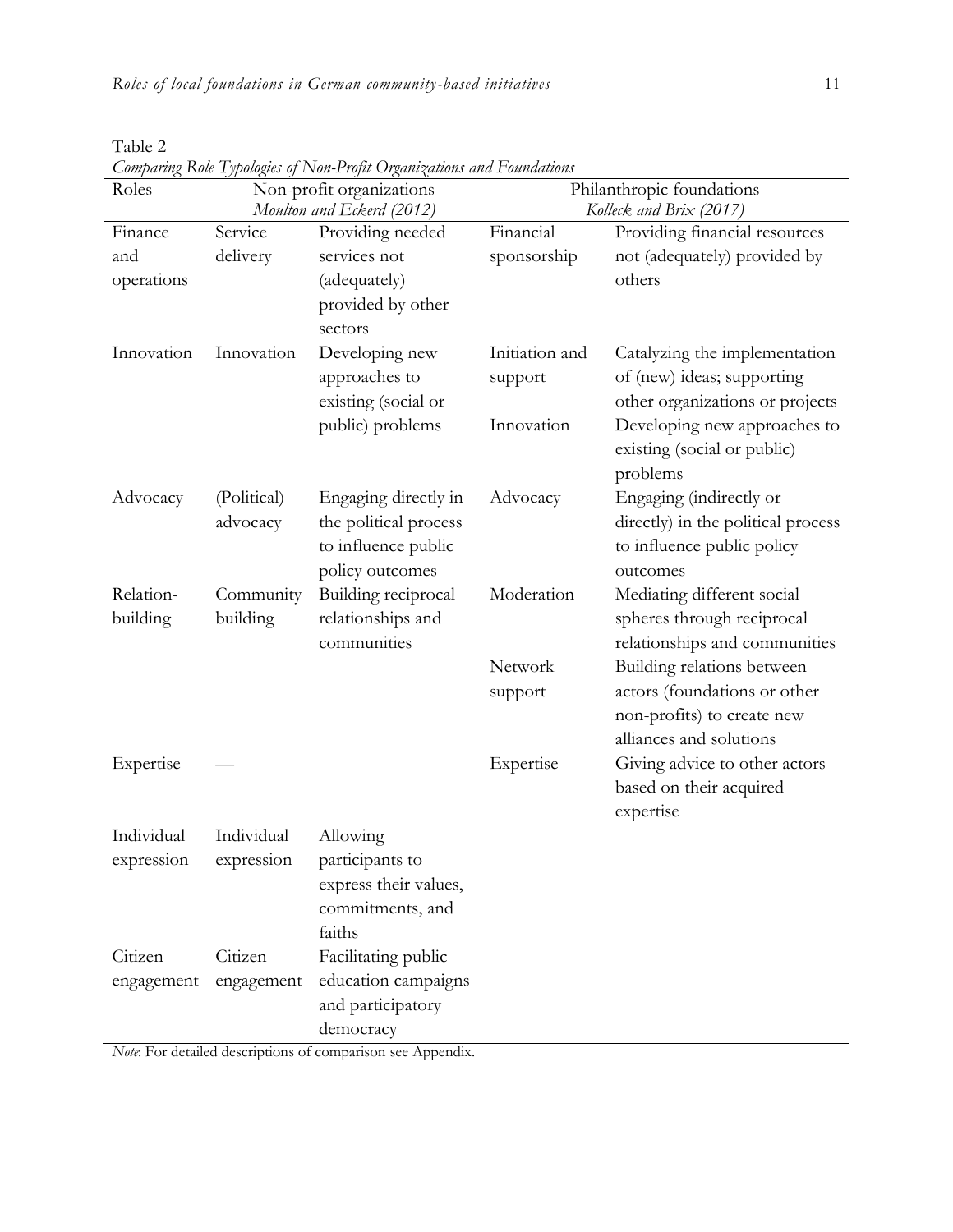### **Methods: Reconstructing Collective Orientations**

Our primary research interest was to reconstruct the main collective orientations of local foundations that underlie their engagement in CBIs. To this end, we applied an exploratory qualitative research design. We conducted interviews with seven chairpersons of local foundations in a south German municipality with about 230,000 inhabitants. We selected this environment on basis of its relatively lengthy engagement in multiple CBI policies and programs (starting in 2006) because we suspected that the foundations would have extensive experience to contribute. We based our selection of participants on an in-depth document analysis. Documents were mostly collected via official program websites and consisted of program descriptions (*n* = 4), information material  $(n = 7)$ , official announcements (e.g., applications, press announcements;  $n = 3$ ), documentations and reports ( $n = 25$ ), evaluations ( $n = 1$ ), and PowerPoint-presentations ( $n = 6$ ). We read the documents with regard to philanthropic involvement in the CBI and coded for references to foundations. We then approached the chair of the regional association of 10 foundations who performed as a gatekeeper to a group of 10 foundations. Of these 10 foundations, one did not respond to our various attempts at contact, and two chairpersons identified themselves as not having experienced the developments relevant to this study. For detailed information on participants we refer to Table 3.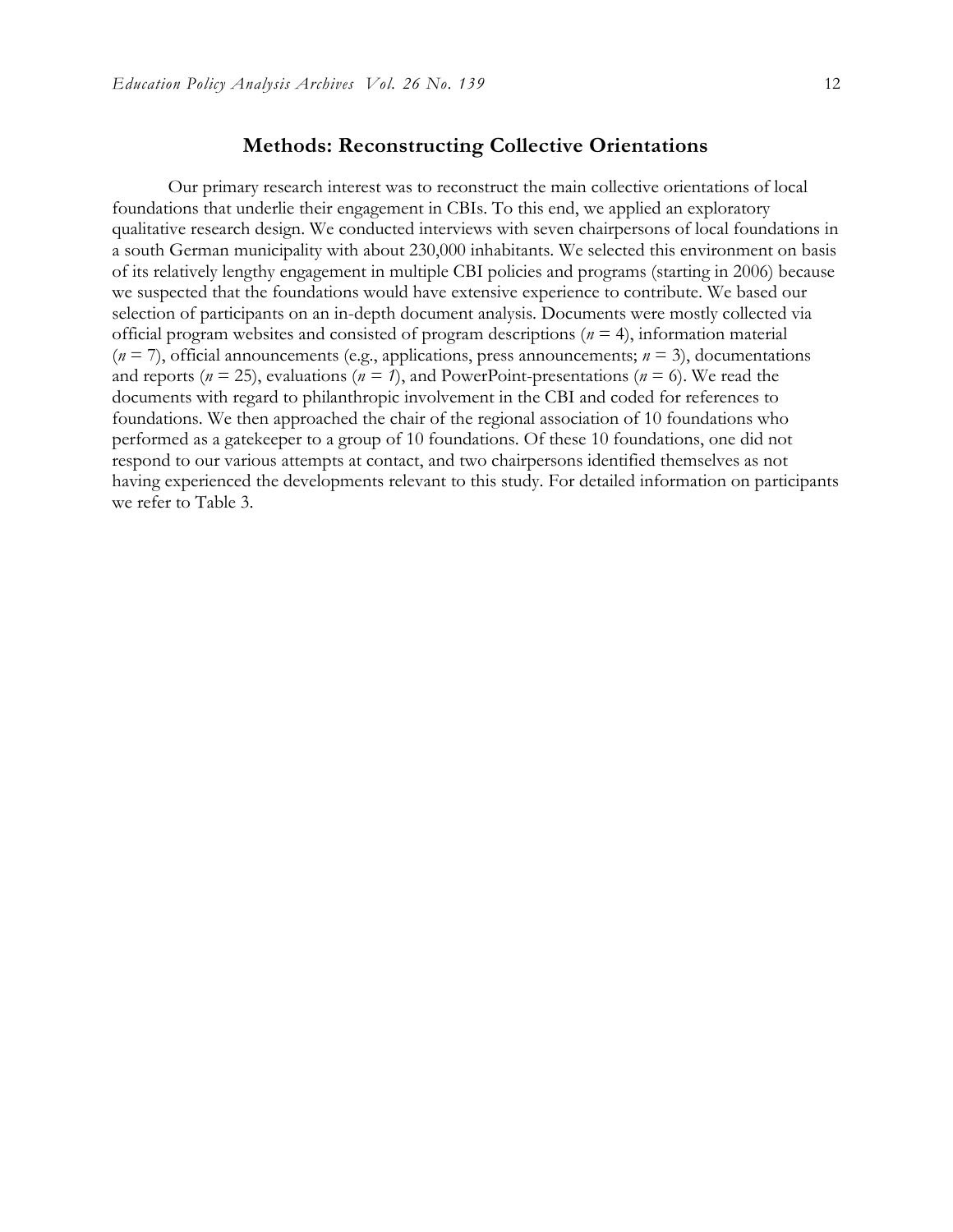| Table 3                                              |
|------------------------------------------------------|
| Overview of Local Foundations and their Chairpersons |

| Interviewee    | Type of                            | Overvew of Louis I omnumous and men Countpersons<br>Mission /   | Operating                   | Function of             | Personal                  | Professional background                      | Sex    |
|----------------|------------------------------------|-----------------------------------------------------------------|-----------------------------|-------------------------|---------------------------|----------------------------------------------|--------|
| S <sub>1</sub> | foundation<br>Public<br>foundation | Focus<br>Nature;<br>education for<br>sustainable<br>development | modus<br>Operating          | chairpersons<br>Manager | experiences<br>Since 2011 | Forestry / engineering;<br>public management | Male   |
| S <sub>2</sub> | Booster club                       | Children and<br>youth                                           | Grant-making<br>& operating | Manager                 | Since 2014                | Social work                                  | Female |
| S <sub>3</sub> | Corporate<br>foundation            | Poverty and<br>social<br>disadvantage                           | Grant-making                | Donor                   | Since 2002                | Economy                                      | Female |
| S <sub>4</sub> | Private<br>foundation              | Social<br>disadvantage                                          | Grant-making<br>& operating | Donor                   | Since 2007                | Law                                          | Male   |
| S <sub>5</sub> | Public<br>foundation               | Youth<br>services                                               | Grant-making<br>& operating | Manager                 | Since 2006                | Social work; business<br>administration      | Male   |
| S <sub>6</sub> | Private<br>foundation              | Integration<br>and inclusion                                    | Operating                   | Donor                   | Since 2004                | Psychology; management                       | Male   |
| S7             | Community<br>foundation            | Education<br>and youth<br>empowerment                           | Grant-making<br>& operating | Volunteer               | Since 2006                | Psychology                                   | Male   |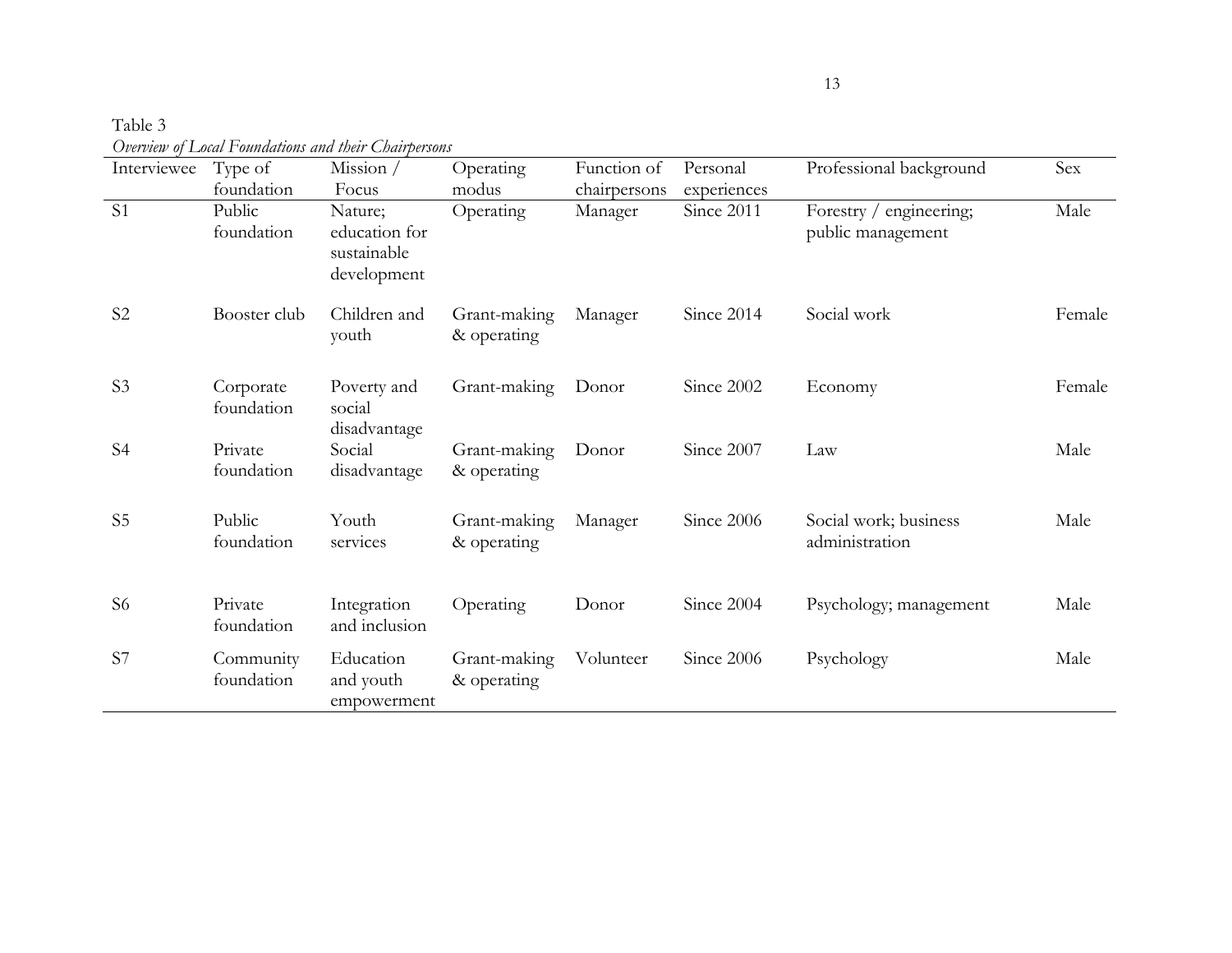#### **Data Collection**

The interview design was inspired by a narrative approach in which the researcher aims at provoking interviewees to continuously describe their perceptions (Nohl, 2010). Narratives offer the opportunity to directly experience an interviewee's perceptions. In the semi-structured interviews, we therefore exclusively used open-ended questions: (a) how they would describe their regional activities, (b) how they were involved in the CBI, (c) how their daily routines developed in the context of their involvement, and how they perceived (d) structures of the CBI as well as (e) collaborations with other organizations within this context. Additionally, at the end of the last two interviews, we asked for feedback on preliminary findings from the previous five interviews. We presented those findings as eight hypotheses accompanied by short explanations and asked the interviewees to make a statement on whether they shared those impressions. This communicative validation ensured our adequate understanding of the interviewees' expressions (Kvale, 1995).

All seven chairpersons were interviewed once within the period from March to July 2017. To date, various programs have shaped the educational landscapes, starting from 2006 and thus having developed over more than 10 years (see Findings). Although not all interviewees had experienced developments from the beginning, all had a professional engagement over multiple years (see Table 3). As such, we expected their perspectives to describe a rich body of experiences. Interviews were conducted at professional (e.g., office) or private (e.g., favorite café of interviewee or living room/garden) sites. Except for the chair of the regional association who was approached to reach all other foundations, interviewees were not known to the researchers.



*Figure 1.* Relations of Social Structures, Collective Orientations and Roles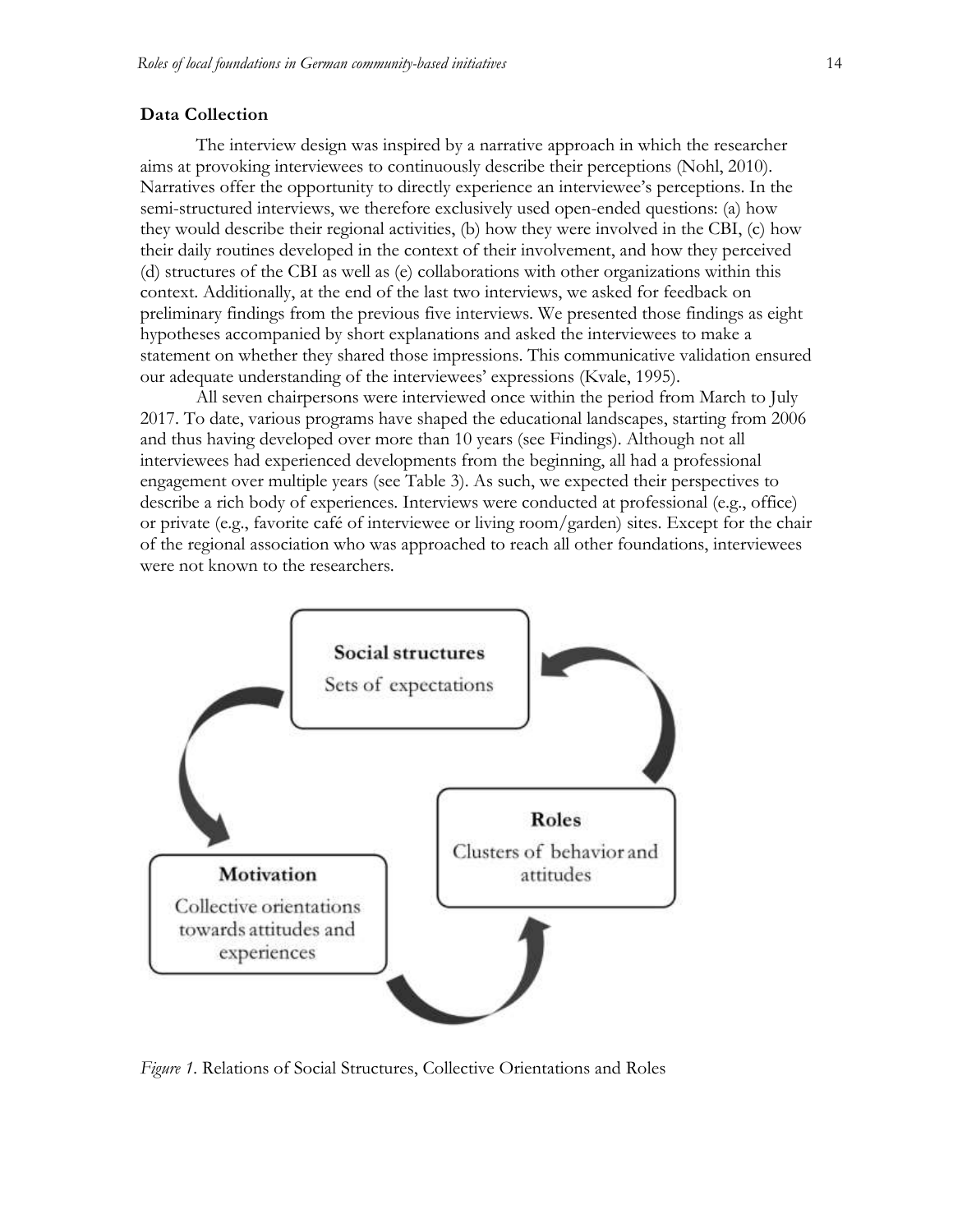#### **Data Analysis**

Our analysis of verbatim transcripts was inspired by the documentary method developed by Ralf Bohnsack (2014) and its application to qualitative interview research by Arnd-Michael Nohl (2010). This method observes stated information, description, evaluation, and opinion, as well as implicit meaning and knowledge. In other words, it recognizes a difference between meaning that is explicitly available to individuals and *documentary* meaning that is shared implicitly in common practice among several individuals (Nohl, 2010). The documentary method approaches this meaning in forms of *collective orientations* (sets of guiding principles that emerge from actors' cumulative experiences and attitudes) developed by a social group over time and space (Bohnsack, 2010). Such sets of guiding principles become practices and thereby construct the societal roles of a given social group (see Figure 1). For example, foundations gain collective experience in meetings and regional committees; thus, they develop a social orientation that guides their actions towards roles they aim to achieve. In accumulation, these activities create an association among local foundations: their relation-building role.

To make implicit meaning explicit, we thematically structured each transcript by headlining each theme and paraphrasing coherent expressions for each headline (phase of *formulating interpretation*). We then searched for common themes across the interviews along with their sequences of subsequent themes and compared those sequences (phase of *comparative sequential analysis*). In our case, similar sequences were of high interest since they located common sets of guiding principles of local foundations in the specific context. Next, we determined typical collective orientations based on our preceding comparison of sequential themes, paying special attention to the semantics of expression (phase of *semantic interpretation*). At this point, researchers must "detach from the actors' ascriptions of meaning" in order to gain "access to the practice of action and its underlying (process) structure […]" (Nohl, 2010, p. 208). Thus, instead of addressing chairpersons' explicit descriptions of their participation in a CBI, we looked to uncover precisely how local foundations produced sets of guiding principles therein.

#### **Findings**

In the following, we present the findings of our analysis of semi-structured interviews with seven foundations in a Regional Educational Landscape. Our theoretically grounded interest in identifying the roles of philanthropy in CBIs led us to the empirical investigation of collective orientations. In the first part, we provide a detailed description of the investigated CBI to contextualize our findings. Secondly, we elaborate on reconstructed collective orientations and provide empirical examples drawn from our transcripts. Notably, we aim to delve into the motives and rationales of foundations for engaging in this CBI.

#### **The context: A Regional Educational Landscape in a South German municipality**

The Regional Educational Landscape was established over the course of a 10-year implementation process in a south German municipality, during which various programs were undertaken. From 2006 to 2009, the municipality took part in a pilot program financed by the federal government of Baden-Wuerttemberg and the Bertelsmann Foundation. This policy supported the implementation of steering structures and fostered collaborations between schools and out-of-school organizations (Emmerich, Maag Merki, & Kotthoff, 2009). In 2009, the municipality applied for the federally funded program *Learning Locally* (German*: Lernen vor Ort*), which established an educational management for supporting local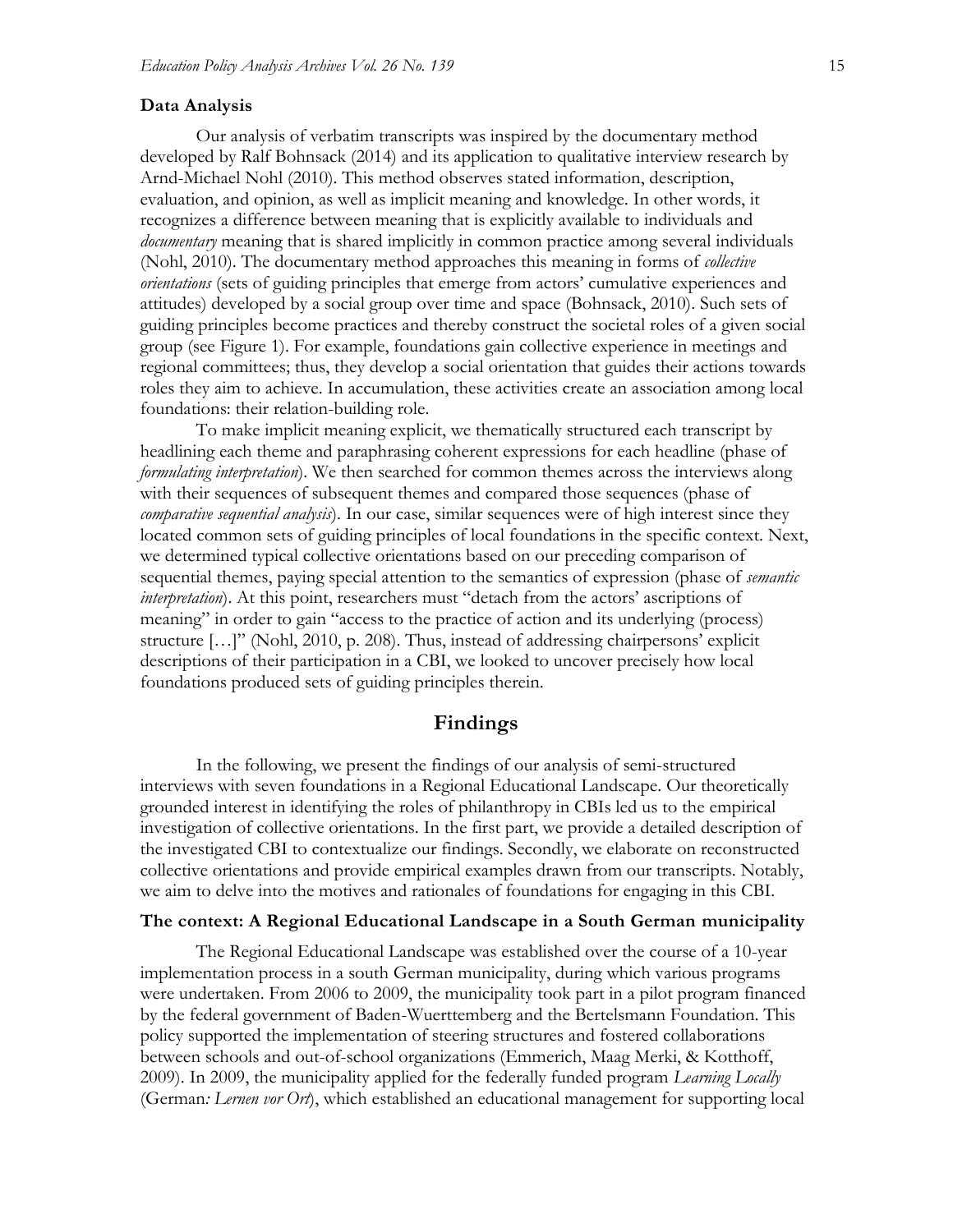actors and helping to intensify exchange of knowledge and practice within the region (Lindner, Niedlich, Klausing, & Brüsemeister, 2017). It was financed until 2014 by the Federal Ministry of Education and Research and the Association of German Foundations. Currently, the municipality participates in the federal state program *Educational Regions* (German: *Bildungsregionen*) and has done so since 2013. Similarly, this program aims to coordinate learning settings that engage a variety of regional actors (Landesinstitut für Schulentwicklung, 2017). Since 2006, several formal bodies and other structural elements have been established. These include: (1) a steering committee consisting of municipal representatives, the federal state, and other municipal institutions, (2) an educational office / management as coordinating unit, (3) thematic networks (education for sustainable development, migration), and (4) an advisory board / educational conferences (a formal body comprised of all educational actors in the region).

The involvement of local foundations picked up especially under Learning Locally (2009–2014) because a criterion for municipal applications was support from (at least) one local foundation. A small group of three to four foundations was approached by municipal representatives and, after agreeing on the terms of their participation, took part in the program's beginning. The foundations were invited to participate in the steering committee, thematic networks, educational conferences, and regular meetings with both coordinators of Learning Locally and municipal representatives.

During these regular meetings, local foundations found they shared common ground with one another. The second half of those initial meetings was structured to address solely foundation concerns, and from this, a separate set of regular meetings emerged which took place three to four times per year along with informal dinner meetings. They founded the *Regional Association of Local Foundations* (German: *Regionale Stiftungsverbund*), which described as a non-binding association of local foundations. After a foundational period with three to five organizations, the group grew to 10 active participating foundations by 2014. Another milestone was the delivery of financial support for a German language development project by all participating foundations in 2011. By making such grants, they demonstrated thorough utilization of the formed structures based on collective action presented in the next subsection.

### **Main Collective Orientations of Local Foundations**

Patterns of experience and attitude are reconstructed for a group of individuals in a specific context (Bohnsack, Pfaff, & Weller, 2010). For this article, we focused on narrative patterns of local foundations in the CBI described above. These sets of guiding principles were reconstructed from our data solely via the documentary method. We illustrate them with typical quotes from the transcripts, which we have translated into English for this article. Quotes should be understood as examples that illustrate our analysis of the transcripts.

**Social Orientation: "Foundations are now at the table."** In line with the CBI policy's aim to establish networks, local foundations experienced an intensification of social relations and identified moments of "getting to know others" (S1, 124–130; S2,  $049 - 050$ ).

I'd say that this is a positive […] effect of this project that […] the foundations, for example in the Regional Association, are all at the table and potentially talk about what one does and what the other does. And [they talk about] whether one could potentially collaborate and whether a project is reasonable or not. Thus, [that is] something that intuitively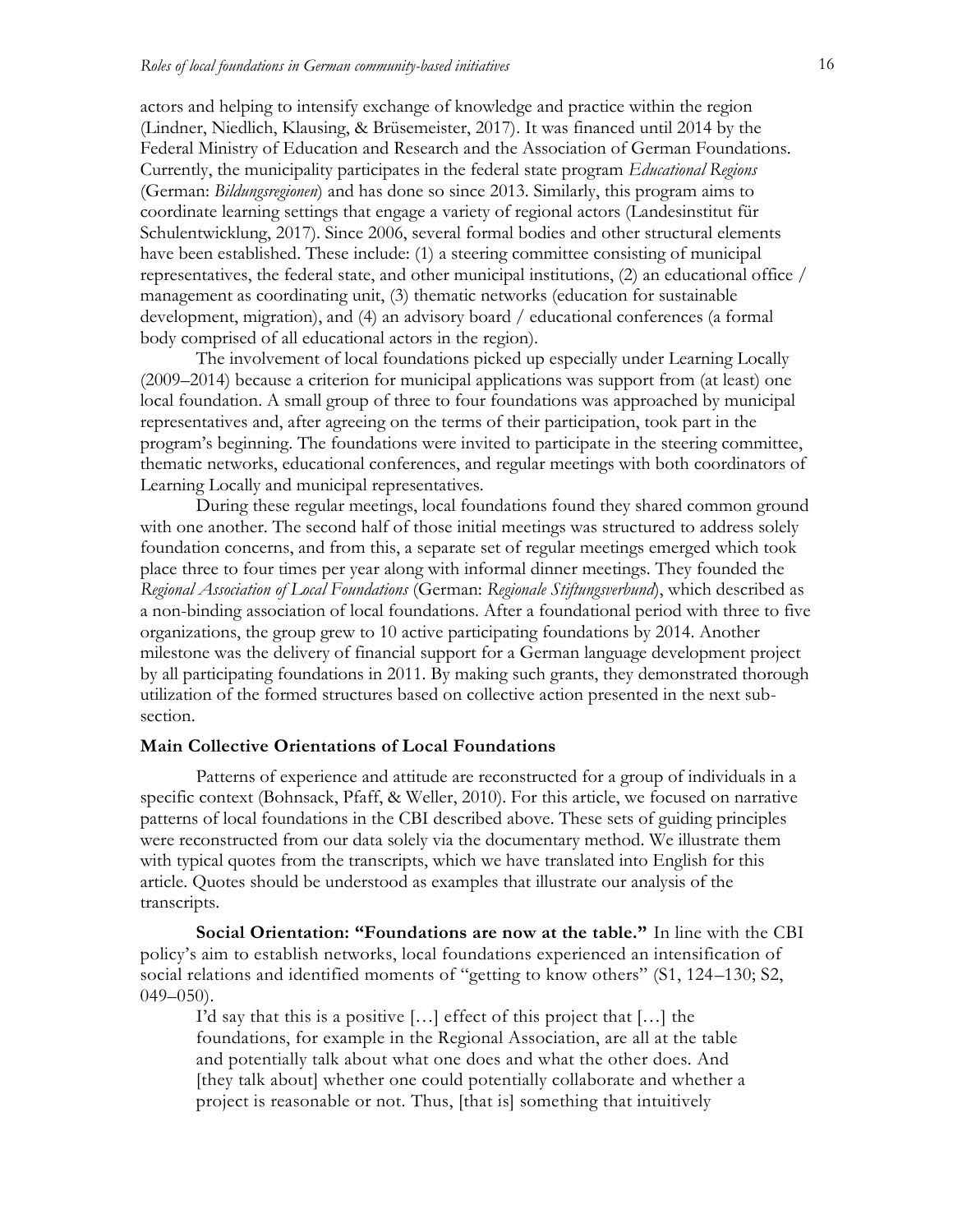makes sense, […], I'd say that the network component is the important factor perhaps. (S7, 188–196)

In the context of talking about the CBI, this quote exemplifies the importance of social relations. The chairperson expressed that "one"—indicating a generalization of local foundations' perspectives—was now at the table and could get to know others. This describes how local foundations intensified contact with each other. There is an absence of pressure since they "potentially talk about what one does and what the other does" and "potentially" start a collaborative project, but that engagement is not mandated. In this context, foundations aimed at intensifying their mutual relations while protecting individual flexibility by not engaging in obligatory institutional structures.

The foundations' motive is to increase capacities through more social relations: "Thus, often the most important things happen then during coffee breaks, I'd say. [Then] you can meet people who you know by sight, faces that you recognize" (S2, 245–247). As this quote illustrates, in the regional educational landscape, there are various opportunities for actors to orient themselves into contact with one another and meet local stakeholders face-to-face. Notably, events and conferences between regional players are emphasized as allowing foundations to socially orient and engage with others (S2, 526–528). As the following quote exemplifies, local foundations typically experienced exchange and collaboration:

Hence, I notice collective backing and support […]. For example, if an educational actor, a school, a social organization applied for our funding and I noticed, oh no, that won't match with our statutes […]. But I already have another foundation in mind, I invite them [the applicant] to ask there. Or in our meetings, we inform [the other foundations] that this specific organization has contacted us and that I don't know if they are good or bad or trustworthy. [We then ask the other foundations], do you know them? Did they approach you as well? (S2, 424–442)

By describing an example of her daily practice, the chairperson illustrated the directness of relations between local foundations ("already have another foundation in mind"; "do you know them?"). A trustful connection exists between foundations orientating themselves to establish an open and equal exchange as well as mutual appreciation (S5, 287–294, 345–347; S6, 271–274). Also, an implicit motive of mutual support is inherent and demonstrated by the improvement of funding strategies and collaboration, thereby reducing foundations' uncertainties. The description emphasizes their interaction routine. Thus, regular meetings in the Regional Association or in informal settings resulted in a social relationship in which parties could exchange information, coordinate applications, and work together to give each other more flexibility and security in their daily work (S4, 183–204; S6, 253–255).

**Explanatory Orientation: "Now we have a little bit more know-how."** In the context of the CBI, local foundations experienced situations of intensified exchange and noticed their own improved expertise regarding funding and operating educational projects.

Before we — the [names of founding foundations] — founded the Regional Association, we simply made our projects on our own and received advice from Mr [counselor] from time to time. Well, and then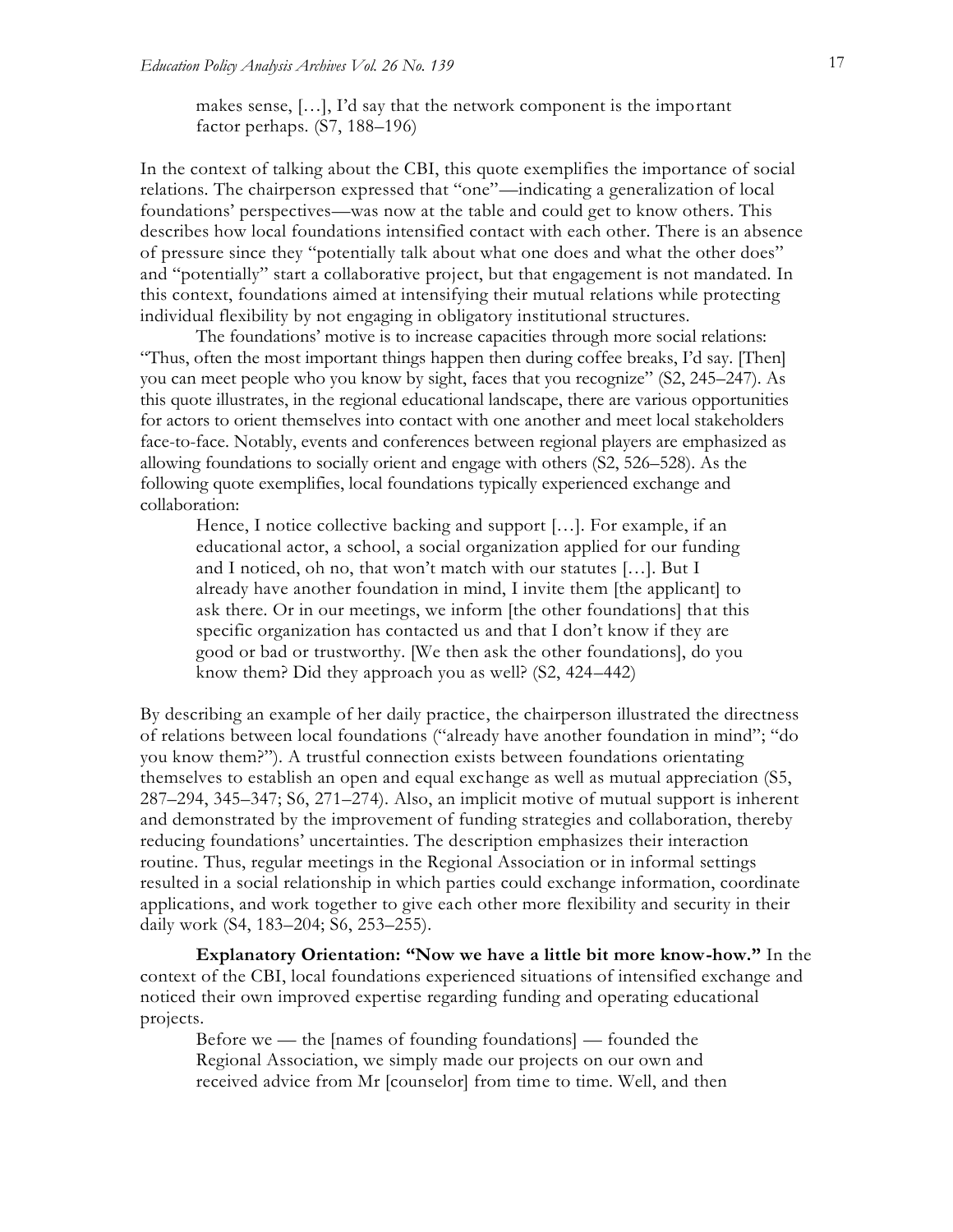came these eight foundations […] and so we are now certainly a little bit better positioned and have a little bit more know-how. (S4, 169–176)

This quote exemplifies the change in how foundations are building up their "knowhow". Compared to the status quo ("eight foundations") there was only one source of information (counselor). The comparison of "before" and "now" expresses a typical experience of the involved local foundations. Local foundations obtained more knowledge by sending representatives to the steering committee who reported back and informed participants regarding developments in the region (S2, 446–448; S5, 310–315). For some foundations, thematic overlap additionally motivated their knowledge exchange (S6, 259–271). From this involvement, they gained access to more capacities in terms of information on professional practices, received applications, relations and contacts, and available financial resources. Another chairperson described this pooled information as having "high value in terms of content" (S7, 127–130). Based on their "know-how", they assisted one another with the assessment of project applications, project quality, and funding practices (S2, 168–171; S3, 486–488). The main rationale for this explanatory orientation is the development of capacities in terms of information and knowledge. As reported with regard to social orientation, their behavior reduced uncertainties but also equipped foundations for a different form of engagement. They did not only accumulate knowledge in exchange amongst themselves but also orientated towards sharing their own expertise with others:

I'd rather wish for involvement in terms of expertise. We as a foundation meanwhile, based on our work, have knowledge on […] certain institutions, so that we can advise. And so [we] could be asked for support in decision-making processes. I don't want to be a decider or influencer, but this is sometimes also simply a pity because you notice things certainly later and think 'why didn't you talk to us?' […]. Because though we are independent and, we know many institutions […]. I don't have any interest in supporting some and not supporting others, but one can use this independent expertise, and this [the involvement in terms of expertise] happens rarely. (S3, 572–584)

Foundations developed an advisory attitude; wanting the municipality to involve them in matters relating to their expertise. The above quote illustrates a resolute orientation, which is communicated as wishes ("I'd rather wish for"; "I don't want to"). This implies that foundations have not, up until the time of this study, been (consistently) recognized as consultants by the municipality and are not involved in the decision-making in a way that the interviewee would "wish to" be involved. The chairperson expresses her disappointment with situations in which the municipality neglected to communicate with local foundations. Furthermore, foundations are met with critique regarding their involvement ("I don't want to be a decider or influencer"; "I don't have any interest in supporting some and not supporting others"): In orienting towards consulting, local foundations experienced a paradox situation, where they want to be called upon but they do not want to directly influence decision-making. Still, involvement in the form of consultancy is motivated by an interest in being included in the decision-making processes within the community. Foundations perceive themselves as being less independent from general community efforts (especially efforts by the local authority) and want to participate in the arrangement of local conditions.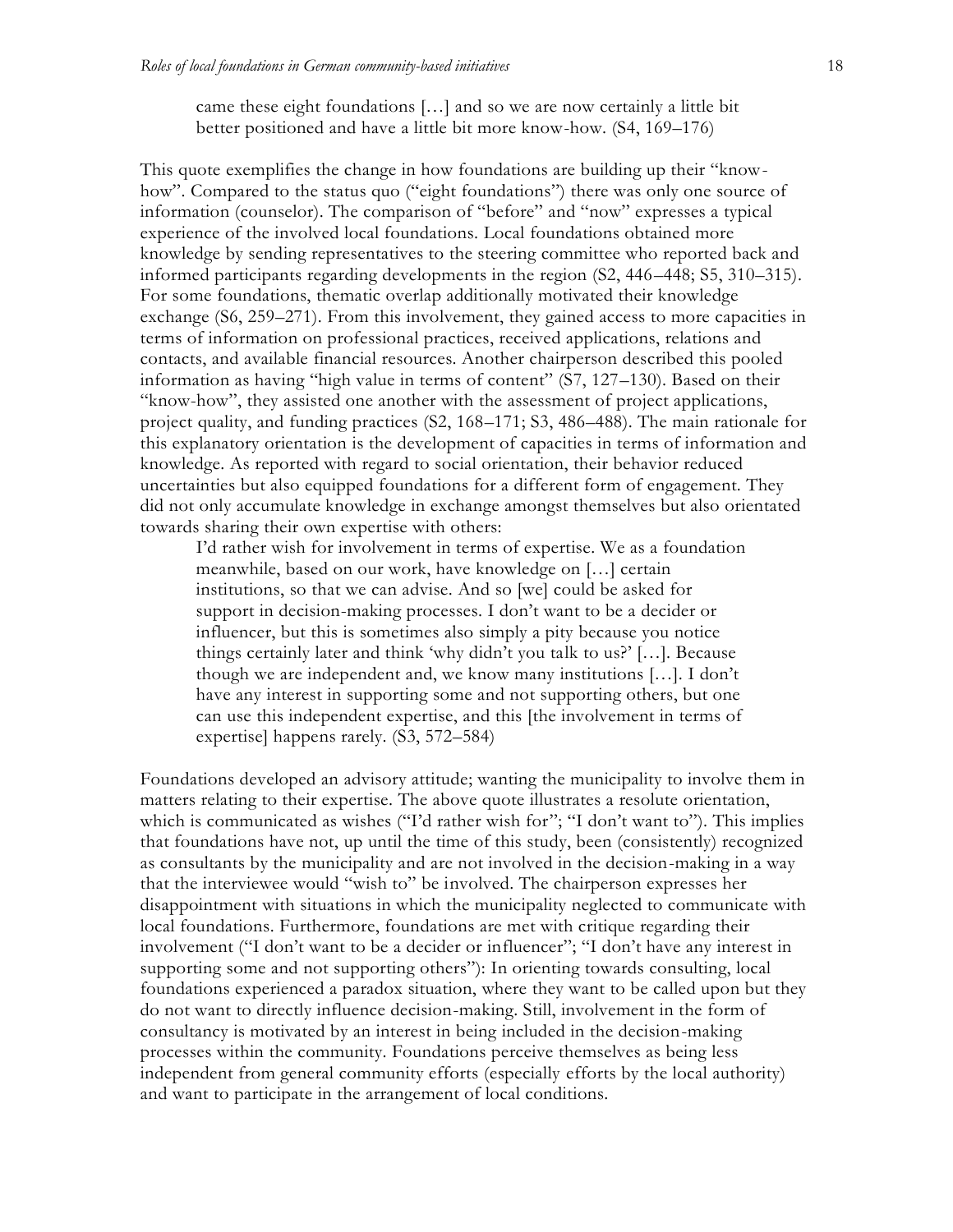**Professional Orientation: "[We are now] partners with collective aims being pursued through collective projects."** A specific form of collaboration is the coordination of foundations' professional funding activities. Local foundations gain experience in collective funding, for example funding a German language development project (a project on German language development for migrant children and their parents during kindergarten; S2, 128–139). This project was introduced by the Learning Locally project team together with the municipality. It also involved the Regional Association from an early point, thereby resulting in the shared investment of a fixed amount by all foundations (S5, 078–080; S7, 154–157).

So, in the area of [name of the municipality] we have a Regional Association of local foundations, which we formed some years ago. […] the [foundations] have completely equal standing — act on a completely equal level. There are no hierarchies and we make sure that the sums we invest in collective projects are also balanced and that we do not start because there certainly are foundations that have a lot of money, but we actually care about presenting collective projects to the public and all are then carrying jointly. (S5, 183–191)

This quote exemplifies the Regional Association's intention to fund projects together on an "equal level", but also identifies problems by emphasizing the different financial circumstances of local foundations and attempts to do them justice. Whereas the chairperson immediately points to equality without hierarchy, this is qualified by the statement, "we make sure that the sums we invest in collective projects are also balanced" and the indication that the interviewee "actually" desires to involve all foundations in a balanced way. This exemplifies a typical negotiation experience, where existing differences (e.g., in terms of "a lot of money") produce difficulties and having an impact on collective funding activities. However, positive collective funding decisions symbolize a rationale to advocate for projects that embody collective preferences. Interestingly, this collective funding enabled foundations to utilize communication channels and to consequently influence the public agenda (S5, 187–193, 347–353). Again, regarding the motive of enhanced capacities, with collective funding, projects can be funded longer and foundations can intensify other support (e.g., based on expertise) (S5, 079–085; S6, 229–235). Furthermore, collective funding offers small foundations the chance to be involved in more and bigger projects: "It is certainly nicer to have an improved financial strength, when you know that there are still people with millions who can produce some money" (S4, 196–198). A common metaphor for professional practice was the expression "through unofficial channels", which indicated direct communication without any formal hurdles. As a result of this, foundations strive even more for collectively funded projects (S6, 225–229).

**Interest-Articulating Orientation: "We certainly have more influence now."**  Based on the exchange between foundations and collective funding practices, participants also experienced the formation of common opinions and their articulation in public debate. They developed a rationale of becoming involved in political and local authority decision arenas.

For example, with the [German language development project], the starting point back then was that the [name redacted] foundation […] had the idea […] that we could initiate this [project]. So, he [the chairperson] proposes this [idea] and we talk about it, and then you have to first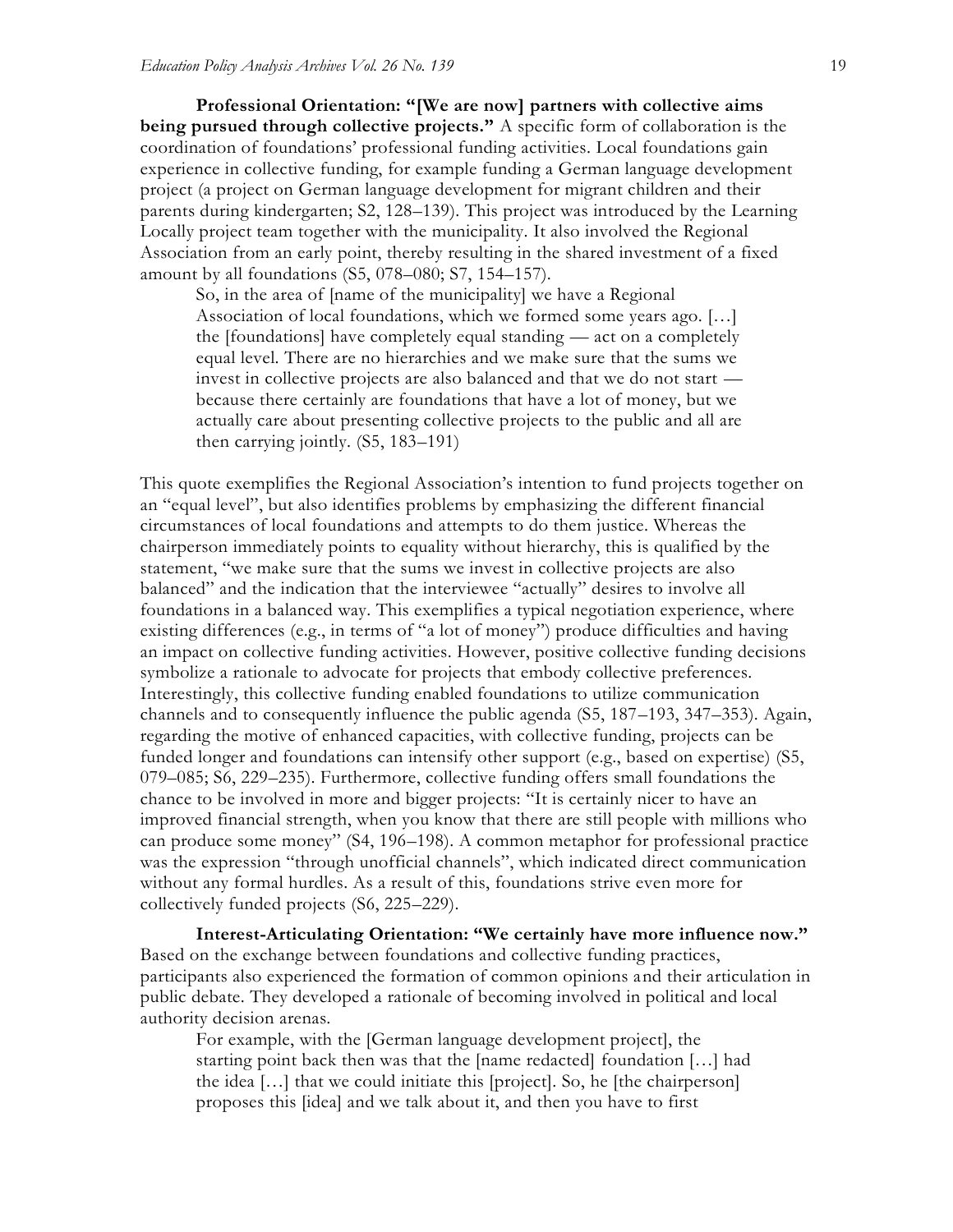understand a little bit [about what this is]. The process is  $-$  it sometimes takes quite some time because everyone is caught in their own foundational proceedings. So, in a sense, you have to first understand […] what this means [...] but then [you have] to say, no we are going to do this — we will do this together, it will work.  $(55, 300-307)$ 

Processes of foundations orienting towards each other initiated the formation of common opinions. In this quote, the chairperson narrates a generalized version of the negotiation process among the foundations about collective funding. He emphasizes the collectivity of this process in using "we". Whereas a single foundation takes the initiative, the ideas are discussed collectively ("we talk about it"). The fact that this mediation process between individual and collective interests can be complex is indicated by the expression "but then [you have] to say no we are going to do this—we will do this together, it will work". Beginning with having "to say no" may imply that the chairperson may have not considered funding the project under normal conditions. In the situation of collectivity, however, he developed the ability and interest to "do this".

I think that [the Regional Association] […] is certainly given more attention by the municipality, not by the population, but by the administration and politicians. So, we have collectively funded certain projects on purpose […]. For us it was a strategic decision to collectively fund [the German language development project], in cooperation with the municipality, to be recognized as a group and of course to receive more influence thereby. Now, there are new projects involving refugee help […] and we have collectively written a letter saying that we want to support [this project] [...]. We certainly have more weight [in decision-making] when acting as a group and this collaboration was, of course, significantly fostered by [CBI policy]. (S3, 429–442)

This quote illustrates how foundations have moved to articulate in public debate, a step that involved them orienting to become a pressure group. Chairpersons typically spoke about their perceptions as "we" and in turn separated themselves from other groups ("administration"; "politicians"). Experiences of collective funding and its associated publicity constituted an increased self-awareness among local foundations, along with a sense of how to take tactical action as a pressure group (S4, 196–204; S5, 746–757). Furthermore, the chairperson gives the example of collective funding to express "strategic decisions" used to articulate foundation interests to the municipality. For example, her expression "on purpose" illustrates bold reflective action taken in the regional educational landscape. This orientation is based on the motive to influence public agendas in the interests of local foundations.

Previously, experience of collaboration with the municipality was limited and orientations were directed to partners like social workers or teachers (S3, 216–221). In this regional educational landscape, foundations recognize that the collective support for projects and initiatives within the realm of their interests is taken into consideration by local politicians (S3, 458–461; S7, 205–211). This may potentially influence the power structures within community-based education. However, foundations' participation in decision-making is limited to indirect means. By and large, they collaborate with educators within the context of their professional activities (funding and operating projects in education). Therefore, working towards a "political sense of mission" was perceived as highly divergent in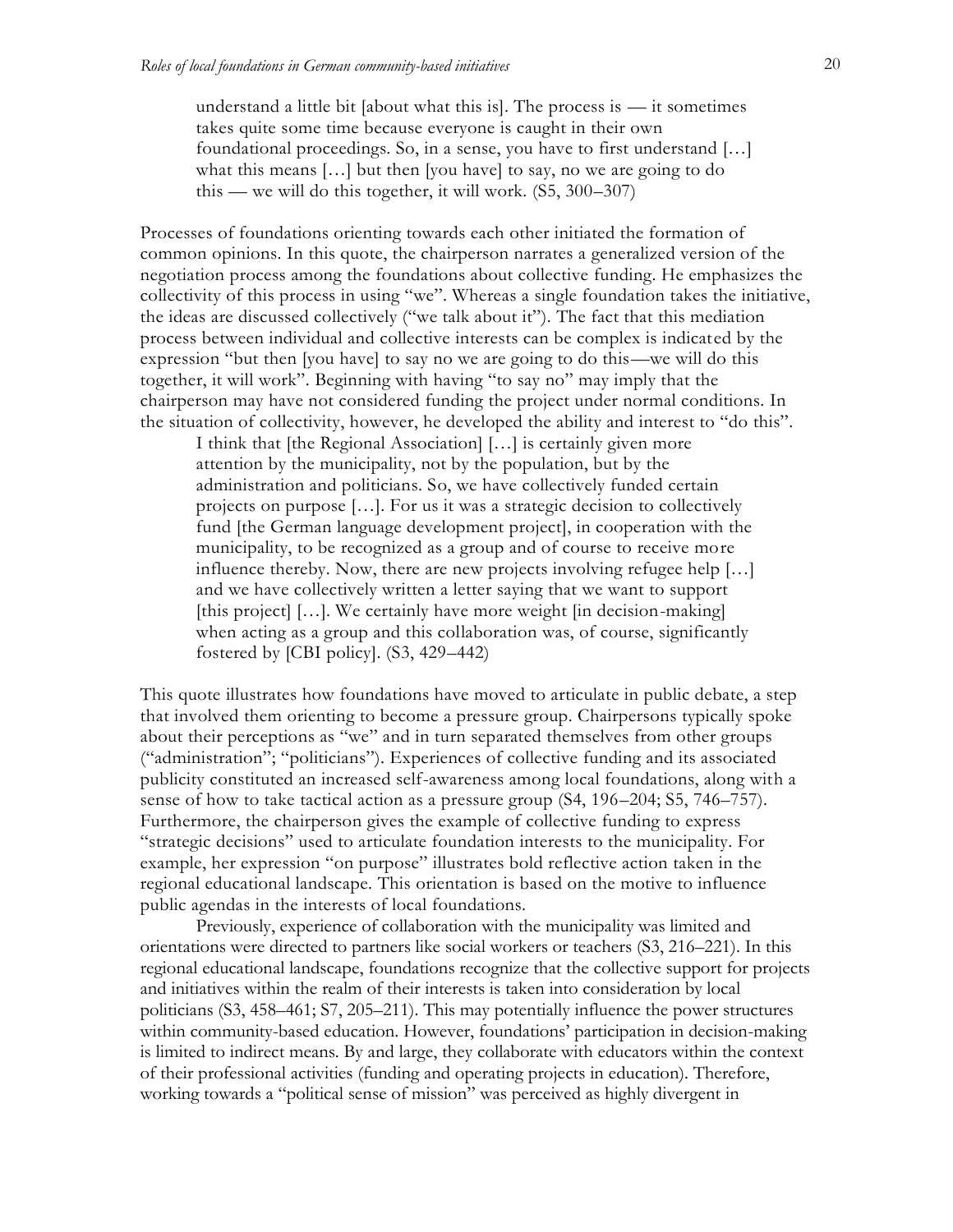comparison to their daily practices of funding and operating local projects (S4, 267–276; S6, 456–468). In summary, we provide an overview of collective orientations in Table 4.

| Main Collective Orientations of Philanthropic Foundations in CBIs |                                                                                                                                                                                                                                                                                               |                                                                                                                                                                                                                                  |  |  |  |
|-------------------------------------------------------------------|-----------------------------------------------------------------------------------------------------------------------------------------------------------------------------------------------------------------------------------------------------------------------------------------------|----------------------------------------------------------------------------------------------------------------------------------------------------------------------------------------------------------------------------------|--|--|--|
| Collective<br>orientation                                         | Pattern of experience and attitude                                                                                                                                                                                                                                                            | Motives                                                                                                                                                                                                                          |  |  |  |
| Social<br>orientation                                             | Foundations experience intensified<br>contact with other actors, particularly<br>other foundations. They develop a<br>collaborative attitude of trust and<br>mutual respect.                                                                                                                  | Foundations build up relations and<br>networks, thereby receiving more<br>information.<br>Foundations want to extend regional<br>educational opportunities by<br>collaborating with other communal<br>actors.                    |  |  |  |
| Explanatory<br>orientation                                        | Foundations experience situations of<br>intensified knowledge exchange and<br>notice that they themselves have a<br>high level of expertise regarding<br>funding and operating educational<br>projects. They develop an advisory<br>attitude aimed at collaborating with<br>the municipality. | Foundations exchange information<br>and knowledge to reduce uncertainty<br>in operations.<br>Foundations engage in public policy<br>formulation and implementation to<br>participate in the arrangement of<br>local conditions.  |  |  |  |
| Professional<br>orientation                                       | Foundations experience situations of<br>collective funding, including<br>negotiations and decision-making<br>within the Regional Association.<br>Their collective attitude motivates an<br>extensive approach to<br>professionality.                                                          | Foundations foster capacities through<br>collaborative projects; e.g., more or<br>different projects are possible.<br>Foundations can influence public<br>agenda by collectively funding or<br>advocating for specific projects. |  |  |  |
| Interest-<br>articulating<br>orientation                          | Local foundations gain experience in<br>regional coordination and municipal<br>decision-making. Based on their<br>expertise and collective funding, they<br>develop a participatory attitude<br>aimed at articulating their interests in<br>public debate.                                    | Foundations become aware of their<br>political relevance as a collective<br>actor.<br>Foundations aim at influencing<br>public agendas in the interest of local<br>foundations.                                                  |  |  |  |

Table 4

# **Discussion: Towards an Orientation-Based Understanding of Role Allocation**

Although roles of philanthropy in public education have received major attention, scholars have not, until now, rigorously considered local foundations' collective orientations (sets of guiding principles that emerge from actors' cumulative experiences and attitudes) in the context of CBIs. We explored narrative patterns developed by chairpersons since 2006 in a south German CBI. Referring to sociological role theory, the analysis of collective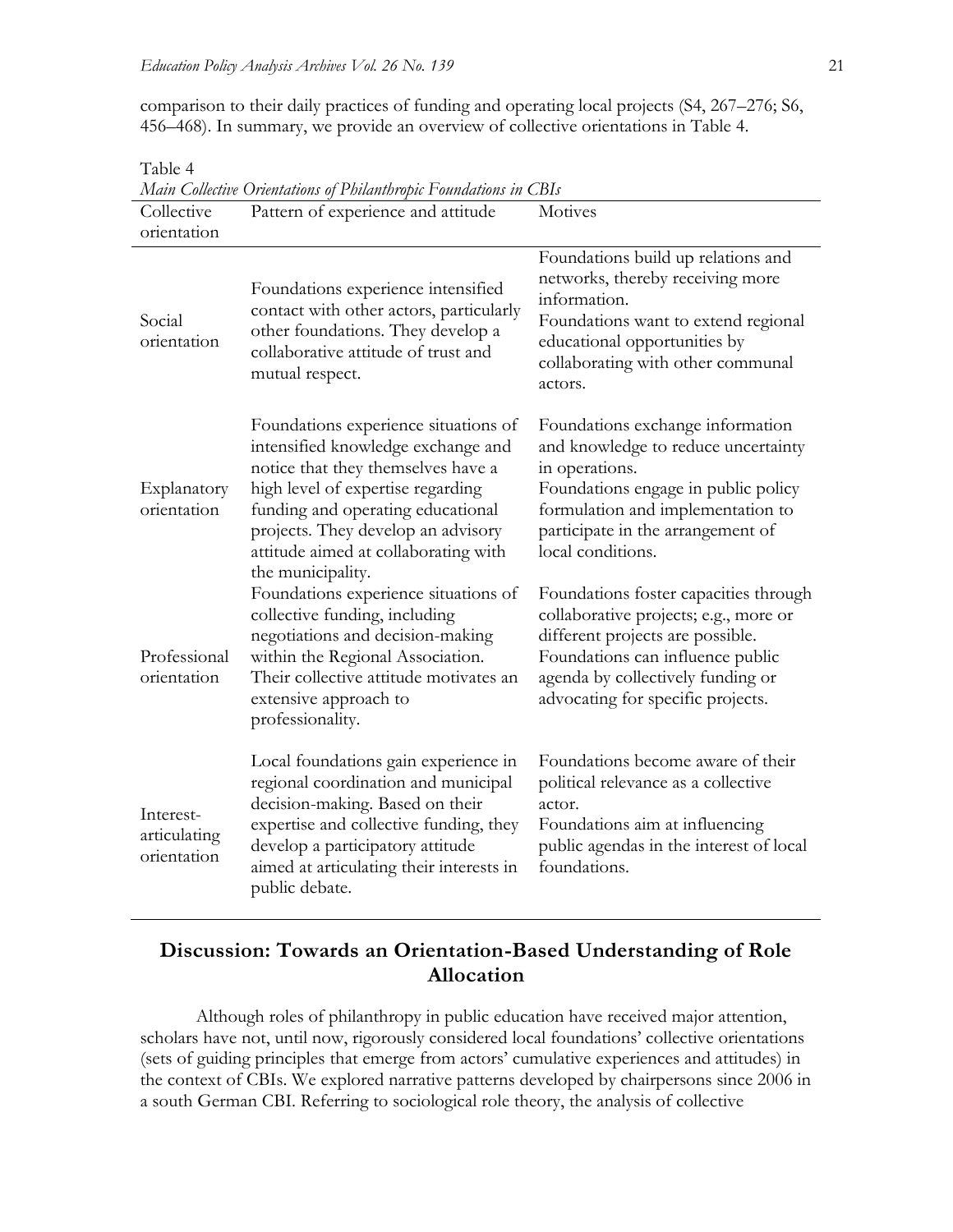orientations within this policy context allows for the identification of roles that foundations aim to achieve. Relating to the critical discourse on philanthropy in education, we were particularly interested in the contributory or disruptive direction of role allocation in CBIs. In the following, we discuss and catalogue reconstructed collective orientations in relation to our role typology (see Table 5).

| <b>Collective Orientations</b>                    |                                         |                                                               |                                        |  |  |  |
|---------------------------------------------------|-----------------------------------------|---------------------------------------------------------------|----------------------------------------|--|--|--|
| Social                                            | Explanatory                             | Professional                                                  | Interest-articulating                  |  |  |  |
| construed as                                      |                                         |                                                               |                                        |  |  |  |
| Relation-building<br>(dominantly<br>contributory) | Expertise<br>(dominantly<br>disruptive) | Finance and<br>operations<br>(contributory and<br>disruptive) | Advocacy<br>(dominantly<br>disruptive) |  |  |  |
| Roles                                             |                                         |                                                               |                                        |  |  |  |

Table 5

*Relating Main Collective Orientations to Roles that Foundations Aim to Achieve in CBIs*

#### **Relation-Building Role**

Local foundations showed intensive *social orientations* towards other actors, particularly other foundations, in the region. This orientation was supported in the CBI context, where several formal bodies and networks aimed to establish social connections between various actors. Accordingly, we construe this orientation as an indicator of the *relation building* role. This relates to previous findings that foundations create a community of similarly interested and collaborative organizations (Ball & Junemann, 2012; Kolleck, 2017; Lubienski et al., 2016; Olmedo, 2013) who develop trust and mutual respect (Kappauf & Kolleck, 2018). This role is of a rather contributory nature since it emphasizes collaboration with other actors and relies on a rationale to improve funding strategies and to reduce uncertainty based on intensified social relations between other foundations. A further rationale is the development of additional educational opportunities based on collaboration with other communal actors. Consequently, foundations playing this role become more present in the local coordination of education and extend their scope of action. In relation to other actors (e.g., other charities or education projects), developments of the inter-foundational network substantially boosted foundations' capacities.

#### **Expertise Role**

Through participation in the CBI, the foundations we studied developed specific expertise and compiled their knowledge. Following this *explanatory orientation,* they organized thematic inputs for network meetings, engaged in action coordination for the steering committee, and undertook collective project funding. This finding is congruent with reports on the intensified engagement of philanthropy in education policy (Ferris et al., 2007; Reckhow & Snyder, 2014; Saltman, 2010). We propose that explanatory orientations indicate an *expertise* role, as foundations orient themselves to share expertise with others. They then perceive themselves as advisors who should be consulted in specific contexts. This role is of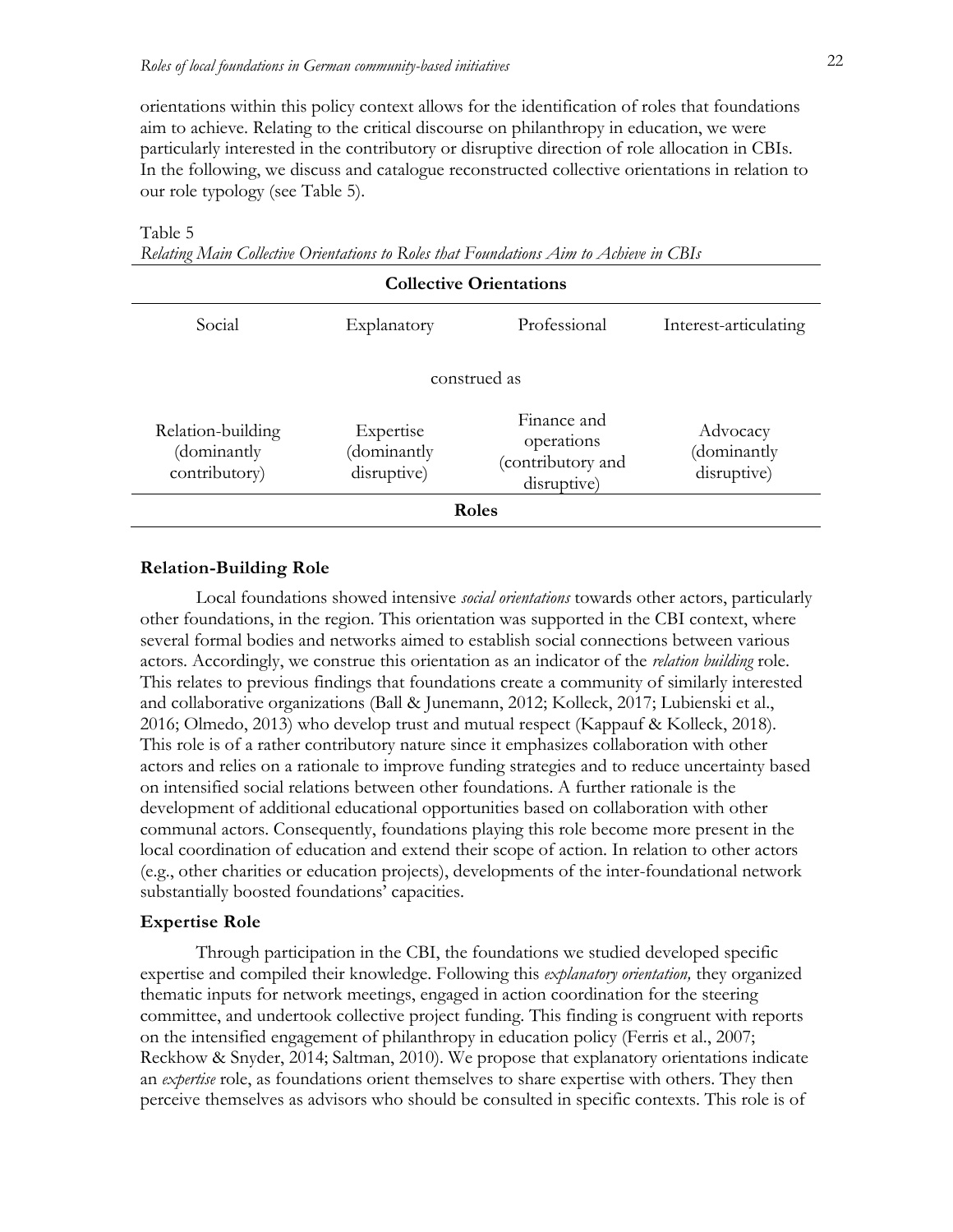a rather disruptive nature since foundations (aim to) engage in public policy formulation and implementation by emphasizing their knowledge in education. Thereby, they become more influential in decision-making and influence the arrangement of local education.

#### **Finance and Operations Role**

We also noticed an extended *professional orientation* towards collective funding. This orientation included process development for coordination, inter-foundational opinion formation, and group action. We propose that such orientations relate to the *finance and operations* role. Our examination indicates that this role may extend to collaborative project funding that we categorize prima facie as contributory since it transforms foundations' professional practices and effects conditions—particularly for small foundations—within which they might fund and operate projects independent from education provided by the state. Implications are therefore comparable to the relation-building role (i.e., foundations extend their scope of action and develop capacities). As indicated by the underlying orientation, this role implies a professionalization of philanthropic practices.

#### **Advocacy Role**

The rationale of the finance and operation role can however be seen in relation to advocacy: by collectively funding projects within a CBI, foundations influence the political agenda. This relates to the most significant finding of an *interest-articulating orientation*. While local foundations used to only marginally participate in regional political arenas, they gained experience by articulating interests derived from their involvement in this CBI. Local foundations are recognized as a group (within the Regional Association), relating to both social and professional orientations. Furthermore, based on their activities as experts (based on the explanatory orientation), collective grant-writers, and project operators (both based on the professional orientation), they gain opportunities to indirectly influence regional decision-making in the sense of an *advocacy* role (Kolleck & Brix, 2017; Moulton & Eckerd, 2012). They become agents of their interests and apply a variety of tactics to take part in agenda formulation (Reckhow & Snyder, 2014).

Accordingly, the disruptive phenomenon of philanthropic engagement in education through advocacy that has previously been identified mainly at the national level relocates to the local level. It is not only national operating and financially strong foundations that engage in advocacy (Ferris et al., 2007), but also small and local foundations with potential to develop this role within CBIs. In line with reports that identify orchestrated policy networks and philanthropies as legitimate experts, local foundations take on comparable roles in CBIs (Ball, 2008; Ball & Junemann, 2012; Lubienski et al., 2016; Scott, Lubienski, & DeBray-Pelot, 2009).

# **Conclusion**

CBI policies affect the roles of local actors within educational coordination. Our results confirm that those policies allow for an intensified engagement of community actors in education. Processes of devolving authority have created different governance structures in Germany. These structures are primarily based on a network approach, thereby allowing public and private actors to participate locally in the realm of education. We urge that close attention be paid to the profiteers of these networks. Theoretically focusing on role allocation, our findings indicate that foundations used this opportunity to both engage with other local actors and to form an association of philanthropic actors to coordinate their actions (relation-building role). Secondly, they gained knowledge through the exchange with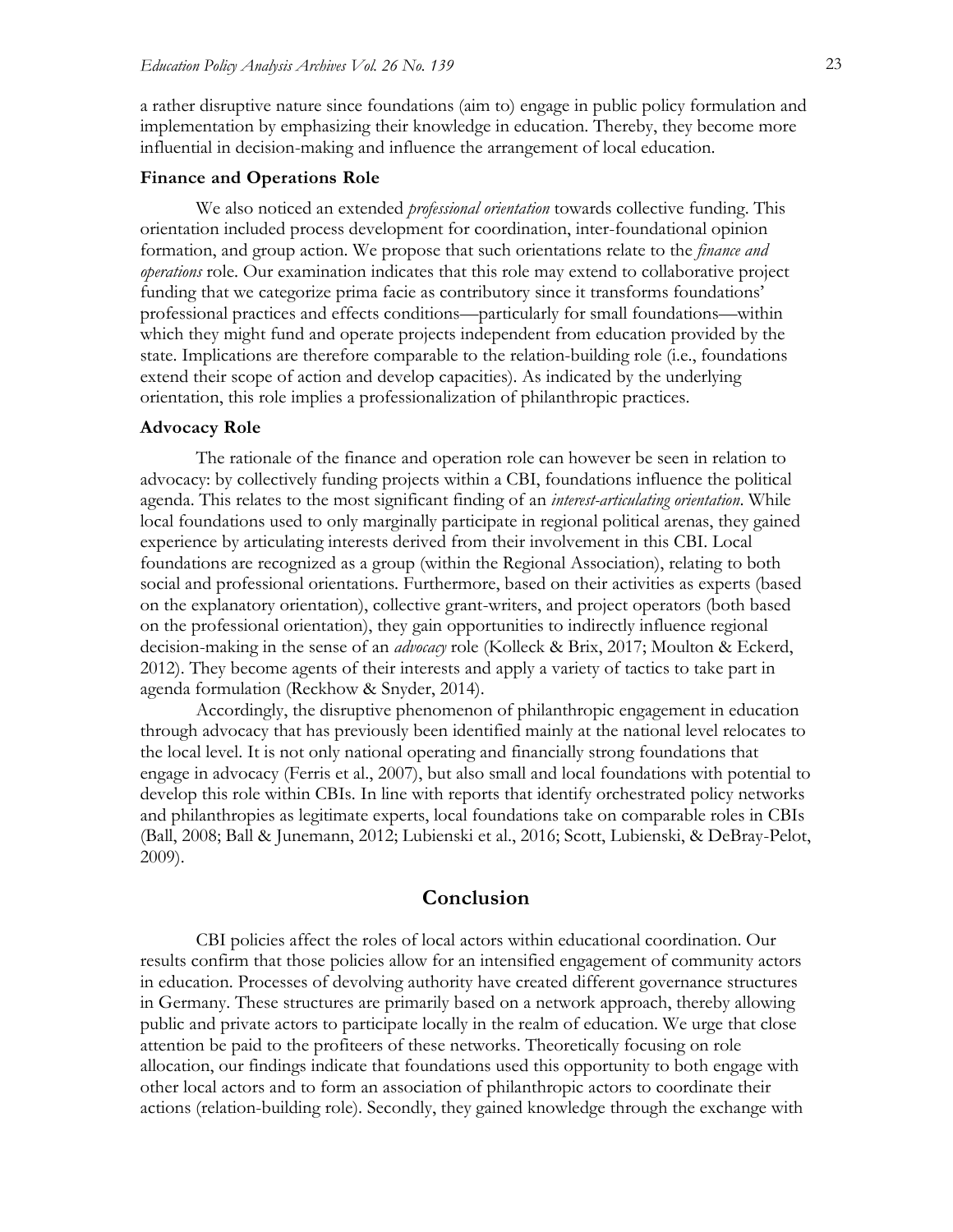other actors and perceived themselves as consultants in educational matters (expertise role). Thirdly, foundations engaged in collective funding activities giving them the opportunity to realize different projects, but also to vouch for their interests (funding and operations role). This mix of collective orientations enabled local foundations to articulate their interests within local political debate (advocacy role). Education policy does not only relate to schools but also influences the perceptions of other stakeholders, in this case modifying and developing local foundations' roles.

#### **Devolving Criticism of Philanthropic Involvement in Policy-Making to CBIs**

These findings support reported tendencies of power transfer toward non-state actors (Lubienski, 2014) and a shift to governance in and by networks (Ball, 2016). Based on the theoretical differentiation between contributory and disruptive forms, some (although not all) reported criticism relocates to philanthropic engagement in CBIs. While roles of relation-building as well as funding and operations are rather contributory elements (i.e., additional and supplementary funding and operations), collective funding and the expertise roles lay the groundwork for disruptive advocacy engagements. Those major tendencies correlate with the criticized establishment of parallel structures and network-based involvement in policy-making and advocacy (Ball & Junemann, 2012; Lubienski et al., 2016; Olmedo, 2013; Reckhow & Snyder, 2014). Still, we find that criticized methods and ideological cores are not present in this CBI. Foundations learned to articulate their interest, however, they did not perceive themselves as competitors of public education efforts as reported elsewhere (Mungal, 2016; Reckhow & Snyder, 2014). In the sense of charity, foundations also orientated towards those more contributory roles as being supplementary or complementary to federal state and local authority education. Relating to the critical discourse on involvement in education policy-making, endeavors towards advocacy within the CBI are symptoms of a philanthropy that is targeted towards altering existing public education. However, we suggest a deviation from critical voices on philanthropy in national and global policy-making because local foundations lack the strong orientations of paralleling and competing with the local authority that at the (supra-)national level seems to be evident in many countries.

#### **Limitations**

Our research approach advocates for a community-based perspective on education policy reform. We are aware that the presented research provides valuable yet limited insight into the complex picture of coordination within CBIs. A major contribution was our methodological approach for reconstructing foundations' experiences and attitudes as expressed in interview material. Our research methodologically allowed us to better understand meaning implicit in local philanthropic foundations' actions in this CBI. Still, we focused on a single municipality and consequently analyzed a relatively small sample size with seven interviews. In addition, by interviewing one chairperson of each foundation our analysis does not account for the perceptions of foundations' employees and associates. This limitation was necessary to delve deeper into the data and identify more profound dimensions of actors' narratives that other qualitative approaches would not have allowed. This intensive reconstruction required a significant amount of time. For future research (1) the sample could be extended to include local foundations active in other Regional Educational Landscapes. Furthermore, (2) it could be compared to other actor groups in Regional Educational Landscapes. Results (3) might be tested for validity through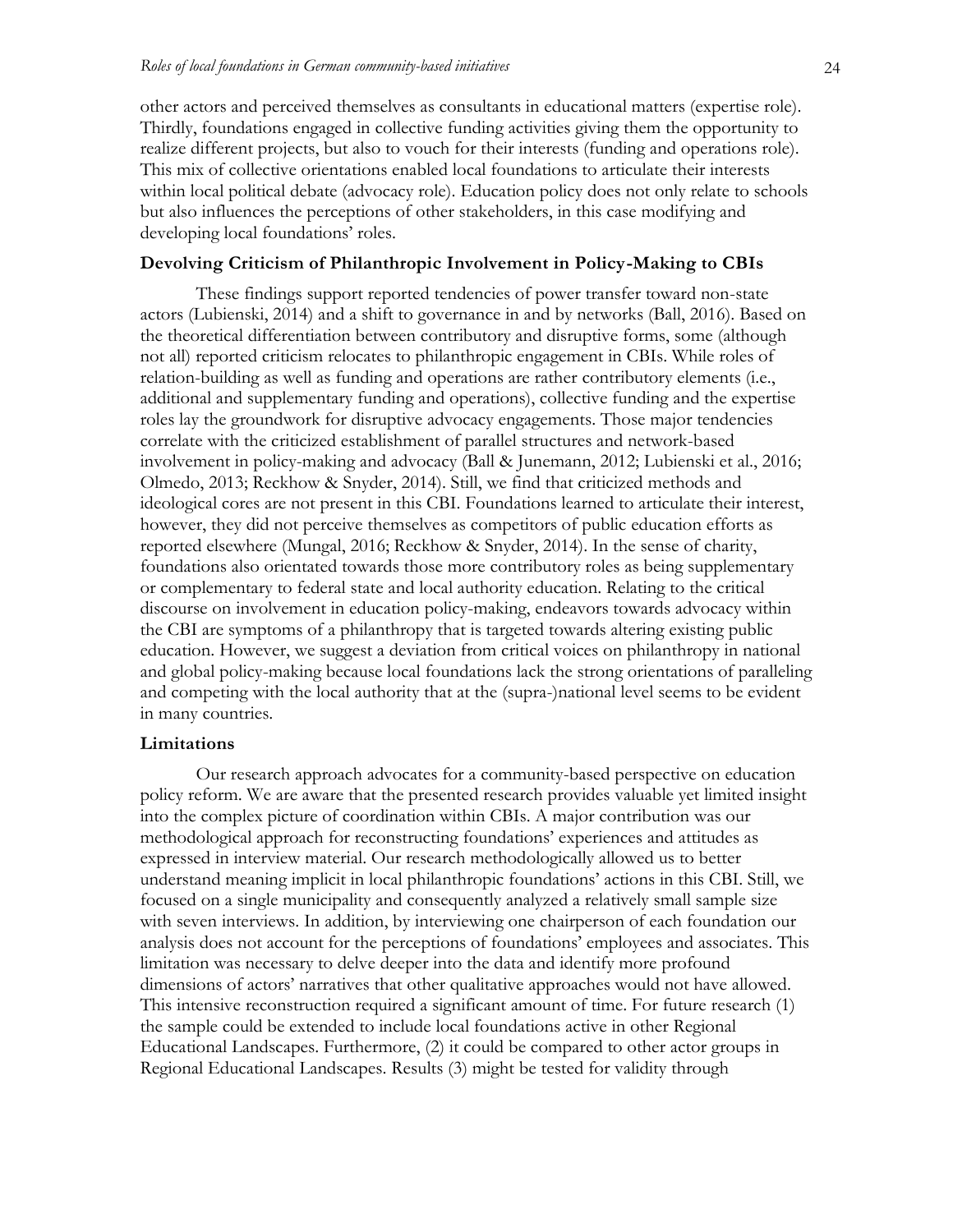quantitative survey studies in respect to the total population of local foundations in Germany and other countries.

#### **Practical Implications and Future Research**

Regarding the implications of our findings on empirical philanthropic engagement in CBIs, we suggest that there are effects on both foundations' activities and policy-making. Foundations' activities relate to roles of relation-building as well as funding and operations. Foundations extend their scope of action, develop further capacities by relying on social networks, and professionalize regional practices. Furthermore, the political engagement implies that foundations become more influential within communal decision-making based on consultation as well as advocacy efforts. Community development in education potentially profits in so far as foundations could enrich communal coordination as independent (from profit gaining/democratic procedures) institutions, thereby consulting for socially just and high-quality projects and local developments. Still, decisions based on foundations' expertise might be viewed critically due to a lack of legitimacy. We therefore urge the identification of public regulations and rules of governance that moderate participation processes and guarantee fair policy-making in CBIs.

This article is neither a general critique nor a commendation of philanthropic involvement in education. Rather, we find it important to emphasize both enriching implications (such as contributing valuable and innovative ideas and adding resources as well as specific initiatives targeted at the socially disadvantaged) and critical implications (such as a lack of democratic legitimation). In relation to our object of research—local foundations— CBIs must be regarded as an encouraging development, and organized philanthropy is well advised to continue support and involvement. Contrary to this, from a municipality's perspective, CBIs pose questions: how can local decisions be democratically legitimized? And how can local decision-making engage networks without directing complete decisionmaking power to these networks? We conclude that further investigation of CBIs should focus specifically on governance and mechanisms to improve transparency of all actors, including private foundations and public municipal administrations, in local communities.

### **Acknowledgements**

We are grateful to the following individuals for their valuable feedback: Markus Breitweg, Zola Kappauf, Hendrik Mothes, as well as the four anonymous reviewers. We furthermore thank all of the participants in this study for their time and support.

#### **References**

Adloff, F., Schwertmann, P., Sprengel, R., & Strachwitz, R. G. (2007). Visions and roles of foundations in Germany. In H. K. Anheier & S. Daly (Eds.), *The politics of foundations: A comparative analysis* (pp. 172–185). London: Routledge.

Association of German Cities. (2007). *Aachener Erklärung des Deutschen Städtetages am 22./23. November 2007 [Declaration by the Association of German Cities on 22nd/23rd November 2007]*. Retrieved from

[https://www.jena.de/fm/1727/aachener\\_erklaerung.pdf](https://www.jena.de/fm/1727/aachener_erklaerung.pdf)

Bakker, P. P. (2010). *Community schools in the Netherlands*. Utrecht: Nederlands Jeugd Instituut.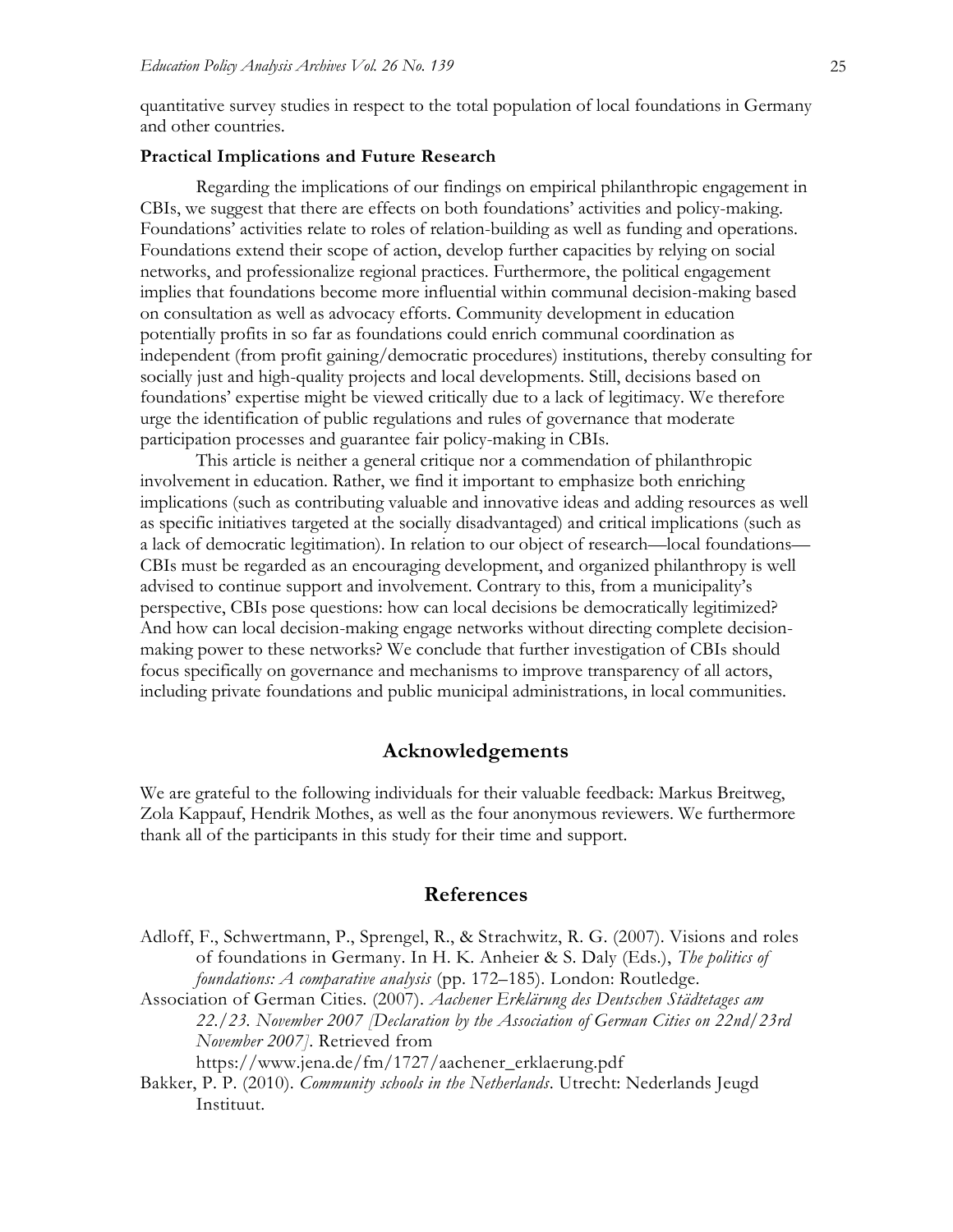- Ball, S. J. (2008). New philanthropy, new networks and new governance in education. *Political Studies*, *56*(4), 747–765. [https://doi.org/10.1111/j.1467-](https://doi.org/10.1111/j.1467-9248.2008.00722.x) [9248.2008.00722.x](https://doi.org/10.1111/j.1467-9248.2008.00722.x)
- Ball, S. J. (2016). Following policy: Networks, network ethnography and education policy mobilities. *Journal of Education Policy*, *31*(5), 549–566. <https://doi.org/10.1080/02680939.2015.1122232>
- Ball, S. J., & Junemann, C. (2012). *Networks, new governance and education*. Bristol: Policy Press.
- BMBF Federal Ministry of Education and Research. (2005). *Zwölfter Kinder- und Jugendbericht: Bericht über die Lebenssituation junger Menschen und die Leistungen der Kinder und Jugendhilfe in Deutschland [Twelfth report on children and youth]*. Berlin. Retrieved from [https://www.bmfsfj.de/blob/112224/7376e6055bbcaf822ec30fc6ff72b287/12-](https://www.bmfsfj.de/blob/112224/7376e6055bbcaf822ec30fc6ff72b287/12-kinder-und-jugendbericht-data.pdf)

[kinder-und-jugendbericht-data.pdf](https://www.bmfsfj.de/blob/112224/7376e6055bbcaf822ec30fc6ff72b287/12-kinder-und-jugendbericht-data.pdf)

- Bohnsack, R. (2010). Documentary method and group discussions. In R. Bohnsack, N. Pfaff, & W. Weller (Eds.), *Qualitative analysis and documentary method in international educational research* (pp. 99–124). Opladen: Budrich.
- Bohnsack, R. (2014). *Rekonstruktive Sozialforschung: Einführung in qualitative Methoden* [*Reconstructive social research: An introduction in qualitative methods*] (9th ed.). Opladen: Budrich.
- Bohnsack, R., Pfaff, N., & Weller, W. (Eds.). (2010). *Qualitative analysis and documentary method in international educational research.* Opladen: Budrich.
- Boyask, R. (2016). Primary school autonomy in the context of the expanding academies programme. *Educational Management Administration & Leadership*, *46*(1), 107–123. <https://doi.org/10.1177/1741143216670649>
- Buffardi, A. L., Pekkanen, R. J., & Smith, S. R. (2017). Proactive or protective? Dimensions of and advocacy activities associated with reported policy change by nonprofit organizations. *VOLUNTAS: International Journal of Voluntary and Nonprofit Organizations*, *28*(3), 1226–1248. [https://doi.org/10.1007/s11266-017-](https://doi.org/10.1007/s11266-017-9849-x) [9849-x](https://doi.org/10.1007/s11266-017-9849-x)
- Casto, H., McGrath, B., Sipple, J. W., & Todd, L. (2016). "Community Aware" education policy: Enhancing individual and community vitality. *Education Policy Analysis Archives*, *24*(50).<https://doi.org/10.14507/epaa.24.2148>
- Cummings, C., Dyson, A., & Todd, L. (2011). *Beyond the school gates: Questioning the extended schools and full service agendas*. Milton Park: Routledge.
- Díaz-Gibson, J., Zaragoza, M. C., Daly, A. J., Mayayo, J. L., & Romaní, J. R. (2017). Networked leadership in educational collaborative networks. *Educational Management Administration & Leadership*, *45*(6), 1040–1059. <https://doi.org/10.1177/1741143216628532>
- Duveneck, A. (2016). *Bildungslandschaften verstehen: Zum Einfluss von Wettbewerbsbedingungen auf die Praxis* [*Understanding educational landscapes: On the influence of competitive conditions on praxis*]. Weinheim: Beltz Juventa.
- Edwards Jr., D. B., & DeMatthews, D. (2014). Historical trends in educational decentralization in the United States and developing countries: A periodization and comparison in the post-WWII context. *Education Policy Analysis Archives*, *22*(40).<https://doi.org/10.14507/epaa.v22n40.2014>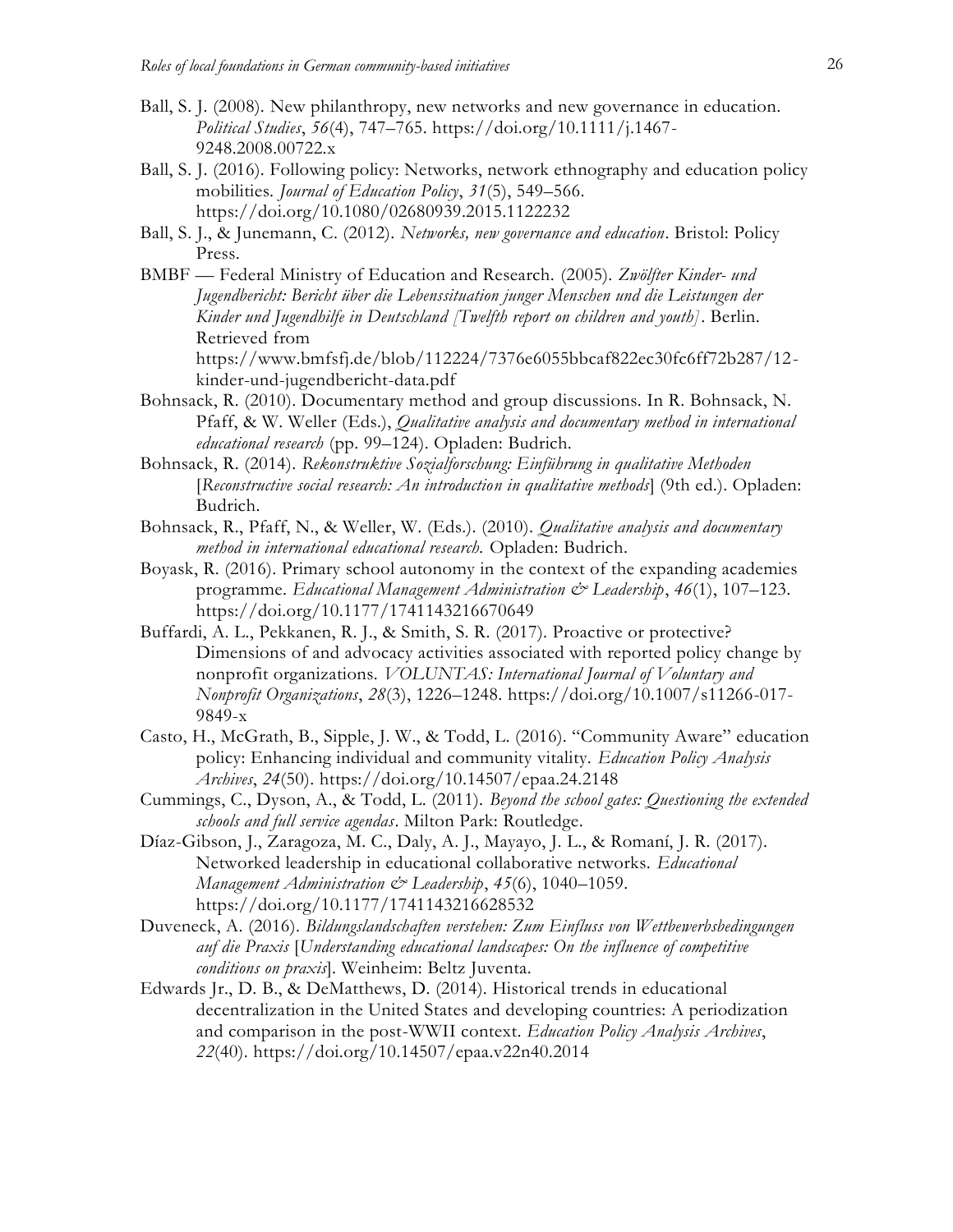- Emmerich, M. (2017). Regionalization of education. In A. Million, A. J. Heinrich, & T. Coelen (Eds.), *Education, space and urban planning* (pp. 279–287). Cham: Springer International Publishing.
- Emmerich, M., Maag Merki, K., & Kotthoff, H.-G. (2009). Bildungsregionen als Motor der Qualitätsentwicklung in der Einzelschule [Educational regions as driving force of school development]? In K. Maag Merki (Ed.), *Kooperation und Netzwerkbildung: Strategien zur Qualitätsentwicklung in Einzelschulen* (pp. 156–166). Seelze: Kallmeyer.
- Ferris, J. M., & Harmssen, H. J. (2009). *Foundation practices for public policy engagement*. Los Angeles, CA: Center on Philanthropy and Public Policy.
- Ferris, J. M., Hentschke, G. C., & Harmssen, H. J. (2007). Philanthropic strategies for school reform. *Educational Policy*, *22*(5), 705–730. <https://doi.org/10.1177/0895904807310035>
- Frumkin, P. (2002). *On being nonprofit: A conceptual and policy primer*. Cambridge, MA: Harvard University Press.
- Gautreaux, M., & Delgado, S. (2016). Portrait of a Teach for All (TFA) teacher: Media narratives of the universal TFA teacher in 12 countries. *Education Policy Analysis Archives*, *24*(110).<https://doi.org/10.14507/epaa.24.2149>
- Gordon, C. W., & Babchuk, N. (1959). A typology of voluntary associations. *American Sociological Review*, *24*(1), 22–29.<https://doi.org/10.2307/2089579>
- Harris, M., Cairns, B., & Hutchinson, R. (2004). "So many tiers, so many agendas, so many pots of money": The challenge of English regionalization for voluntary and community organizations. *Social Policy and Administration*, *38*(5), 525–540. <https://doi.org/10.1111/j.1467-9515.2004.00405.x>
- Harrow, J. (2011). Governance and isomorphism in local philanthropy. *Public Management Review*, *13*(1), 1–20.<https://doi.org/10.1080/14719037.2010.501617>
- Hodgson, A., & Spours, K. (2012). Three versions of "localism": Implications for upper secondary education and lifelong learning in the UK. *Journal of Education Policy*, *27*(2), 193–210.<https://doi.org/10.1080/02680939.2011.587541>
- Horsford, S. D., & Sampson, C. (2014). Promise Neighborhoods: The promise and politics of community capacity building as urban school reform. *Urban Education*, *49*(8), 955–991.<https://doi.org/10.1177/0042085914557645>
- Horvath, A., & Powell, W. W. (2016). Contributory or disruptive: Do new forms of philanthropy erode democracy? In R. Reich, C. Cordelli, & L. Bernholz (Eds.), *Philanthropy in democratic societies: History, institutions, values (pp. 87–124). Chicago,* IL: The University of Chicago Press.
- Jackson, D., & Temperley, J. (2007). From professional learning community to networked learning community. In L. Stoll & K. S. Louis (Eds.), *Professional learning communities: Divergence, depth and dilemmas* (pp. 45–62). Maidenhead: Open University Press.
- Kappauf, Z., & Kolleck, N. (2018). Vertrauen im Bildungsverbund: Skizze einer Theorie zu Dimensionen interpersonalen Vertrauens [Trust in education networks: Outlining a theory of dimensions of interpersonal trust]. *Zeitschrift für Erziehungswissenschaft*, *1*(2), 1–18.
- Katz, S., & Earl, L. (2010). Learning about networked learning communities. *School Effectiveness and School Improvement*, *21*(1), 27–51.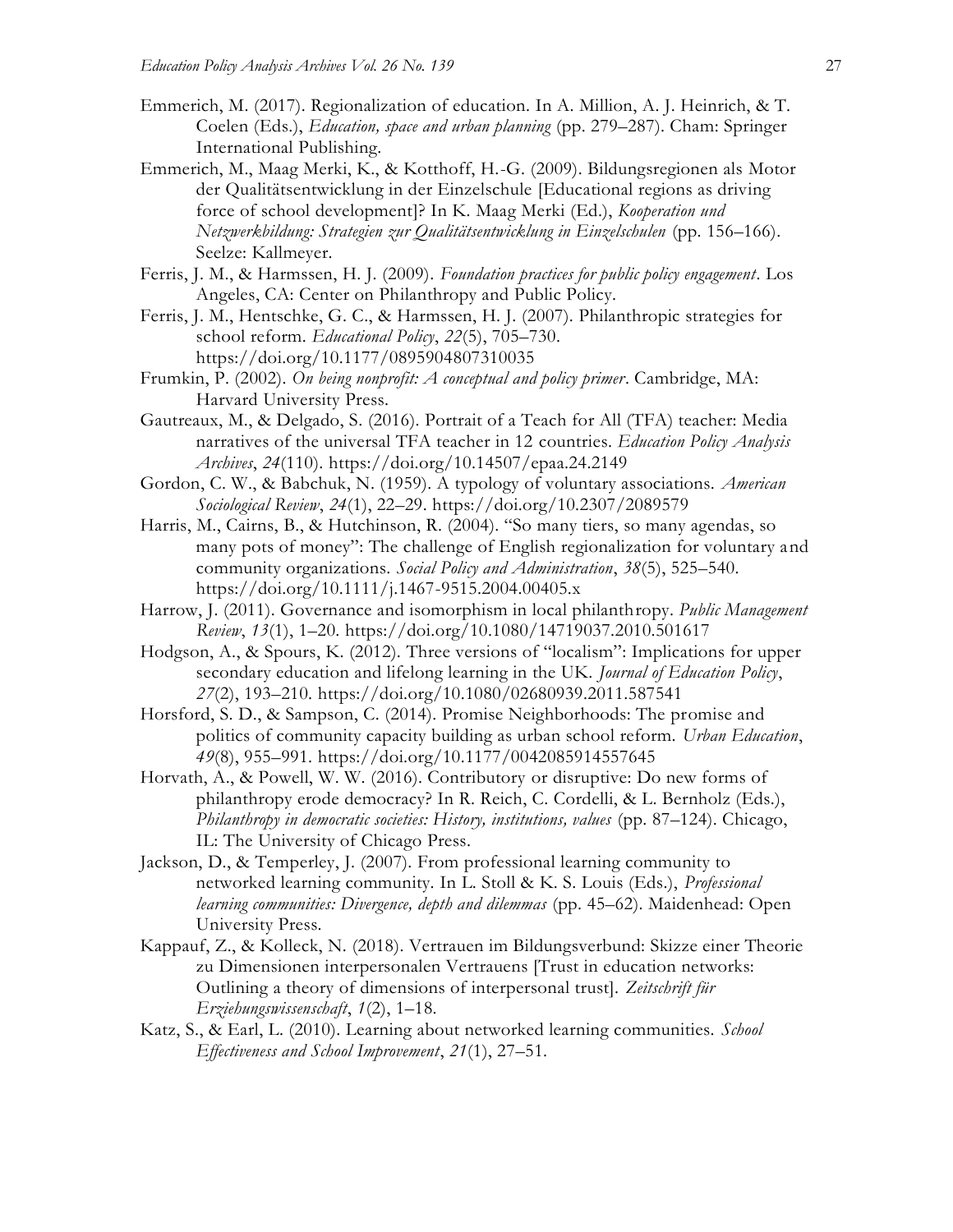- Keddie, A. (2014). School autonomy, accountability and collaboration: A critical review. *Journal of Educational Administration and History*, *47*(1), 1–17. <https://doi.org/10.1080/00220620.2015.974146>
- Kendall, J., & Knapp, M. (2000). Measuring the performance of voluntary organizations. *Public Management Review*, *2*(1), 105–132. <https://doi.org/10.1080/14719030000000006>
- King, R. (2017). *Sociology of school organization*. Sociology of Education (Vol. 30). London: Taylor and Francis.
- Kolleck, N. (2009). Business power for sustainable development: The role of discourses. *RGSA Journal*, *3*(2), 108–123.<https://doi.org/10.5773/rgsa.v3i2.152>
- Kolleck, N. (2012). Vernetzt für den Wandel? Netzwerke im Bereich Bildung für Nachhaltige Entwicklung unter der Lupe [Networking for change? Networks in Education for Sustainable Development]. In K. Schwippert, S. Kulin, & F. Keno (Eds.), *Soziale Netzwerkanalyse und ihr Beitrag zur sozialwissenschaftlichen Forschung: Theorie – Praxis – Methoden* (pp. 249–267). Münster: Waxmann.
- Kolleck, N. (2015). Von der Bildungslandschaft zur nachhaltigen Bildungslandschaft [From educational landscape to sustainable educational landscapes]. In R. Fischbach, N. Kolleck, & G. De Haan (Eds.), *Auf dem Weg zu nachhaltigen Bildungslandschaften* (pp. 27–37). Wiesbaden: VS.
- Kolleck, N. (2016). Uncovering influence through Social Network Analysis: The role of schools in Education for Sustainable Development. *Journal of Education Policy*, *31*(3), 308–329.<https://doi.org/10.1080/02680939.2015.1119315>
- Kolleck, N. (2017). How (German) foundations shape the concept of education: Towards an understanding of their use of discourses. *Discourse: Studies in the Cultural Politics of Education*, *38*(2), 249–261. <https://doi.org/10.1080/01596306.2015.1105789>
- Kolleck, N., & Brix, J. (2016). Stiftungen als Akteure in Bildungslandschaften [Foundations as actors in educational landscapes]. In N. Kolleck, S. Kulin, I. Bormann, G. De Haan, & K. Schwippert (Eds.), *Traditionen, Zukünfte und Wandel in Bildungsnetzwerken* (pp. 161–180). Münster: Waxmann.
- Kolleck, N., & Brix, J. (2017). Rollen und Advocacy von Stiftungen in Bildungslandschaften [Roles and advocacy of foundations in educational landscapes]. In T. Olk & S. Schmachtel-Maxfield (Eds.), *Educational Governance in kommunalen Bildungslandschaften: Empirische Befunde und kritische Reflexionen* (pp. 251– 273). Weinheim: Beltz Juventa.
- Kolleck, N., De Haan, G., & Fischbach, R. (2012). Qualitätssicherung in der Bildung für nachhaltige Entwicklung: Netzwerke, Kommunen und Qualitätsentwicklung im Kontext der UN-Dekade "Bildung für nachhaltige Entwicklung" [Quality assurance within Education for Sustainable Development (ESD). Networks, local authorities and quality development in the context of UN-decade of ESD]. In BMBF (Ed.), *Bildung für nachhaltige Entwicklung – Beiträge der Bildungsforschung*  (pp. 115–142).
- Koranyi, F., & Kolleck, N. (2017). The role of out-of-school organizations in German regionalization programs: A qualitative content analysis of opportunities for participation. *Journal for Educational Research Online/Journal für Bildungsforschung Online*, *9*(3), 141–166.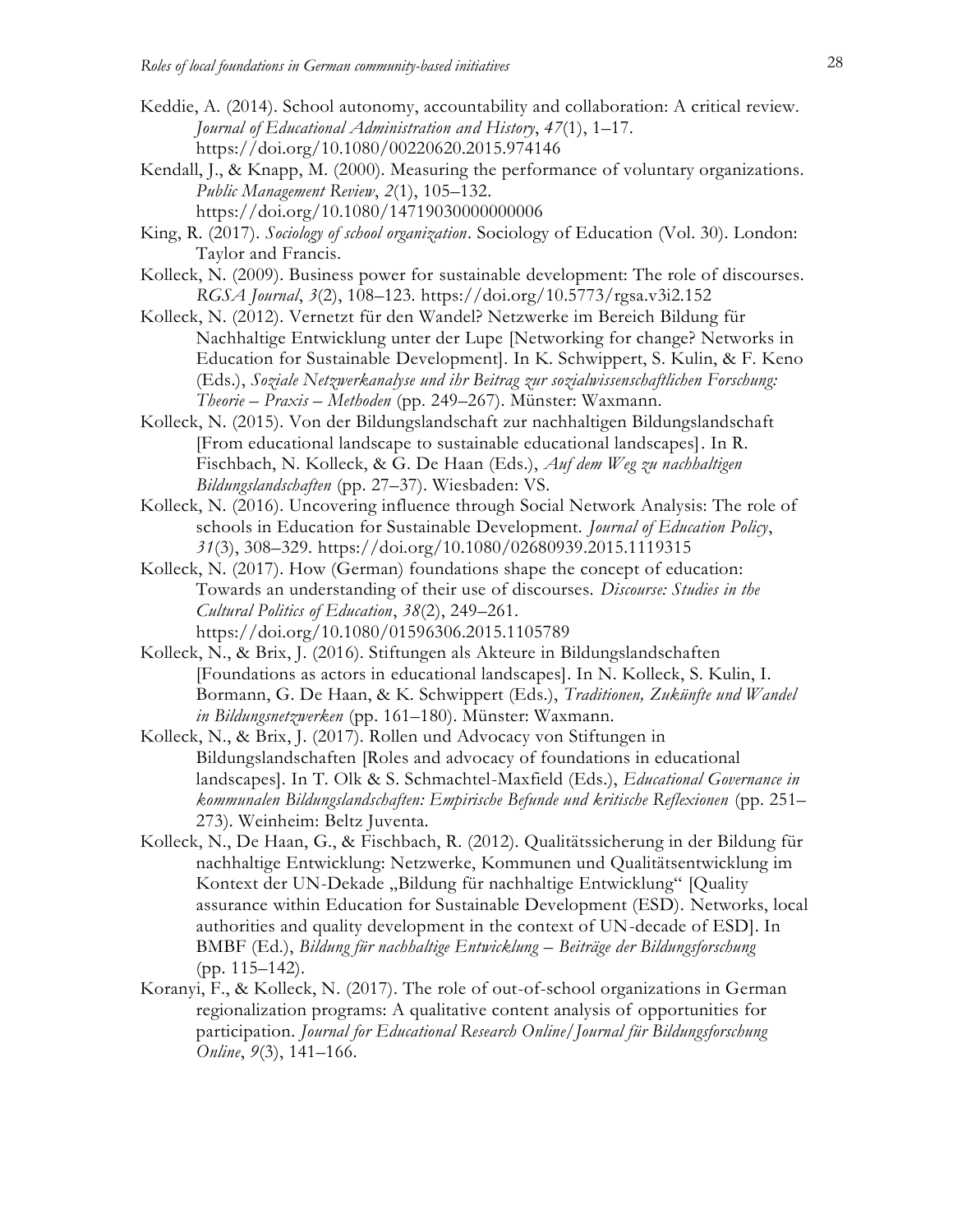- Kornhaber, M. L., Barkauskas, N. J., & Griffith, K. M. (2016). Smart money? Philanthropic and federal funding for the Common Core. *Education Policy Analysis Archives*, *24*(93).<https://doi.org/10.14507/epaa.24.2221>
- Kvale, S. (1995). The social construction of validity. *Qualitative Inquiry*, *1*(1), 19–40. <https://doi.org/10.1177/107780049500100103>
- LaLonde, P. G., Brewer, T. J., & Lubienski, C. A. (2015). Teach for America and Teach for All: Creating an intermediary organization network for global education reform. *Education Policy Analysis Archives*, *23*(47), 1–28. <https://doi.org/10.14507/epaa.v23.1829>
- Landesinstitut für Schulentwicklung. (2017). *Landesprogramm Bildungsregionen [Federal state program Educational Regions]*. Retrieved from [http://ls-bw.de/landesprogramm](http://ls-bw.de/landesprogramm-bildungsregionen)[bildungsregionen](http://ls-bw.de/landesprogramm-bildungsregionen)
- Lieberman, S. A., Ainsworth, M. A., Asimakis, G. K., Thomas, L., Cain, L. D., Mancuso, M. G.,. . . Frye, A. W. (2010). Effects of comprehensive educational reforms on academic success in a diverse student body. *Medical Education*, *44*(12), 1232–1240. <https://doi.org/10.1111/j.1365-2923.2010.03770.x>
- Lindner, M., Niedlich, S., Klausing, J., & Brüsemeister, T. (2017). Regulatory areas of municipal education management on the "Learning Locally" programme. In A. Million, A. J. Heinrich, & T. Coelen (Eds.), *Education, space and urban planning*  (pp. 267–276). Cham: Springer International Publishing. [https://doi.org/10.1007/978-3-319-38999-8\\_26](https://doi.org/10.1007/978-3-319-38999-8_26)
- Lubienski, C. (2014). Re-making the middle: Dis-intermediation in international context. *Educational Management Administration & Leadership*, *42*(3), 423–440. <https://doi.org/10.1177/1741143214521594>
- Lubienski, C., Brewer, T. J., & La Londe, P. G. (2016). Orchestrating policy ideas: Philanthropies and think tanks in US education policy advocacy networks. *The Australian Educational Researcher*, *43*(1), 55–73. [https://doi.org/10.1007/s13384-](https://doi.org/10.1007/s13384-015-0187-y) [015-0187-y](https://doi.org/10.1007/s13384-015-0187-y)
- Matarrita-Cascante, D., & Brennan, M. A. (2012). Conceptualizing community development in the twenty-first century. *Community Development*, *43*(3), 293–305. <https://doi.org/10.1080/15575330.2011.593267>
- Million, A., Heinrich, A. J., & Coelen, T. (2015). Educational landscapes and urban development: Contextual and spatial interfaces and linkages. *Planning Practice & Research*, *30*(5), 587–601.<https://doi.org/10.1080/02697459.2015.1023069>
- Mosley, J. (2013). Recognizing new opportunities: Reconceptualizing policy advocacy in everyday organizational practice. *Social Work*, *58*(3), 231–239. <https://doi.org/10.1093/sw/swt020>
- Moulton, S., & Eckerd, A. (2012). Preserving the publicness of the nonprofit sector: Resources, roles, and public values. *Nonprofit and Voluntary Sector Quarterly*, *41*(4), 656–685.<https://doi.org/10.1177/0899764011419517>
- Mungal, A. S. (2016). Teach for America, Relay Graduate School, and charter school networks: The making of a parallel education structure. *Education Policy Analysis Archives*, *24*(17).<https://doi.org/10.14507/epaa.24.2037>
- Nohl, A.-M. (2010). Narrative interview and documentary interpretation. In R. Bohnsack, N. Pfaff, & W. Weller (Eds.), *Qualitative analysis and documentary method in international educational research* (pp. 195–217). Opladen: Budrich.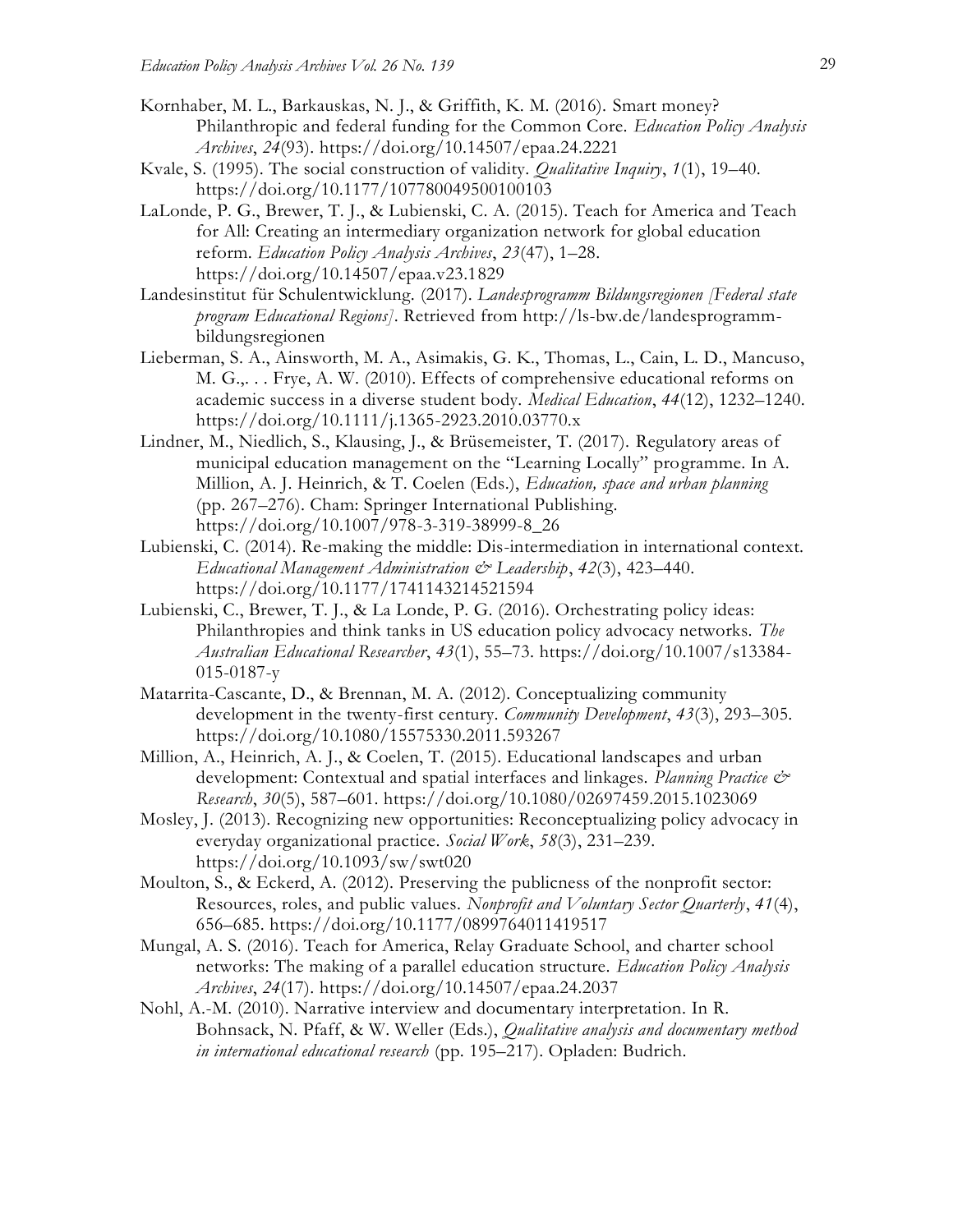- Olmedo, A. (2013). From England with love … ARK, heterarchies and global "philanthropic governance". *Journal of Education Policy*, *29*(5), 575–597. <https://doi.org/10.1080/02680939.2013.859302>
- Priemer, J., Krimmer, H., & Labigne, A. (2017). *ZiviZ-Survey 2017*. Berlin: Stifterverband.
- Provan, K. G., & Kenis, P. (2008). Modes of network governance: Structure, management, and effectiveness. *Journal of Public Administration Research and Theory*, *18*(2), 229–252.<https://doi.org/10.1093/jopart/mum015>
- Reckhow, S., & Snyder, J. W. (2014). The expanding role of philanthropy in education politics. *Educational Researcher*, *43*(4), 186–195. <https://doi.org/10.3102/0013189X14536607>
- Salamon, L. M., Hems, L. C., & Chinnock, K. (2000). *The nonprofit sector: For what and for whom?* Baltimore, MD: The Johns Hopkins Center for Civil Society Studies.
- Saltman, K. J. (2010). *The gift of education: Public education and venture philanthropy*. New York, NY: Palgrave Macmillan.
- Scott, J. (2009). The politics of venture philanthropy in charter school policy and advocacy. *Educational Policy*, *23*(1), 106–136. <https://doi.org/10.1177/0895904808328531>
- Scott, J., Lubienski, C., & DeBray-Pelot, E. (2009). The politics of advocacy in education. *Educational Policy*, *23*(1), 3–14. <https://doi.org/10.1177/0895904808328530>
- Scott, J., Trujillo, T., & Rivera, M. D. (2016). Reframing Teach for America: A conceptual framework for the next generation of scholarship. *Education Policy Analysis Archives*, *24*(12).<https://doi.org/10.14507/epaa.24.2419>
- Shier, M. L., & Handy, F. (2015). From advocacy to social innovation: A typology of social change efforts by nonprofits. *VOLUNTAS: International Journal of Voluntary and Nonprofit Organizations*, *26*(6), 2581–2603. [https://doi.org/10.1007/s11266-](https://doi.org/10.1007/s11266-014-9535-1) [014-9535-1](https://doi.org/10.1007/s11266-014-9535-1)
- Shirley, D. (2009). Community organizing and educational change: A reconnaissance. *Journal of Educational Change*, *10*(2-3), 229–237. [https://doi.org/10.1007/s10833-](https://doi.org/10.1007/s10833-009-9112-3) [009-9112-3](https://doi.org/10.1007/s10833-009-9112-3)
- Striebing, C. (2017). Fürsorge durch Wandel: Stiftungen im deutschen Schulwesen [Welfare through change: Foundations in German school systems]. In H. K. Anheier, S. Förster, J. Mangold, & C. Striebing (Eds.), *Stiftungen in Deutschland 2: Wirkungsfelder* (pp. 23–117). Wiesbaden: VS Verlag für Sozialwissenschaften. [https://doi.org/10.1007/978-3-658-11751-1\\_2](https://doi.org/10.1007/978-3-658-11751-1_2)
- Thümler, E. (2011). Foundations, schools and the state. *Public Management Review*, *13*(8), 1095–1116.<https://doi.org/10.1080/14719037.2011.619065>
- Thümler, E. (2017). *Philanthropy in practice: Pragmatism and the impact of philanthropic action*. New York, NY: Routledge.
- Thümler, E., Bögelein, N., & Beller, A. (2014). Education philanthropy in Germany and the United States. In E. Thümler, N. Bögelein, A. Beller, & H. K. Anheier (Eds.), *Philanthropy and education: Strategies for impact* (pp. 3–28). Basingstoke: Palgrave Macmillan.
- Tulowitzki, P., Duveneck, A., & Krüger, M. (2017). A Professional Learning Network for the entire local education system: Educational landscapes in Germany. In C. Brown & C. L. Poortman (Eds.), *Networks for learning: Effective collaboration for teacher, school and system improvement* (pp. 115–134). New York, NY: Routledge. <https://doi.org/10.4324/9781315276649-18>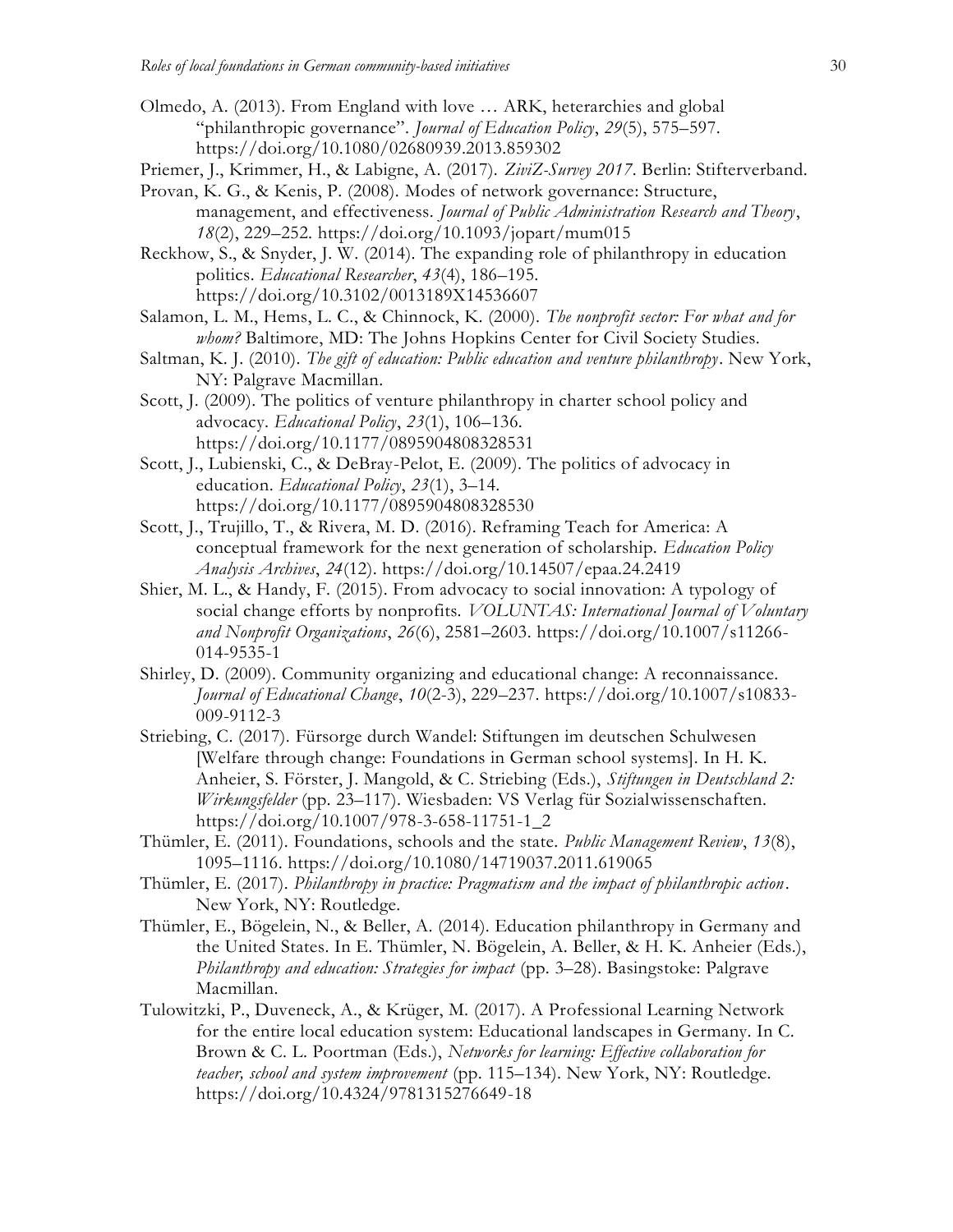- Turner, R. H. (2001). Role theory. In J. H. Turner (Ed.), *Handbook of sociological theory*  (pp. 233–254). Boston, MA: Springer US. [https://doi.org/10.1007/0-387-36274-](https://doi.org/10.1007/0-387-36274-6_12) [6\\_12](https://doi.org/10.1007/0-387-36274-6_12)
- Woods, P. A., Woods, G. J., & Gunter, H. (2007). Academy schools and entrepreneurialism in education. *Journal of Education Policy*, *22*(2), 237–259. <https://doi.org/10.1080/02680930601158984>
- Yemini, M. (2017). Conceptualizing the role of nonprofit intermediaries in pursuing entrepreneurship within schools in Israel. *Educational Management Administration & Leadership.* Advance online publication. <https://doi.org/10.1177/1741143217720458>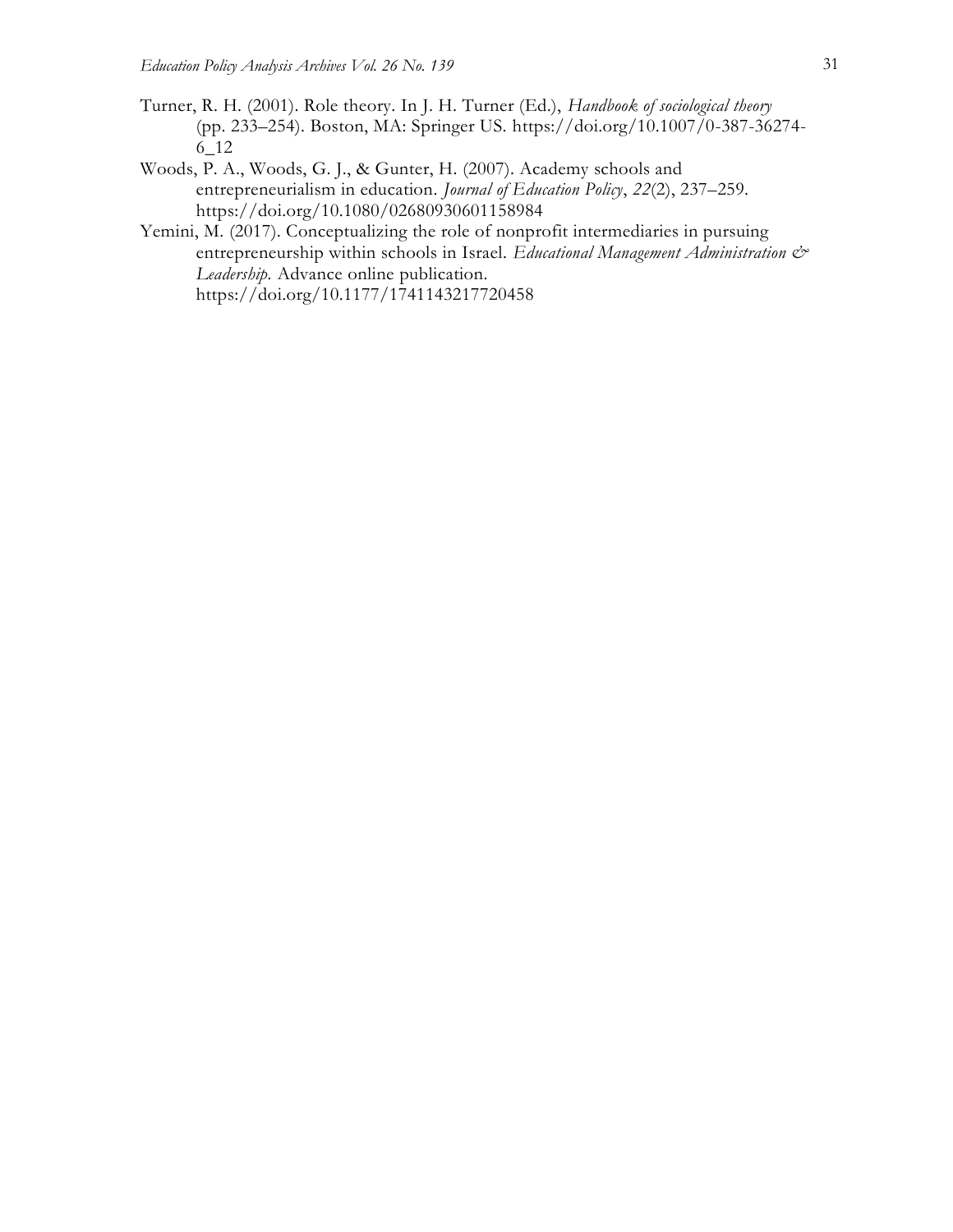# **Appendix**

# **Comparing Role Typologies of Nonprofit Organizations and Foundations**

# **Finance and Operations**

Theoretically and empirically, nonprofit organizations are mainly described as *service providers* that offer products and services to consumers and clients. They act as alternative or additional providers to government or for-profit organizations and engage in areas such as health, welfare, and education. This role relates to the *financial sponsorship* role played by philanthropic foundations, but instead of services or products, foundations offer financial support for projects and programs (Kolleck & Brix, 2017). Similar to nonprofits in general, this grant-writing can be in competition or complementary to for-profit or government funding, however the capital of foundations is relatively limited compared to state resources (Thümler et al., 2014). Furthermore, foundations engage in operative activities, like organizing their own events and projects (Thümler, 2017). Similar to being service providers, the role of finance and operations is a key competency of philanthropic institutions.

# **Innovation**

Non-profit organizations are *innovators* that develop, test, and implement new approaches to (social) problems (Salamon et al., 2000; Shier & Handy, 2015). They utilize their independence from both profit-seeking and governmental accountability. In this way they are unencumbered by constraints faced by other sectors, thereby creating possibilities for innovation (Frumkin, 2002). This motive is particularly present in descriptions of philanthropic roles (Thümler, 2011). Alongside this same core meaning, for foundations, the role of innovation is extended to include foundations as *supporters and initiators* of new ideas, where the development of an innovation itself is undertaken by other organizations (Kolleck & Brix, 2017). Thus, they are regarded as catalysts of idea development that coordinate and support interested actors who implement independent ideas.

# **Advocacy**

Nonprofit organizations playing the role of political *advocates* want to influence the outcome of public decision-making (Mosley, 2013). They may also be asked to inform policy on the basis of their knowledge and experiences. Non-profits become agents of particular interests and apply a variety of mechanisms to take part in agenda formulation (Buffardi, Pekkanen, & Smith, 2017). Indeed, this role is identical for foundations: they can also aim to directly and indirectly lobby for their interests, thereby influencing decision-making and policy formation (Kolleck & Brix, 2017; Striebing, 2017). Beside direct contact with policy makers, foundations employ various indirect strategies such as funding research or funding nonprofit organizations related to their interests, they can also provide and increase their capacity to provide expertise in workshops and networks (Ferris et al., 2007; Ferris & Harmssen, 2009).

# **Relation-building**

NPOs serve groups of individuals or organizations that come into contact with each other, thereby establishing ties and accumulating social capital (Frumkin, 2002). This *community building* points to social aspects that non-profit staff and members may encounter during their activities such as sports, arts, or folklore societies (Moulton & Eckerd, 2012). Comparably, philanthropic foundations also aim to build *support networks* by fostering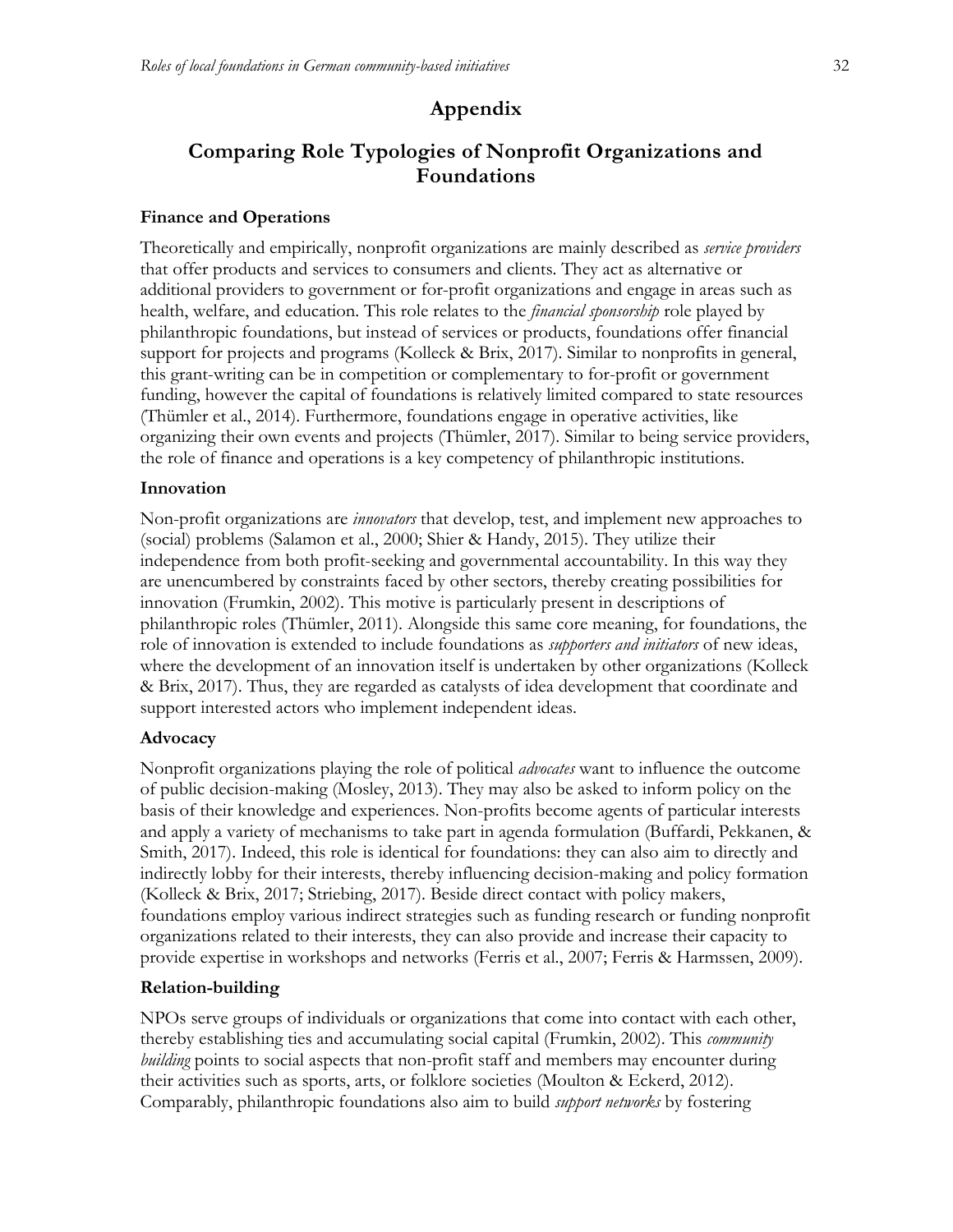community between individuals and between organizations (Kolleck & Brix, 2017). Furthermore, philanthropic foundations can act as *moderators* that build communities between other organizations by providing neutral ground for stakeholders and mediating various interests of different social spheres (Adloff et al., 2007; Striebing, 2017).

# **Expertise**

Despite a high degree of correspondence, we identify a minor gap between typologies in nonprofit organizations and foundations. One role is added to the spectrum that encompasses the *expertise* of foundations used to consult other actors in their surroundings. Foundations can give advice to others on the basis of their knowledge and experiences in funding initiatives and projects. For example, they create and implement pilot programs, thereby deriving data and lessons that can be distributed among other stakeholders (Kolleck & Brix, 2017).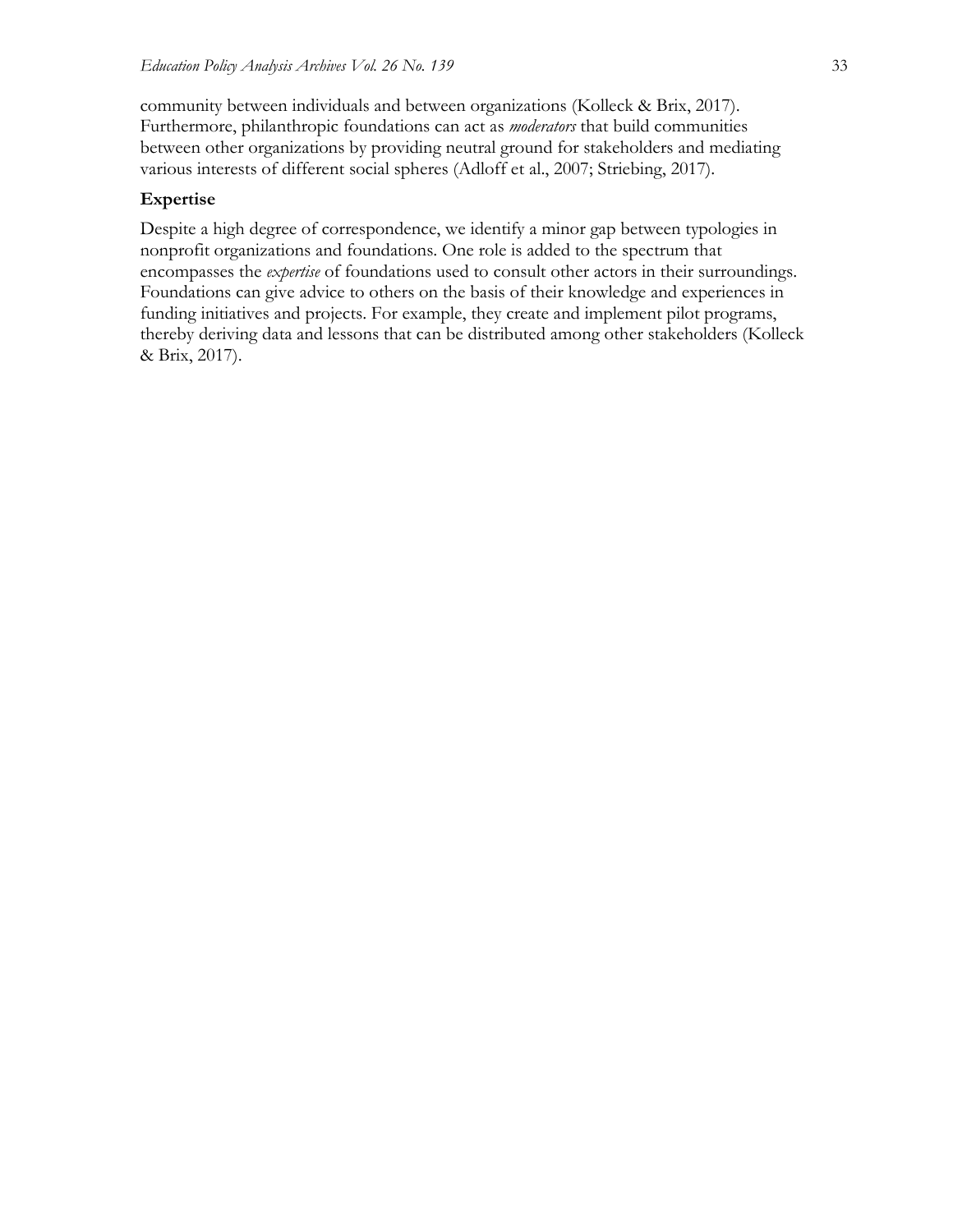# **About the Authors**

#### **Franz Koranyi**

Freie Universität Berlin f.koranyi@fu-berlin.de <http://orcid.org/0000-0002-9066-6097>

Franz Koranyi is a Ph.D. candidate in the Institute of Educational Research and Social Systems at the Freie Universität Berlin, Germany. His research interests encompass: Extended education, out-of-school learning, non-profit organizations & third sector in education, and educational administration policy. Franz earned a M.A. in Civil Society, NGO and Nonprofit Studies from University of Kent, UK and a B.A. in Public Management & Governance from Zeppelin University, Germany.

#### **Nina Kolleck**

RWTH Aachen University n.kolleck@fu-berlin.de <http://orcid.org/0000-0002-5499-8617>

Nina Kolleck is Professor at the RWTH Aachen University in Germany. There she heads the Institute of Education and Heterogeneity and conducts research projects dealing with topics around inclusion, heterogeneity, educational networks and collaboration, reforms and innovations, educational governance, trust, motivation, sustainable development and quantitative as well as qualitative Social Network Analysis. Her academic career included research stays at the University of California, Berkeley, University of British Columbia, Vancouver, the Hebrew University of Jerusalem, Tel Aviv University, University of Caen and the University Politecnica Salesiana in Quito. Having gained third party funding and scholarships from different institutions and funders she currently holds grants from the German Research Foundation (DFG) as well as the Mercator Foundation, the German Ministry of Education and Research and the Max Planck Society. For her research collaboration with Miri Yemini she has been awarded with ARCHES (Award for Research Cooperation and High Excellence in Science).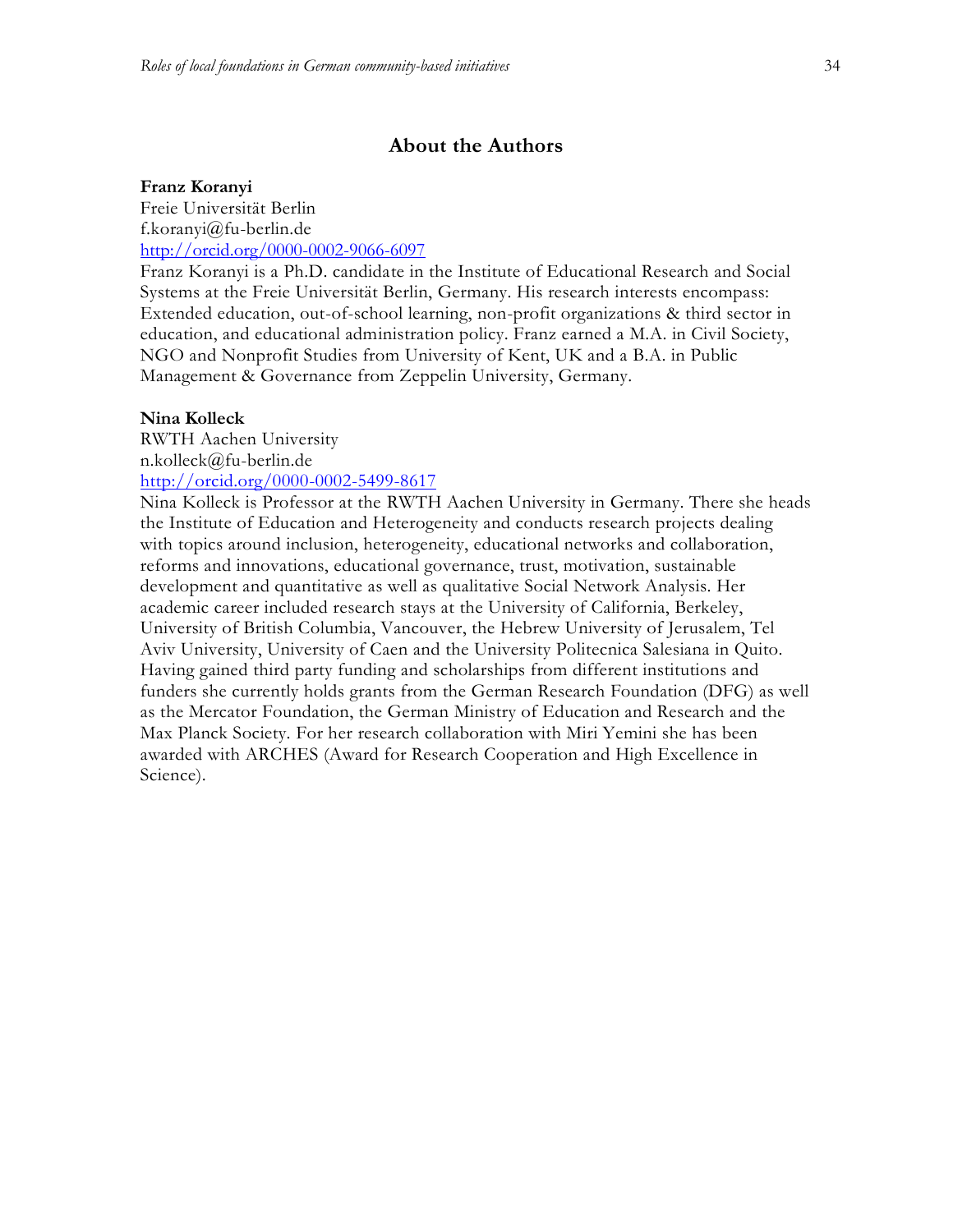# education policy analysis archives

Volume 26 Number 139 October 29, 2018 ISSN 1068-2341

# ⊛

SOME RIGHTS RESERVED Readers are free to copy, display, and distribute this article, as long as the work is attributed to the author(s) and **Education Policy Analysis Archives,** it is distributed for non-commercial purposes only, and no alteration or transformation is made in the work. More details of this Creative Commons license are available at http://creativecommons.org/licenses/by-nc-sa/3.0/. All other uses must be approved by the author(s) or **EPAA**. **EPAA** is published by the Mary Lou Fulton Institute and Graduate School of Education at Arizona State University Articles are indexed in CIRC (Clasificación Integrada de Revistas Científicas, Spain), DIALNET (Spain), [Directory of](http://www.doaj.org/)  [Open Access Journals,](http://www.doaj.org/) EBSCO Education Research Complete, ERIC, Education Full Text (H.W. Wilson), QUALIS A1 (Brazil), SCImago Journal Rank, SCOPUS, SOCOLAR (China).

Please send errata notes to Audrey Amrein-Beardsley at [audrey.beardsley@asu.edu](mailto:audrey.beardsley@asu.edu)

**Join EPAA's Facebook community** at<https://www.facebook.com/EPAAAAPE> and **Twitter feed** @epaa\_aape.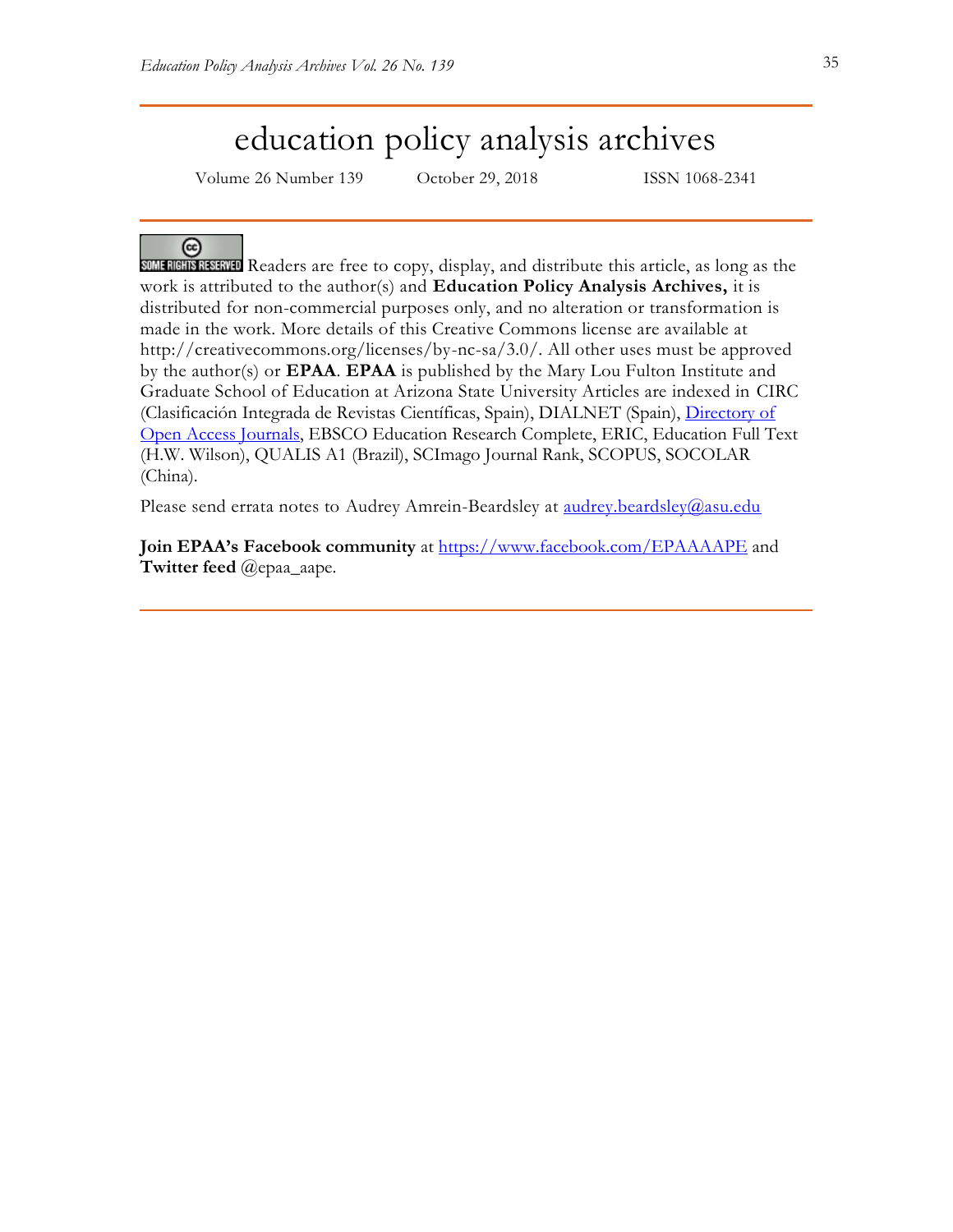# education policy analysis archives editorial board

#### Lead Editor: **Audrey Amrein-Beardsley** (Arizona State University) Editor Consultor: **Gustavo E. Fischman** (Arizona State University) Associate Editors: **David Carlson, Lauren Harris, Eugene Judson**, **Mirka Koro-Ljungberg, Scott Marley, Molly Ott, Iveta Silova** (Arizona State University)

**Cristina Alfaro** San Diego State University **Gary Anderson** New York University

**Michael W. Apple** University of Wisconsin, Madison **Jeff Bale** OISE, University of Toronto, Canada **Aaron Bevanot** SUNY Albany **Eric M. Haas** WestEd **Patricia Sánchez** University of

**David C. Berliner** Arizona State University

**Casey Cobb** University of Connecticut

**Arnold Danzig** San Jose State University

**Linda Darling-Hammond**  Stanford University

**Elizabeth H. DeBray** University of Georgia

**Chad d'Entremont** Rennie Center for Education Research & Policy

**John Diamond** University of Wisconsin, Madison

**Matthew Di Carlo** Albert Shanker Institute

**Sherman Dorn** Arizona State University

**Michael J. Dumas** University of California, Berkeley

**Kathy Escamilla** University of Colorado, Boulder

**Yariv Feniger** Ben-Gurion University of the Negev

**Melissa Lynn Freeman** Adams State College

**Rachael Gabriel** University of Connecticut **Amy Garrett Dikkers** University of North Carolina, Wilmington **Gene V Glass** Arizona

State University

**Ronald Glass** University of California, Santa Cruz **Jacob P. K. Gross** University of Louisville

**Julian Vasquez Heilig** California State University, Sacramento **Henry Braun** Boston College **Kimberly Kappler Hewitt** University of North Carolina Greensboro

**Aimee Howley** Ohio University **Noah Sobe** Loyola University

**Steve Klees** University of Maryland **Jaekyung Lee S**UNY Buffalo

**Jessica Nina Lester** Indiana University

**Amanda E. Lewis** University of Illinois, Chicago

**Chad R. Lochmiller** Indiana University

**Christopher Lubienski** Indiana University

**Sarah Lubienski** Indiana University **Larisa Warhol**

**William J. Mathis** University of Colorado, Boulder

**Michele S. Moses** University of Colorado, Boulder

**Julianne Moss** Deakin University, Australia

**Sharon Nichols** University of Texas, San Antonio

**Eric Parsons** University of Missouri-Columbia

**Amanda U. Potterton** University of Kentucky

**Susan L. Robertson** Bristol University

**Gloria M. Rodriguez** University of California, Davis

**R. Anthony Rolle** University of Houston **A. G. Rud** Washington State

University University of Texas, San Antonio

**Janelle Scott** University of California, Berkeley **Jack Schneider** University of Massachusetts Lowell

**Nelly P. Stromquist** University of Maryland

**Benjamin Superfine** University of Illinois, Chicago

**Adai Tefera** Virginia Commonwealth University

**Tina Trujillo** University of California, Berkeley

**Federico R. Waitoller** University of Illinois, Chicago

University of Connecticut

**John Weathers** University of Colorado, Colorado Springs

**Kevin Welner** University of Colorado, Boulder

**Terrence G. Wiley** Center for Applied Linguistics

**John Willinsky**  Stanford University

**Jennifer R. Wolgemuth** University of South Florida

**Kyo Yamashiro** Claremont Graduate University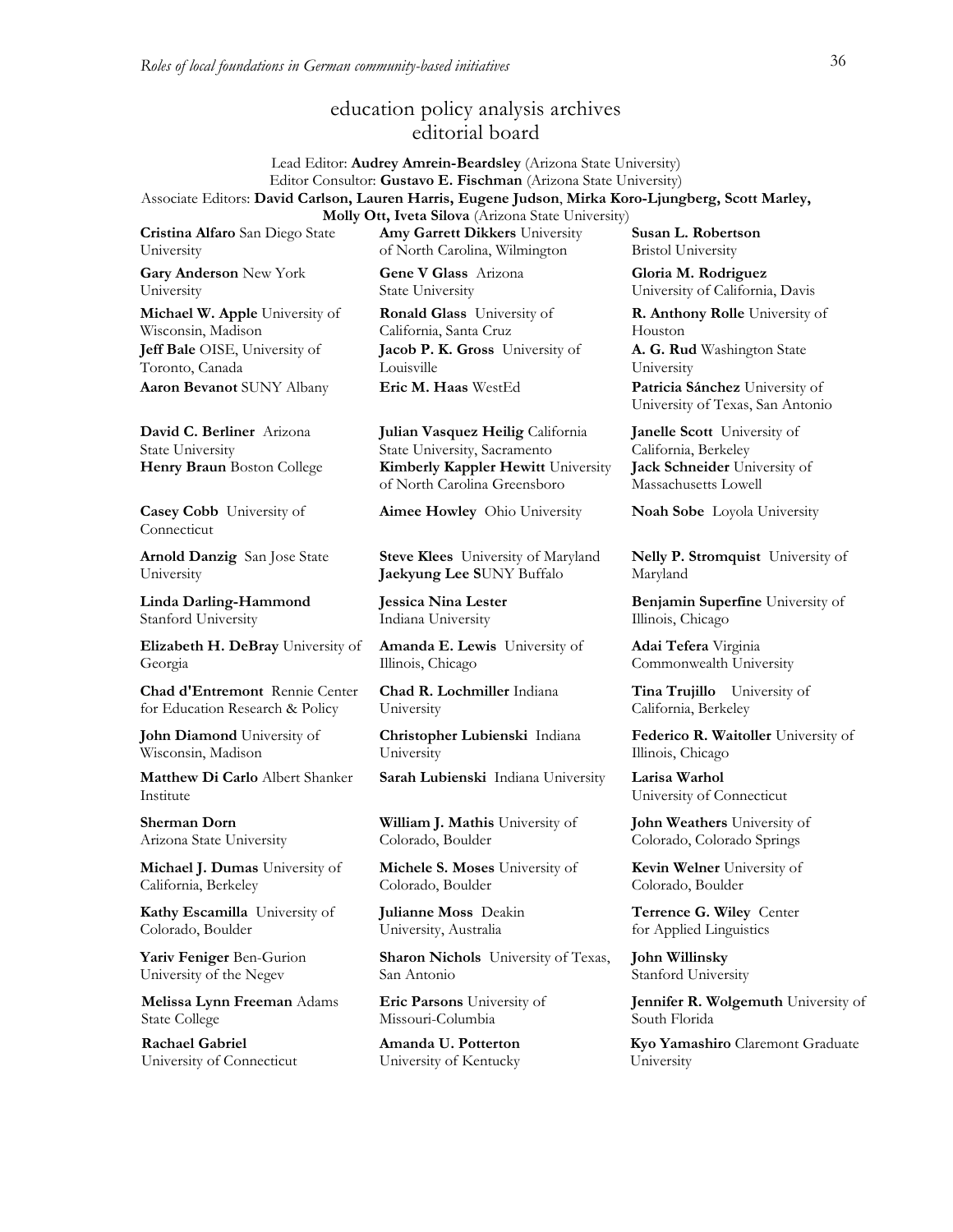# archivos analíticos de políticas educativas consejo editorial

Editor Consultor: **Gustavo E. Fischman** (Arizona State University) Editores Asociados: **Armando Alcántara Santuario** (Universidad Nacional Autónoma de México), **Jason Beech**, (Universidad de San Andrés), **Angelica Buendia**, (Metropolitan Autonomous University), **Ezequiel Gomez Caride**, (Pontificia Universidad Católica Argentina), **Antonio Luzon**, (Universidad de Granada), **José Luis Ramírez,** Universidad de Sonora), **[Paula Razquin](javascript:openRTWindow()** (Universidad de San Andrés)

**Claudio Almonacid** Universidad Metropolitana de Ciencias de la Educación, Chile

**Miguel Ángel Arias Ortega**  Universidad Autónoma de la Ciudad de México **Xavier Besalú Costa**  Universitat de Girona, España

**[Xavier Bonal](javascript:openRTWindow() Sarro** Universidad Autónoma de Barcelona, España

**[Antonio Bolívar](javascript:openRTWindow() Boitia** Universidad de Granada, España

**[José Joaquín Brunner](javascript:openRTWindow()** Universidad Diego Portales, Chile

**[Damián Canales Sánchez](javascript:openRTWindow()** Instituto Nacional para la Evaluación de la Educación, México

**Gabriela de la Cruz Flores** Universidad Nacional Autónoma de México **[Marco Antonio Delgado](javascript:openRTWindow()  [Fuentes](javascript:openRTWindow()** Universidad Iberoamericana, México

**[Inés Dussel](javascript:openRTWindow()**, DIE-CINVESTAV, México

**[Pedro Flores Crespo](javascript:openRTWindow()** Universidad Iberoamericana, México

**Ana María García de Fanelli**  Centro de Estudios de Estado y Sociedad (CEDES) CONICET, Argentina

**Juan Carlos González Faraco**  Universidad de Huelva, España

**María Clemente Linuesa**  Universidad de Salamanca, España

**Jaume Martínez Bonafé** Universitat de València, España

#### **Alejandro Márquez Jiménez**

Instituto de Investigaciones sobre la Universidad y la Educación, UNAM, México **María Guadalupe Olivier Tellez**, Universidad Pedagógica Nacional, México **[Miguel Pereyra](javascript:openRTWindow()** Universidad de Granada, España

**[Mónica Pini](javascript:openRTWindow()** Universidad Nacional de San Martín, Argentina **Omar Orlando Pulido Chaves** Instituto para la Investigación Educativa y el Desarrollo Pedagógico (IDEP) **José Ignacio Rivas Flores** Universidad de Málaga, España

**[Miriam Rodríguez Vargas](javascript:openRTWindow()** Universidad Autónoma de Tamaulipas, México

**José Gregorio Rodríguez**  Universidad Nacional de Colombia, Colombia **[Mario Rueda Beltrán](javascript:openRTWindow()** Instituto de Investigaciones sobre la Universidad y la Educación, UNAM, México **José Luis San Fabián Maroto**  Universidad de Oviedo, España

**[Jurjo Torres Santomé](javascript:openRTWindow()**, Universidad de la Coruña, España

**[Yengny Marisol Silva Laya](javascript:openRTWindow()** Universidad Iberoamericana, México **Ernesto Treviño Ronzón**

Universidad Veracruzana, México

#### **[Ernesto Treviño](javascript:openRTWindow() Villarreal**

Universidad Diego Portales Santiago, Chile **[Antoni Verger Planells](javascript:openRTWindow()** Universidad Autónoma de Barcelona, España

**[Catalina Wainerman](javascript:openRTWindow()**

Universidad de San Andrés, Argentina **Juan Carlos Yáñez Velazco** Universidad de Colima, México